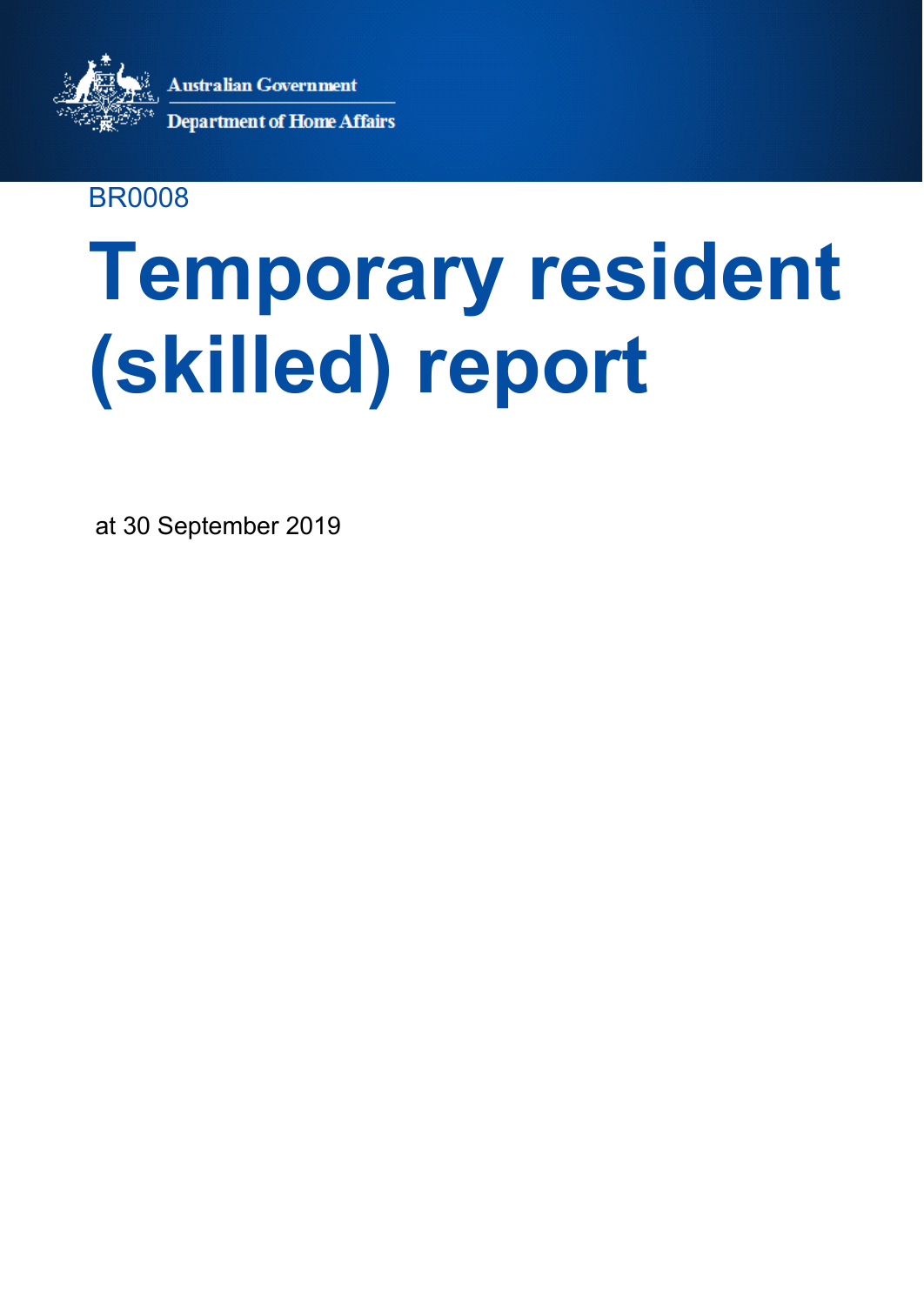# Table of Contents

**Explanatory Notes**

| <b>Enquiries</b>                                                                                                                                                                                                                                                                                                                                                                                                                                                                                                                                                                              |                                                                      |
|-----------------------------------------------------------------------------------------------------------------------------------------------------------------------------------------------------------------------------------------------------------------------------------------------------------------------------------------------------------------------------------------------------------------------------------------------------------------------------------------------------------------------------------------------------------------------------------------------|----------------------------------------------------------------------|
| <b>Definition of Terms</b>                                                                                                                                                                                                                                                                                                                                                                                                                                                                                                                                                                    |                                                                      |
| Trends in the temporary resident (skilled) visa program                                                                                                                                                                                                                                                                                                                                                                                                                                                                                                                                       | 1                                                                    |
| <b>Section 1 Overview</b><br>1.01 Number of primary applications lodged by nominated position location<br>1.02 Number of primary applications lodged by sponsor industry<br>1.03 Number of primary applications lodged by the ANZSCO Major Group of the nominated occupation<br>1.04 Number of applications granted in 2019-20 by nominated position location and applicant type<br>1.05 Top 15 citizenship countries for applications granted in 2019-20 by applicant type<br>1.06 Number of primary applications granted in 2019-20 by government sector and nominated position<br>location | $\mathbf{3}$<br>$\overline{4}$<br>$\overline{4}$<br>5<br>5<br>6<br>6 |
| 1.07 Number of primary applications granted in 2019-20 by nominated position location                                                                                                                                                                                                                                                                                                                                                                                                                                                                                                         | 6                                                                    |
| 1.08 Average nominated base salary for primary applications granted in 2019-20 by sponsor industry and<br>nominated position location<br>1.09 Average nominated total remuneration for primary applications granted in 2019-20 by sponsor<br>industry and nominated position location<br>1.1 Number of primary applications granted in 2019-20 by sponsor industry                                                                                                                                                                                                                            | $\overline{7}$<br>8<br>9                                             |
| 1.11 Number of primary applications granted in 2019-20 by sponsor industry and nominated position                                                                                                                                                                                                                                                                                                                                                                                                                                                                                             | 9                                                                    |
| location<br>1.12 Number of primary applications granted in 2019-20 by ANZSCO Major Group of the nominated<br>occupation                                                                                                                                                                                                                                                                                                                                                                                                                                                                       | 10                                                                   |
| 1.13 Number of primary applications granted in 2019-20 by ANZSCO Major Group of the nominated<br>occupation and nominated position location                                                                                                                                                                                                                                                                                                                                                                                                                                                   | 10                                                                   |
| 1.14 Average nominated base salary for primary applications granted in 2019-20 by ANZSCO Major<br>Group of the nominated occupation and nominated position location                                                                                                                                                                                                                                                                                                                                                                                                                           | 11                                                                   |
| 1.15 Average nominated total remuneration for primary applications granted in 2019-20 by ANZSCO<br>Major Group of the nominated occupation and nominated position location<br>1.16 Number of primary applications granted in 2019-20 by ANZSCO skill level of the nominated                                                                                                                                                                                                                                                                                                                   | 11<br>12 <sub>2</sub>                                                |
| occupation<br>1.17 Number of primary applications granted in 2019-20 by ANZSCO skill level of the nominated<br>occupation and nominated position location                                                                                                                                                                                                                                                                                                                                                                                                                                     | 12                                                                   |
| 1.18 Top 15 nominated occupations for primary applications granted in 2019-20                                                                                                                                                                                                                                                                                                                                                                                                                                                                                                                 | 13                                                                   |
| 1.19 Top 15 nominated occupations for primary applications granted in 2019-20 by nominated position<br>location<br>1.2 Top 15 citizenship countries for primary applications granted in 2019-20                                                                                                                                                                                                                                                                                                                                                                                               | 13<br>14                                                             |
| 1.21 Top 15 citizenship countries for primary applications granted in 2019-20 by nominated position<br>location                                                                                                                                                                                                                                                                                                                                                                                                                                                                               | 14                                                                   |
| 1.22 Number of primary visa holders in Australia by sponsor industry and nominated position location                                                                                                                                                                                                                                                                                                                                                                                                                                                                                          | 14                                                                   |
| 1.23 Number of primary visa holders in Australia by ANZSCO Major Group of the nominated occupation<br>and nominated position location<br>1.24 Number of primary visa holders in Australia by ANZSCO skill level of the nominated occupation and                                                                                                                                                                                                                                                                                                                                               | 14<br>16                                                             |
| nominated position location<br>1.25 Top 15 nominated occupations for primary visa holders in Australia by nominated position location                                                                                                                                                                                                                                                                                                                                                                                                                                                         | 15                                                                   |
| 1.26 Top 15 citizenship countries for primary visa holders in Australia by nominated position location                                                                                                                                                                                                                                                                                                                                                                                                                                                                                        | 15                                                                   |
| 1.27 Top 5 subclasses for applicants granted a permanent/provisional visa in 2019-20 who last held a<br>Subclass 457 visa                                                                                                                                                                                                                                                                                                                                                                                                                                                                     | 16                                                                   |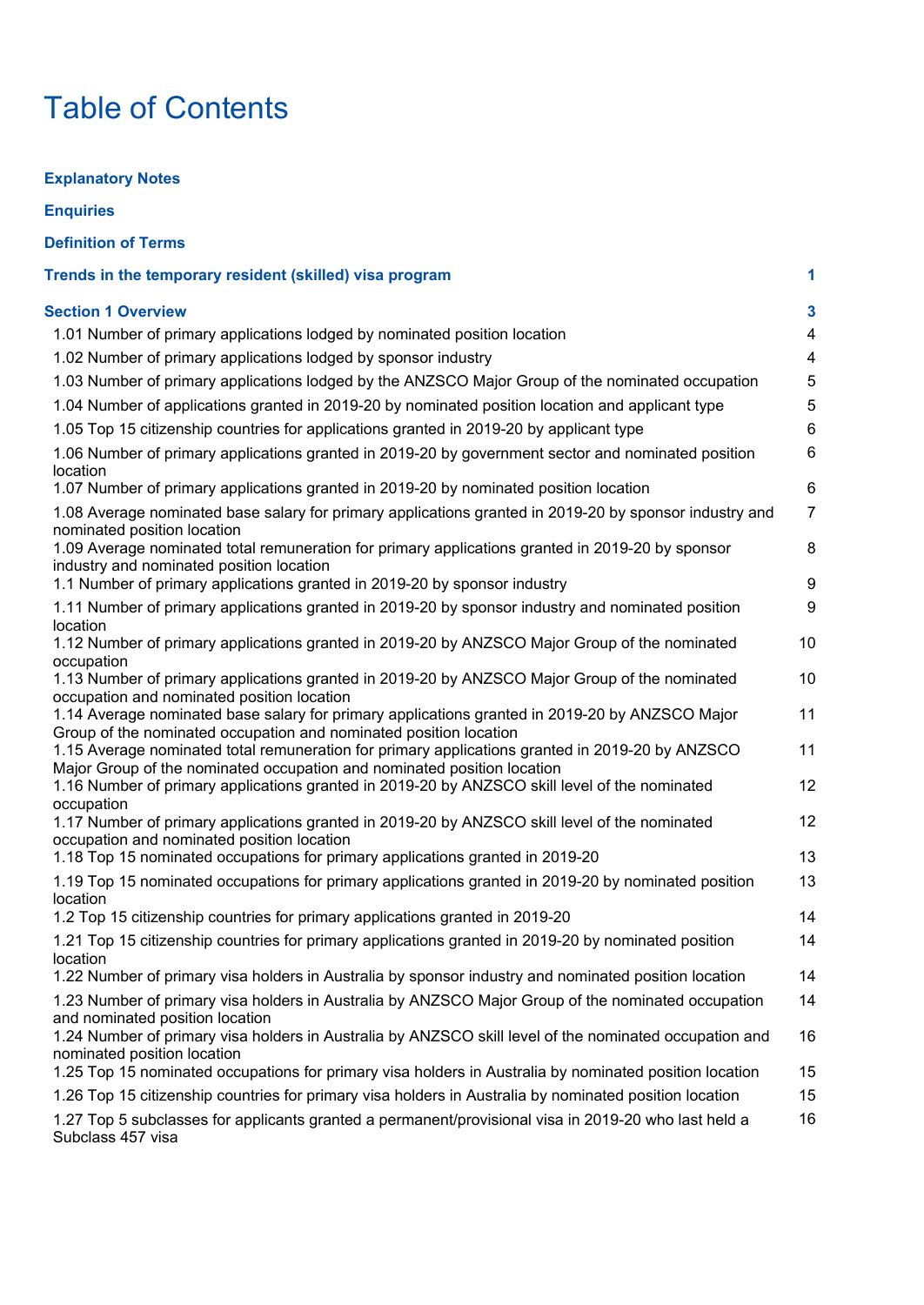# Table of Contents (continued)

| <b>Section 2 ACT</b><br>2.01 Number of primary applications granted in 2019-20 by sponsor industry - Australian Capital Territory                                                                                                                                                                                                                                                                                                                                                                                                                                                                          | 19<br>20                         |
|------------------------------------------------------------------------------------------------------------------------------------------------------------------------------------------------------------------------------------------------------------------------------------------------------------------------------------------------------------------------------------------------------------------------------------------------------------------------------------------------------------------------------------------------------------------------------------------------------------|----------------------------------|
| 2.02 Number of primary applications granted in 2019-20 by ANZSCO Major Group - Australian Capital<br>Territory                                                                                                                                                                                                                                                                                                                                                                                                                                                                                             | 20                               |
| 2.03 Top 15 nominated occupations for primary applications granted in 2019-20 - Australian Capital<br>Territory                                                                                                                                                                                                                                                                                                                                                                                                                                                                                            | 21                               |
| 2.04 Top 15 nominated occupations for primary applications granted in 2019-20 - Australian Capital<br>Territory                                                                                                                                                                                                                                                                                                                                                                                                                                                                                            | 21                               |
| 2.05 Top 15 citizenship countries for primary applications granted in 2019-20 - Australian Capital                                                                                                                                                                                                                                                                                                                                                                                                                                                                                                         | 22                               |
| Territory<br>2.06 Top 15 citizenship countries for primary applications granted in 2019-20 - Australian Capital<br>Territory                                                                                                                                                                                                                                                                                                                                                                                                                                                                               | 22                               |
| <b>Section 3 NSW</b>                                                                                                                                                                                                                                                                                                                                                                                                                                                                                                                                                                                       | 23                               |
| 3.01 Number of primary applications granted in 2019-20 by sponsor industry - New South Wales<br>3.02 Number of primary applications granted in 2019-20 by ANZSCO Major Group - New South Wales<br>3.03 Top 15 nominated occupations for primary applications granted in 2019-20 - New South Wales<br>3.04 Top 15 nominated occupations for primary applications granted in 2019-20 - New South Wales<br>3.05 Top 15 citizenship countries for primary applications granted in 2019-20 - New South Wales<br>3.06 Top 15 citizenship countries for primary applications granted in 2019-20 - New South Wales | 24<br>24<br>25<br>25<br>26<br>26 |
| <b>Section 4 NT</b>                                                                                                                                                                                                                                                                                                                                                                                                                                                                                                                                                                                        | 27                               |
| 4.01 Number of primary applications granted in 2019-20 by sponsor industry - Northern Territory                                                                                                                                                                                                                                                                                                                                                                                                                                                                                                            | 28                               |
| 4.02 Number of primary applications granted in 2019-20 by ANZSCO Major Group - Northern Territory                                                                                                                                                                                                                                                                                                                                                                                                                                                                                                          | 28                               |
| 4.03 Top 15 nominated occupations for primary applications granted in 2019-20 - Northern Territory                                                                                                                                                                                                                                                                                                                                                                                                                                                                                                         | 29<br>29                         |
| 4.04 Top 15 nominated occupations for primary applications granted in 2019-20 - Northern Territory<br>4.05 Top 15 citizenship countries for primary applications granted in 2019-20 - Northern Territory                                                                                                                                                                                                                                                                                                                                                                                                   | 30                               |
| 4.06 Top 15 citizenship countries for primary applications granted in 2019-20 - Northern Territory                                                                                                                                                                                                                                                                                                                                                                                                                                                                                                         | 30                               |
| <b>Section 5 QLD</b>                                                                                                                                                                                                                                                                                                                                                                                                                                                                                                                                                                                       | 31                               |
| 5.01 Number of primary applications granted in 2019-20 by sponsor industry - Queensland                                                                                                                                                                                                                                                                                                                                                                                                                                                                                                                    | 32                               |
| 5.02 Number of primary applications granted in 2019-20 by ANZSCO Major Group - Queensland                                                                                                                                                                                                                                                                                                                                                                                                                                                                                                                  | 32                               |
| 5.03 Top 15 nominated occupations for primary applications granted in 2019-20 - Queensland                                                                                                                                                                                                                                                                                                                                                                                                                                                                                                                 | 33                               |
| 5.04 Top 15 nominated occupations for primary applications granted in 2019-20 - Queensland                                                                                                                                                                                                                                                                                                                                                                                                                                                                                                                 | 33                               |
| 5.05 Top 15 citizenship countries for primary applications granted in 2019-20 - Queensland                                                                                                                                                                                                                                                                                                                                                                                                                                                                                                                 | 34                               |
| 5.06 Top 15 citizenship countries for primary applications granted in 2019-20 - Queensland                                                                                                                                                                                                                                                                                                                                                                                                                                                                                                                 | 34                               |
| <b>Section 6 SA</b>                                                                                                                                                                                                                                                                                                                                                                                                                                                                                                                                                                                        | 35                               |
| 6.01 Number of primary applications granted in 2019-20 by sponsor industry - South Australia                                                                                                                                                                                                                                                                                                                                                                                                                                                                                                               | 36                               |
| 6.02 Number of primary applications granted in 2019-20 by ANZSCO Major Group - South Australia                                                                                                                                                                                                                                                                                                                                                                                                                                                                                                             | 36                               |
| 6.03 Top 15 nominated occupations for primary applications granted in 2019-20 - South Australia                                                                                                                                                                                                                                                                                                                                                                                                                                                                                                            | 37                               |
| 6.04 Top 15 nominated occupations for primary applications granted in 2019-20 - South Australia                                                                                                                                                                                                                                                                                                                                                                                                                                                                                                            | 37                               |
| 6.05 Top 15 citizenship countries for primary applications granted in 2019-20 - South Australia                                                                                                                                                                                                                                                                                                                                                                                                                                                                                                            | 38                               |
| 6.06 Top 15 citizenship countries for primary applications granted in 2019-20 - South Australia                                                                                                                                                                                                                                                                                                                                                                                                                                                                                                            | 38                               |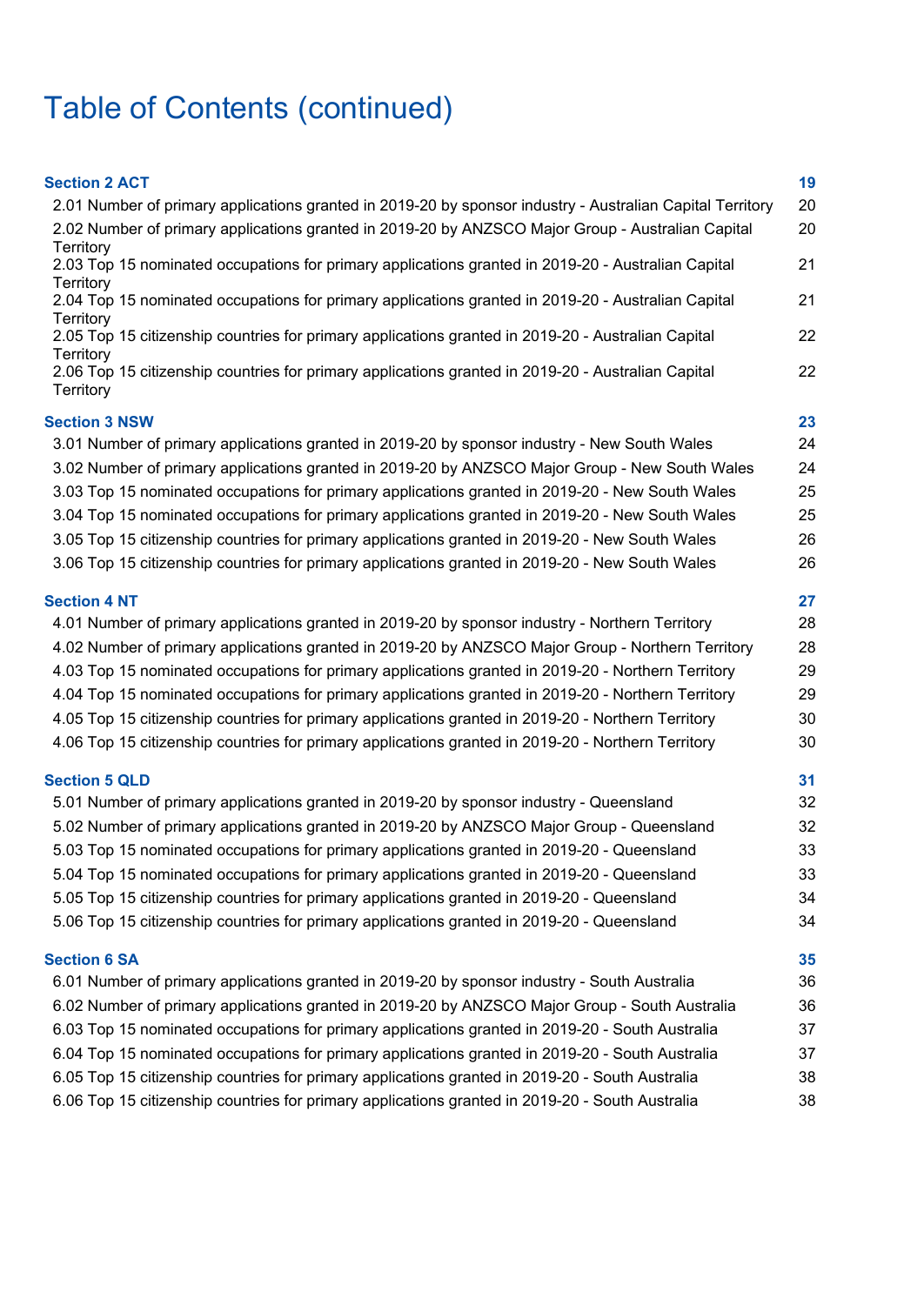# Table of Contents (continued)

| <b>Section 7 TAS</b>                                                                              | 39 |
|---------------------------------------------------------------------------------------------------|----|
| 7.01 Number of primary applications granted in 2019-20 by sponsor industry - Tasmania             | 40 |
| 7.02 Number of primary applications granted in 2019-20 by ANZSCO Major Group - Tasmania           | 40 |
| 7.03 Top 15 nominated occupations for primary applications granted in 2019-20 - Tasmania          | 41 |
| 7.04 Top 15 nominated occupations for primary applications granted in 2019-20 - Tasmania          | 41 |
| 7.05 Top 15 citizenship countries for primary applications granted in 2019-20 - Tasmania          | 42 |
| 7.06 Top 15 citizenship countries for primary applications granted in 2019-20 - Tasmania          | 42 |
| <b>Section 8 VIC</b>                                                                              | 43 |
| 8.01 Number of primary applications granted in 2019-20 by sponsor industry - Victoria             | 44 |
| 8.02 Number of primary applications granted in 2019-20 by ANZSCO Major Group - Victoria           | 44 |
| 8.03 Top 15 nominated occupations for primary applications granted in 2019-20 - Victoria          | 45 |
| 8.04 Top 15 nominated occupations for primary applications granted in 2019-20 - Victoria          | 45 |
| 8.05 Top 15 citizenship countries for primary applications granted in 2019-20 - Victoria          | 46 |
| 8.06 Top 15 citizenship countries for primary applications granted in 2019-20 - Victoria          | 46 |
| <b>Section 9 WA</b>                                                                               | 47 |
| 9.01 Number of primary applications granted in 2019-20 by sponsor industry - Western Australia    | 48 |
| 9.02 Number of primary applications granted in 2019-20 by ANZSCO Major Group - Western Australia  | 48 |
| 9.03 Top 15 nominated occupations for primary applications granted in 2019-20 - Western Australia | 49 |
| 9.04 Top 15 nominated occupations for primary applications granted in 2019-20 - Western Australia | 49 |
| 9.05 Top 15 citizenship countries for primary applications granted in 2019-20 - Western Australia | 50 |
| 9.06 Top 15 citizenship countries for primary applications granted in 2019-20 - Western Australia | 50 |
|                                                                                                   |    |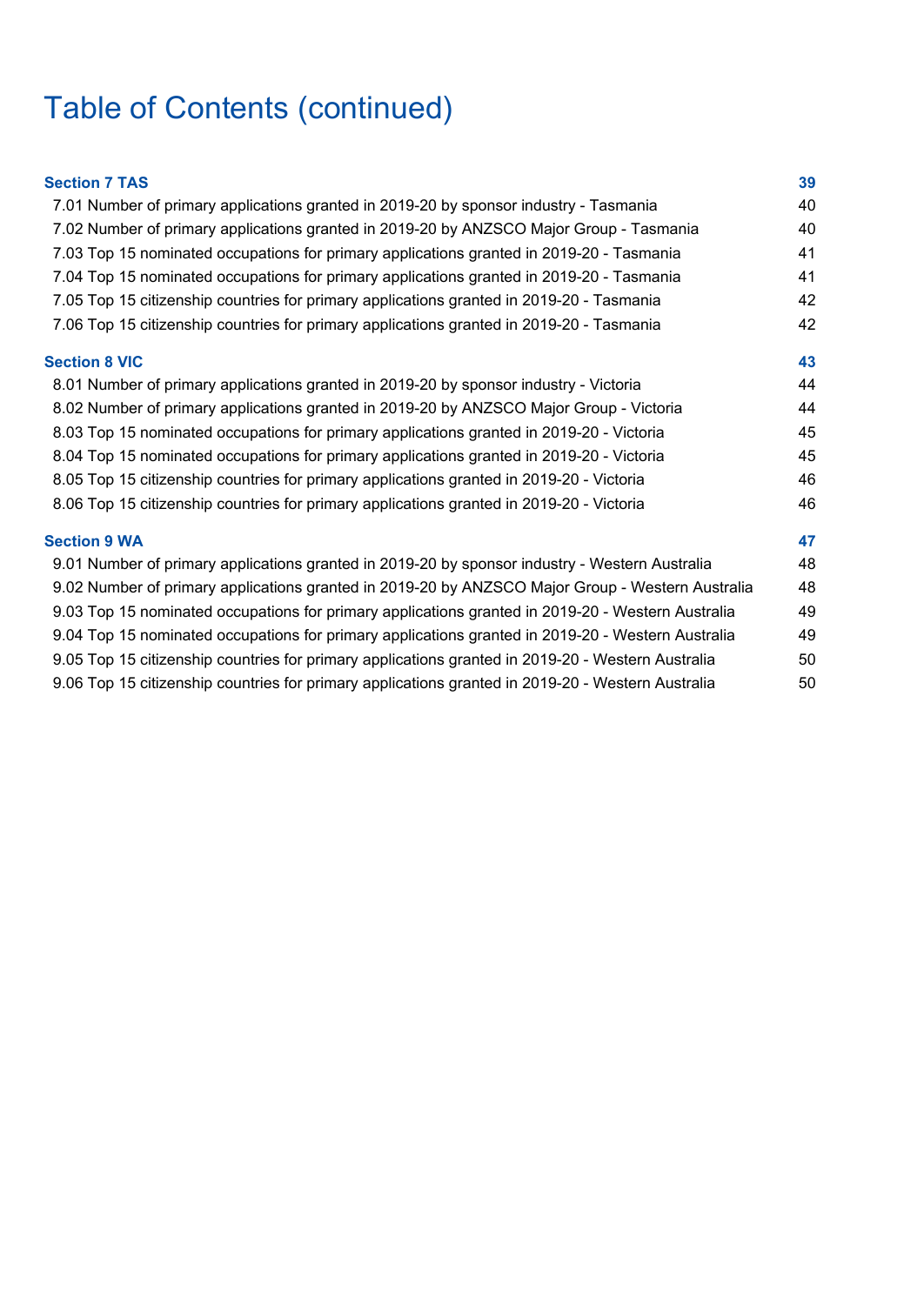### Explanatory notes

- Note 1 All numbers have been rounded to the nearest 10 and salaries to the nearest \$100. Therefore the sum of individual items in a table may not exactly match the total. Where a number in a table is between 1 and 4, the number has been masked with < 5 for privacy reasons.
- Note 2 This report is based on visa grant data recorded in the current financial year and provides a comparison with the SAME PERIOD IN THE PREVIOUS YEAR.
- Note 3 The principal data collected for use in this report comes from the visa application and grant process. The applicant and their sponsor provide a range of information to enable the Department of Home Affairs to assess the eligibility of the sponsor and the applicant for the visa. This is the most accurate and verifiable data that the Department of Home Affairs collects on visa holders. It includes such information as the location of the nominated position, the nominated occupation, the nominated base salary and the citizenship country.
- Note 4 Unless otherwise stated, the tables in this report relate to primary applicants only.
- Note 5 Unless otherwise stated, the occupation shown in tables in this report is the nominated occupation. That is, the position that is being filled rather than the previous or usual occupation of the visa applicant.
- Note 6 Sponsors self-identify with an industry classification when lodging a nomination or sponsorship. The industry classification shown is based on what the sponsor has recorded. If a sponsor has notified more than one industry over time, the most recently recorded industry classification has been used in this report.
- Note 7 Up until 1 April 2005, medical practitioners applied for a visa in Visa Subclass 422 Medical Practitioner. From that date, medical practitioners were encouraged to apply for a Subclass 457 visa.
- Note 8 In tables showing the top 15 citizenship countries, the figure for 'Not Specified' is included in the total only.
- Note 9 In some tables, 'Not Specified' appears. This is a general term which covers missing data, incomplete data and incorrectly recorded data.
- Note 10 From 14 September 2009, subclass 457 visa holders changing sponsor or nominated occupation did not need to lodge a new visa application if they held a valid subclass 457 visa. At that time, the Department of Home Affairs estimated that the number of visa applications lodged since 14 September 2009 has been reduced by 8 to 9 per cent below the level that would have occurred without the change.

### **Enquiries**

Any comments or enquiries concerning this report should be sent to statistical.coordination@homeaffairs.gov.au quoting Report Id BR0008.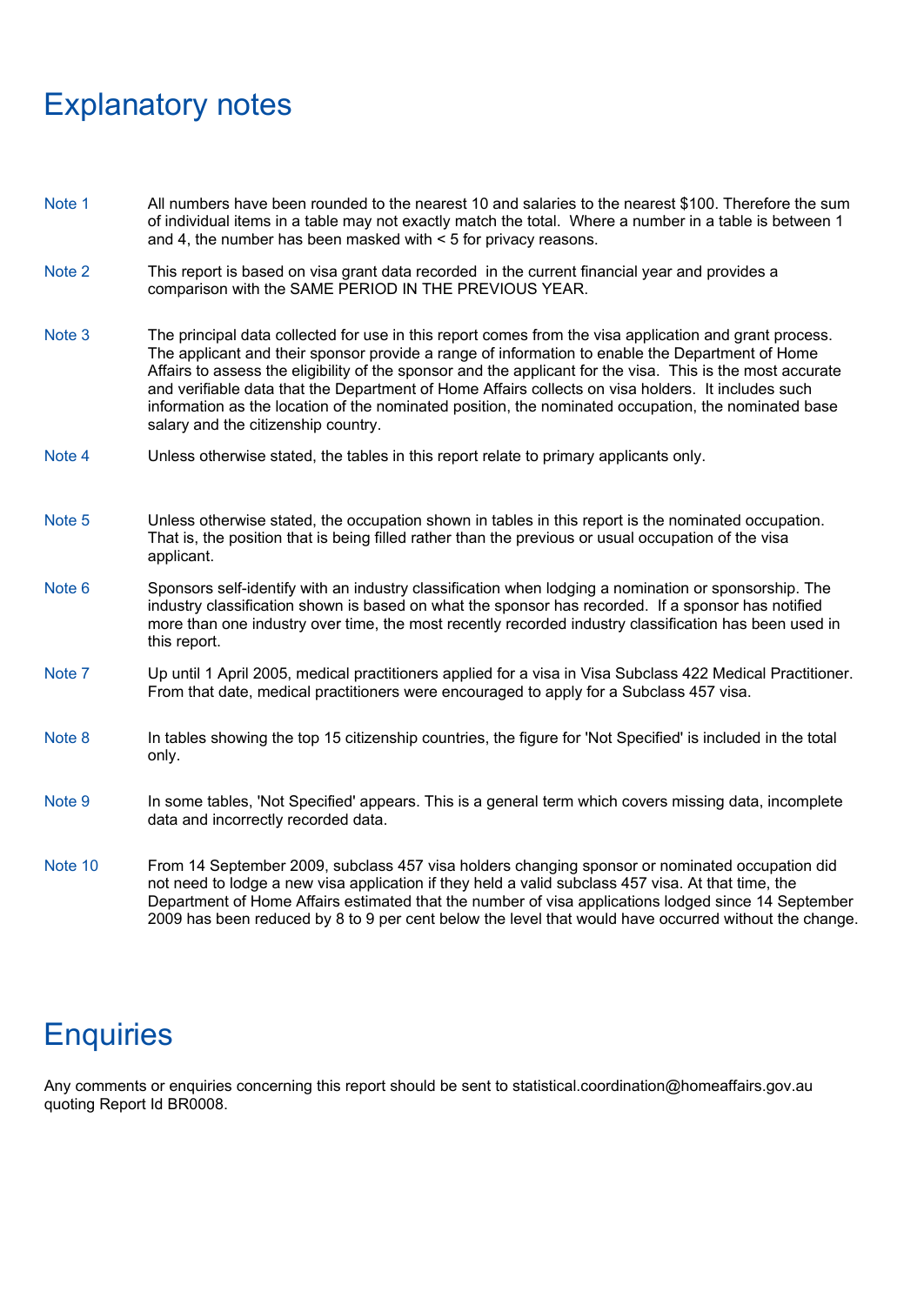# Definition of terms

| <b>ANZSCO Major Group:</b>                     | Major Group is the highest level in the Australian and New Zealand Standard<br>Classification of Occupations (ANZSCO) 1st Edition produced by the Australian<br>Bureau of Statistics (ABS).                                                                                                                                                                          |
|------------------------------------------------|----------------------------------------------------------------------------------------------------------------------------------------------------------------------------------------------------------------------------------------------------------------------------------------------------------------------------------------------------------------------|
| <b>ANZSIC:</b>                                 | Australian and New Zealand Standard Industry Classification 2006 Edition produced by<br>the Australian Bureau of Statistics (ABS). Prior to November 2008, ANZSIC 1993 was<br>used to record industry. Data recorded using ANZSIC 1993 has been converted to<br>ANZSIC 2006 using concordance tables provided by the ABS.                                            |
| <b>Applicant Type:</b>                         | Under the Migration Regulations 1994 (the Regulations), there are two types of<br>applicants. These are primary applicants and secondary applicants. These terms are<br>defined below.                                                                                                                                                                               |
|                                                | If the table or graph heading includes the word 'primary', such as 'primary applications'<br>or 'primary visa holders', dependants (secondary applicants) are not included.                                                                                                                                                                                          |
| Independent Executive:                         | Formerly a group within this visa program who did not require a sponsor. They are now<br>included in the Business Skills categories.                                                                                                                                                                                                                                 |
| Last Visa Held:                                | This refers to the last substantive visa held by a visa holder (that is, the last visa other<br>than a bridging visa) prior to a point in time. The last visa held may have expired or still<br>be in effect.                                                                                                                                                        |
| <b>Nominated Base Salary:</b>                  | Represents the gross annual salary based on a 38 hour week that the employer has<br>indicated they will pay to the primary visa holder. These amounts do not include the<br>value of salary packaged items, bonuses, commissions or other payments listed in the<br>schedule to the legislative instrument specifying Minimum Salary Levels for the visa<br>program. |
| <b>Nominated Occupation:</b>                   | The occupation of the nominated position that the primary visa holder will be filling in<br>Australia while holding the temporary resident (skilled) visa based on the Australian<br>and New Zealand Standard Classification of Occupations (ANZSCO) 1st Edition.                                                                                                    |
| <b>Nominated Position Location:</b>            | The State or Territory where the visa holder will be working. This may be different from<br>the business address of the sponsor and/or the visa processing office.                                                                                                                                                                                                   |
| <b>Nominated Total</b><br><b>Remuneration:</b> | The total value of the salary package including base salary, allowances, bonuses and<br>superannuation.                                                                                                                                                                                                                                                              |
| Pathway:                                       | A visa holder moving from one type of visa to another type of visa. Most commonly<br>used in relation to visa applicants moving from a temporary visa to a<br>permanent/provisional visa. The original visa is determined by the last visa held prior to<br>permanent/provisional visa grant and the visa applicant may be onshore or offshore.                      |
| Permanent/provisional visa:                    | A visa subclass which is countable for the purposes of the migration program.                                                                                                                                                                                                                                                                                        |
| <b>Primary Applicant:</b>                      | The primary applicant is the person who must satisfy the primary criteria for the grant<br>of a visa under the Migration Regulations.                                                                                                                                                                                                                                |
| <b>Primary Application:</b>                    | An application lodged by a primary applicant.                                                                                                                                                                                                                                                                                                                        |
| <b>Secondary Applicant:</b>                    | Secondary applicants must satisfy the secondary criteria for the grant of a visa under<br>the Regulations. In this case, a secondary applicant is generally a dependant of the<br>primary applicant.                                                                                                                                                                 |
| <b>Secondary Application:</b>                  | A visa application lodged by a secondary applicant.                                                                                                                                                                                                                                                                                                                  |
| <b>Sponsor Industry:</b>                       | The industry self-identified by the sponsoring client using the Australian and New<br>Zealand Standard Industry Classification (ANZSIC) 2006 edition.                                                                                                                                                                                                                |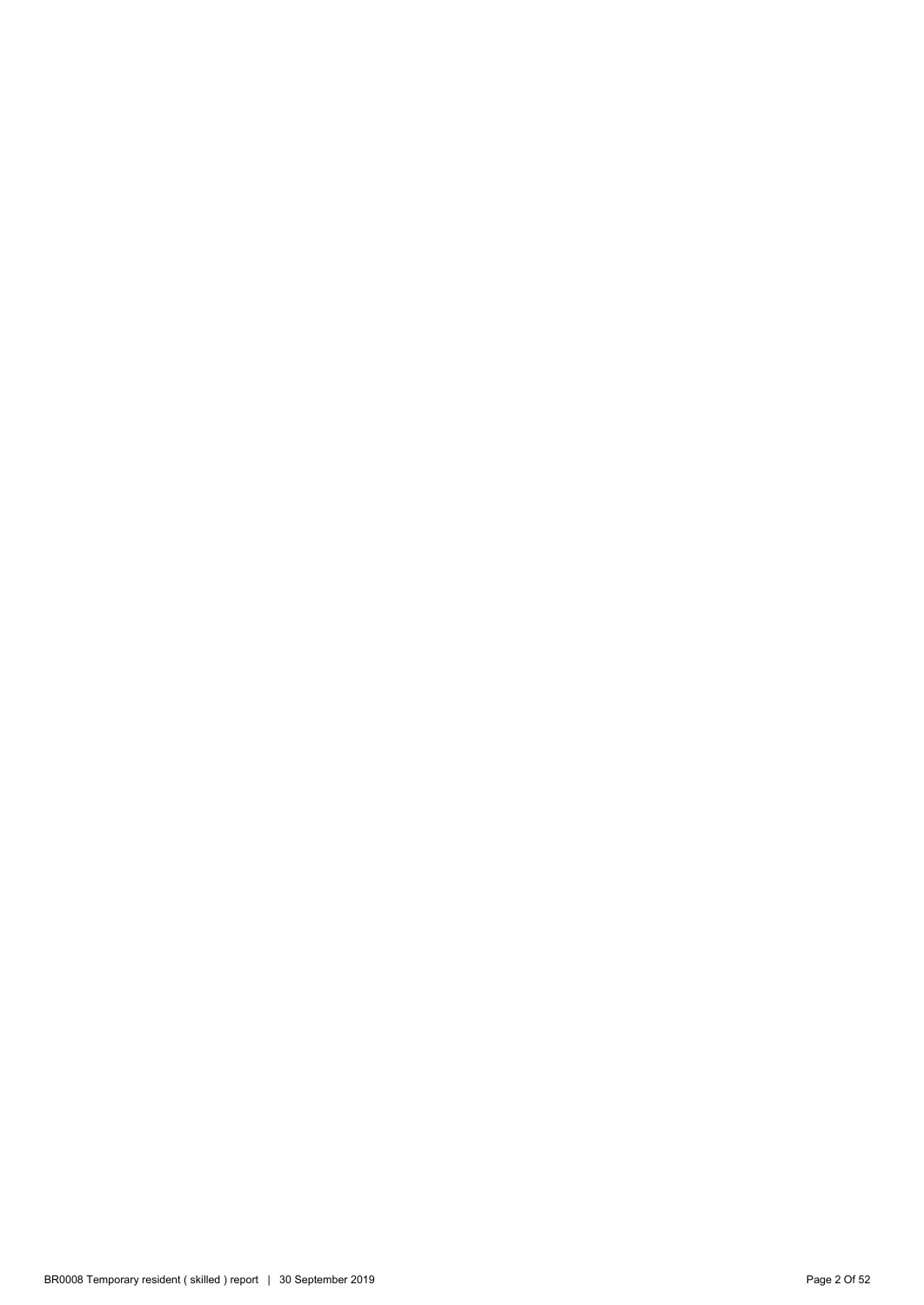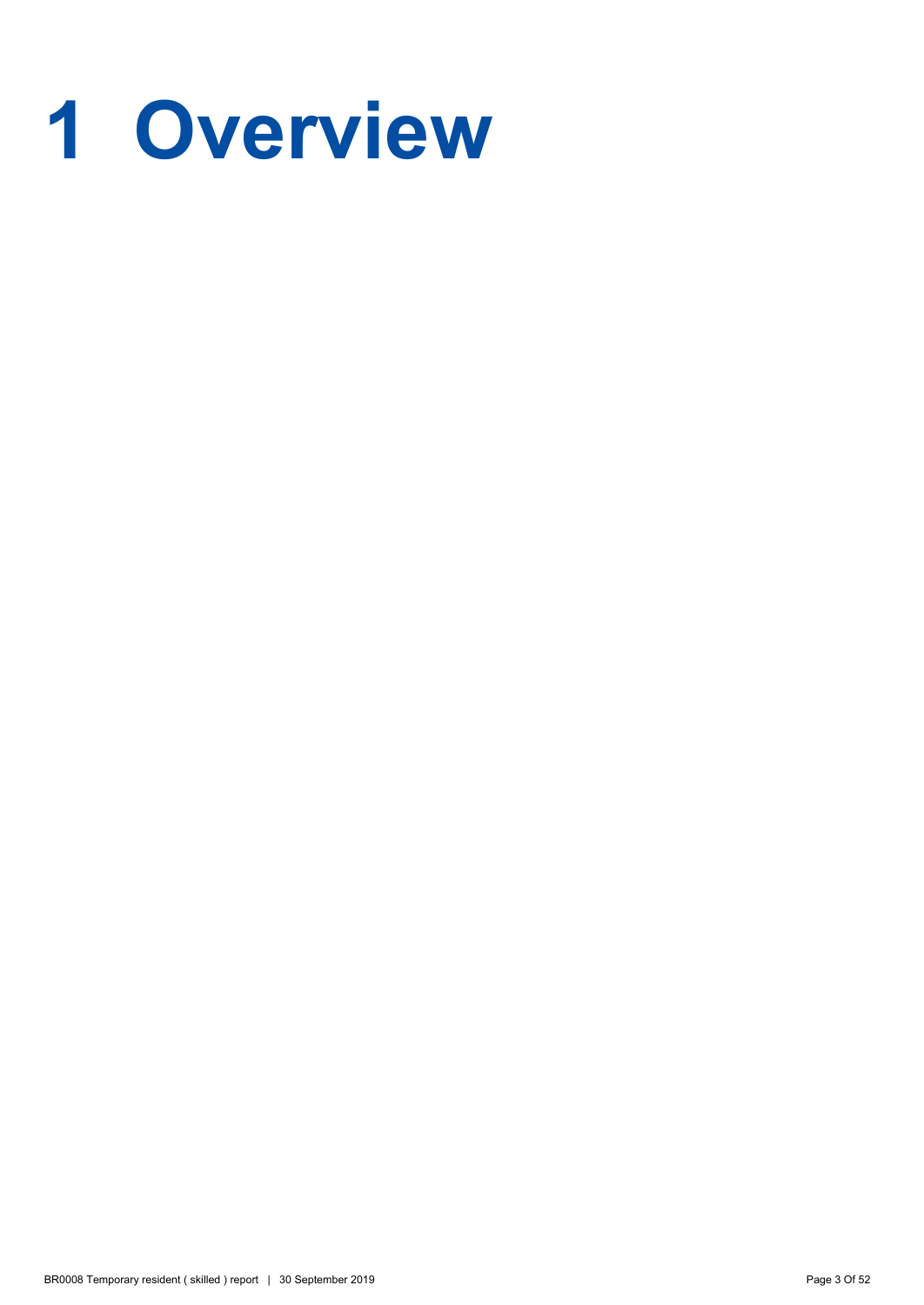*1.01 Number of primary applications lodged in 2019-20 to 30 September 2019 by nominated position location*

| <b>Nominated Position Location</b>  | 2018-19 to<br>30/09/18 | 2019-20 to<br>30 / 09/19 | % Change<br>from 2018-19 | 2019-20 as<br>% of Total |
|-------------------------------------|------------------------|--------------------------|--------------------------|--------------------------|
| <b>Australian Capital Territory</b> | 120                    | 150                      | 17.7%                    | 1.4%                     |
| New South Wales                     | 3,780                  | 4,730                    | 25.2%                    | 45.1%                    |
| Northern Territory                  | 100                    | 130                      | 35.4%                    | 1.3%                     |
| Queensland                          | 1,090                  | 1,250                    | 14.6%                    | 11.9%                    |
| South Australia                     | 200                    | 270                      | 31.9%                    | 2.6%                     |
| Tasmania                            | 60                     | 40                       | $-24.6%$                 | 0.4%                     |
| Victoria                            | 2,340                  | 2,790                    | 19.3%                    | 26.7%                    |
| Western Australia                   | 840                    | 1,110                    | 32.0%                    | 10.6%                    |
| Not Specified                       | 0                      | 0                        | 0.0%                     | 0.0%                     |
| <b>Total</b>                        | 8,530                  | 10,470                   | 22.7%                    | 100.0%                   |

### *1.02 Number of primary applications lodged in 2019-20 to 30 September 2019 by sponsor industry*

| <b>Sponsor Industry</b>                    | 2018-19 to | 2019-20 to | % Change     | 2019-20 as |
|--------------------------------------------|------------|------------|--------------|------------|
|                                            | 30/09/18   | 30 /09/19  | from 2018-19 | % of Total |
| Accommodation and Food Services            | 570        | 940        | 66.4%        | 9.0%       |
| Administrative and Support Services        | 40         | 60         | 31.0%        | 0.5%       |
| Agriculture, Forestry and Fishing          | 210        | 270        | 28.1%        | 2.6%       |
| <b>Arts and Recreation Services</b>        | 40         | 60         | 52.5%        | 0.6%       |
| Construction                               | 590        | 660        | 11.7%        | 6.3%       |
| <b>Education and Training</b>              | 390        | 330        | $-15.4%$     | 3.2%       |
| Electricity, Gas, Water and Waste Services | 140        | 210        | 50.7%        | 2.0%       |
| <b>Financial and Insurance Services</b>    | 340        | 450        | 32.4%        | 4.2%       |
| Health Care and Social Assistance          | 1,100      | 1,200      | 9.2%         | 11.4%      |
| Information Media and Telecommunications   | 1,070      | 1,350      | 26.1%        | 12.8%      |
| Manufacturing                              | 420        | 580        | 37.9%        | 5.6%       |
| Mining                                     | 160        | 250        | 55.3%        | 2.4%       |
| <b>Other Services</b>                      | 1.600      | 1,900      | 18.4%        | 18.1%      |
| Professional, Scientific and Technical     | 1,330      | 1,620      | 21.9%        | 15.5%      |
| Public Administration and Safety           | 70         | 20         | $-68.7%$     | 0.2%       |
| Rental, Hiring and Real Estate Services    | 40         | 30         | $-25.6%$     | 0.3%       |
| <b>Retail Trade</b>                        | 230        | 320        | 40.0%        | 3.1%       |
| <b>Transport Postal and Warehousing</b>    | 110        | 120        | 10.0%        | 1.2%       |
| <b>Wholesale Trade</b>                     | 90         | 110        | 25.3%        | 1.0%       |
| Not Specified                              | 0          | 0          | 0.0%         | 0.0%       |
| <b>Total</b>                               | 8,530      | 10,470     | 22.7%        | 100.0%     |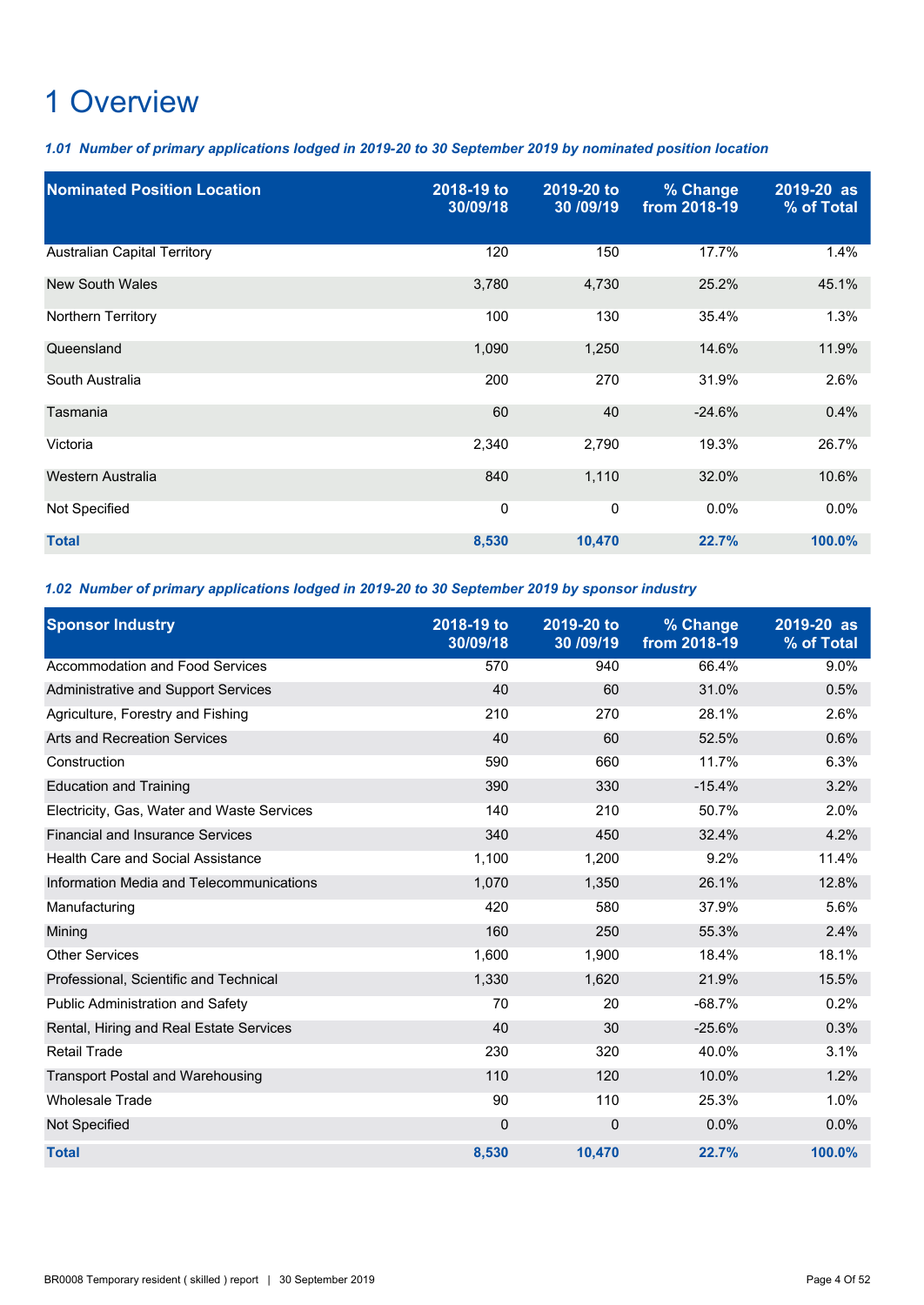*1.03 Number of primary applications lodged in 2019-20 to 30 September 2019 by nominated occupation*

| <b>Nominated Occupation</b>              | 2018-19 to<br>30/09/18 | 2019-20 to<br>30 / 09/19 | % Change<br>from 2018-19 | 2019-20 as<br>% of Total |
|------------------------------------------|------------------------|--------------------------|--------------------------|--------------------------|
| 1 Managers                               | 1,140                  | 1,540                    | 35.0%                    | 14.7%                    |
| 2 Professionals                          | 5,400                  | 6,230                    | 15.5%                    | 59.5%                    |
| 3 Technicians and Trades Workers         | 1,670                  | 2,260                    | 35.3%                    | 21.5%                    |
| 4 Community and Personal Service Workers | 60                     | 130                      | 131.6%                   | 1.3%                     |
| 5 Clerical and Administrative Workers    | 60                     | 80                       | 40.7%                    | 0.8%                     |
| 6 Sales Workers                          | 30                     | 30                       | 11.1%                    | 0.3%                     |
| 7 Machinery Operators and Drivers        | 0                      | $\mathbf{0}$             | $-50.0%$                 | $0.0\%$                  |
| 8 Labourers                              | 10                     | 10                       | 160.0%                   | 0.1%                     |
| <b>Skilled Meat Worker</b>               | 0                      | 0                        | $-100.0\%$               | 0.0%                     |
| <b>Not Specified</b>                     | 180                    | 190                      | 6.2%                     | 1.8%                     |
| <b>Total</b>                             | 8,530                  | 10,470                   | 22.7%                    | 100.0%                   |

*1.04 Number of applications granted in 2019-20 to 30 September 2019 by nominated position location and applicant type*

| <b>Nominated Position</b><br><b>Location</b> | <b>Primary</b><br><b>Applications</b> | $%$ of<br><b>Primary</b><br><b>Applications</b> | <b>Secondary</b><br><b>Applications</b> | $%$ of<br><b>Secondary</b><br><b>Applications</b> | <b>Total</b><br><b>Applications</b> | $%$ of<br>Total<br><b>Applications</b> |
|----------------------------------------------|---------------------------------------|-------------------------------------------------|-----------------------------------------|---------------------------------------------------|-------------------------------------|----------------------------------------|
| <b>Australian Capital Territory</b>          | 150                                   | 1.5%                                            | 120                                     | 1.4%                                              | 280                                 | 1.4%                                   |
| <b>New South Wales</b>                       | 4,520                                 | 45.1%                                           | 3,900                                   | 43.0%                                             | 8,420                               | 44.1%                                  |
| Northern Territory                           | 130                                   | 1.3%                                            | 130                                     | 1.4%                                              | 260                                 | 1.3%                                   |
| Queensland                                   | 1.190                                 | 11.8%                                           | 1,260                                   | 14.0%                                             | 2,450                               | 12.8%                                  |
| South Australia                              | 260                                   | 2.6%                                            | 220                                     | 2.4%                                              | 470                                 | 2.5%                                   |
| Tasmania                                     | 40                                    | 0.4%                                            | 50                                      | 0.5%                                              | 90                                  | 0.5%                                   |
| Victoria                                     | 2,580                                 | 25.7%                                           | 2,400                                   | 26.5%                                             | 4,970                               | 26.1%                                  |
| Western Australia                            | 1,160                                 | 11.6%                                           | 980                                     | 10.9%                                             | 2,140                               | 11.2%                                  |
| Not Specified                                | $5$                                   | 0.0%                                            | 0                                       | 0.0%                                              | $5$                                 | $0.0\%$                                |
| <b>Total</b>                                 | 10,020                                | 100.0%                                          | 9,050                                   | 100.0%                                            | 19,070                              | 100.0%                                 |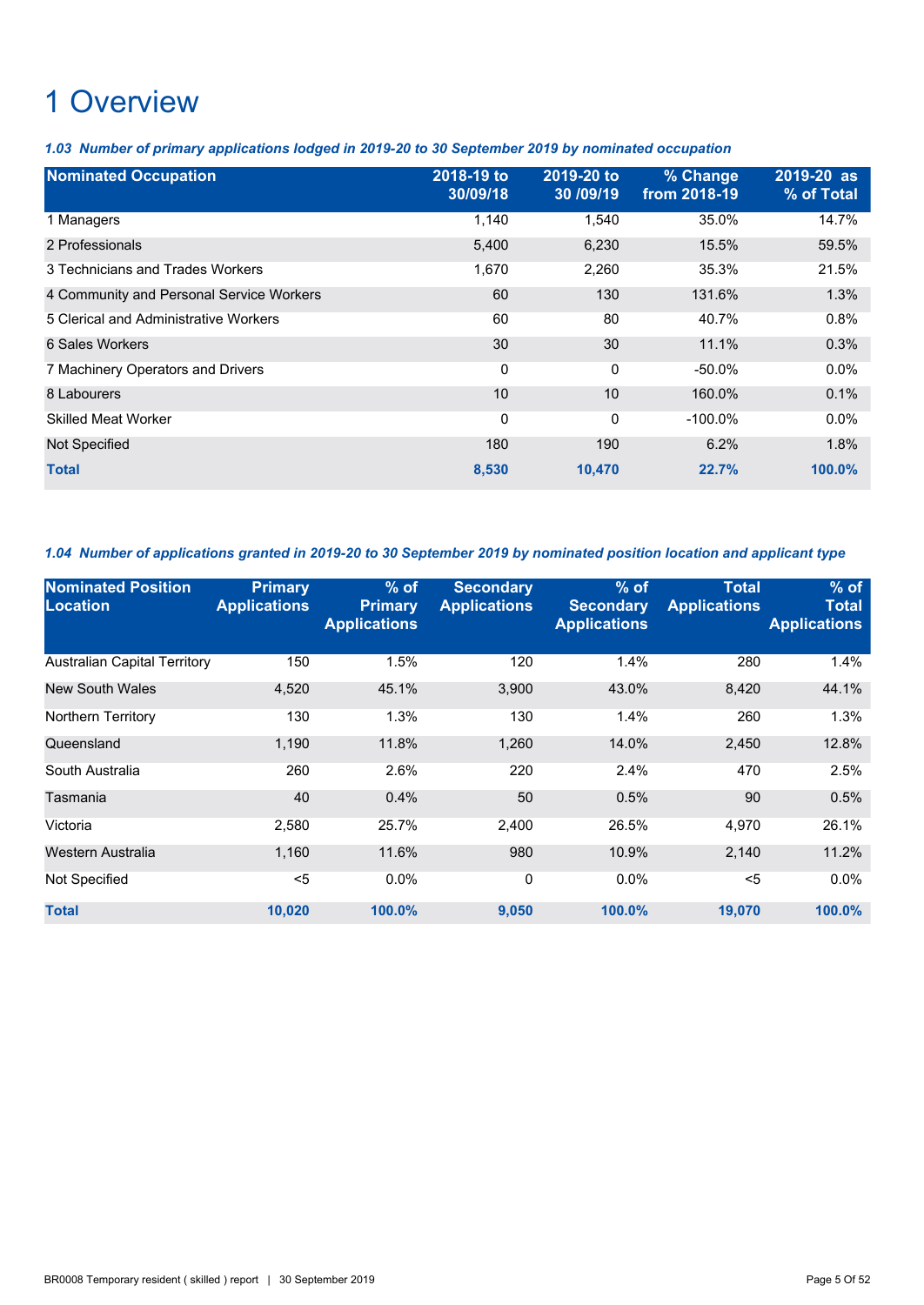*1.05 Top 15 Citizenship countries for applications granted in 2019-20 to 30 September 2019 by applicant type*

| <b>Citizenship Country</b>         | <b>Primary</b><br><b>Applications</b> | $%$ of<br><b>Primary</b><br><b>Application</b> | <b>Secondary</b><br><b>Applications Secondary</b> | $%$ of<br><b>Application</b> | <b>Total</b><br><b>Applications</b> | $%$ of<br><b>Total</b><br><b>Applications</b> |
|------------------------------------|---------------------------------------|------------------------------------------------|---------------------------------------------------|------------------------------|-------------------------------------|-----------------------------------------------|
| India                              | 2,250                                 | 22.4%                                          | 2,410                                             | 26.7%                        | 4,660                               | 24.4%                                         |
| United Kingdom                     | 1,820                                 | 18.2%                                          | 1,010                                             | 11.1%                        | 2,830                               | 14.8%                                         |
| Philippines                        | 820                                   | 8.1%                                           | 640                                               | 7.0%                         | 1,450                               | 7.6%                                          |
| China, Peoples Republic of (excl S | 430                                   | 4.3%                                           | 480                                               | 5.3%                         | 910                                 | 4.8%                                          |
| <b>United States of America</b>    | 430                                   | 4.3%                                           | 420                                               | 4.6%                         | 840                                 | 4.4%                                          |
| South Africa                       | 290                                   | 2.8%                                           | 540                                               | 5.9%                         | 820                                 | 4.3%                                          |
| Ireland, Republic of               | 580                                   | 5.7%                                           | 210                                               | 2.4%                         | 790                                 | 4.1%                                          |
| France                             | 270                                   | 2.7%                                           | 240                                               | 2.6%                         | 510                                 | 2.7%                                          |
| Japan                              | 190                                   | 1.9%                                           | 220                                               | 2.5%                         | 410                                 | 2.1%                                          |
| <b>Brazil</b>                      | 190                                   | 1.9%                                           | 210                                               | 2.3%                         | 400                                 | 2.1%                                          |
| Italy                              | 220                                   | 2.1%                                           | 130                                               | 1.4%                         | 340                                 | 1.8%                                          |
| Korea, South                       | 160                                   | 1.6%                                           | 170                                               | 1.9%                         | 330                                 | 1.7%                                          |
| Canada                             | 180                                   | 1.8%                                           | 120                                               | 1.3%                         | 300                                 | 1.6%                                          |
| Sri Lanka                          | 110                                   | 1.1%                                           | 160                                               | 1.7%                         | 270                                 | 1.4%                                          |
| Vietnam                            | 110                                   | 1.0%                                           | 160                                               | 1.7%                         | 260                                 | 1.4%                                          |
| Other countries                    | 2,000                                 | 19.9%                                          | 1,950                                             | 21.5%                        | 3,950                               | 20.7%                                         |
| <b>Total</b>                       | 10,020                                | 100.0%                                         | 9,050                                             | 100.0%                       | 19,070                              | 100.0%                                        |

*1.06 Number of primary applications granted in 2019-20 to 30 September 2019 by government sector and nominated position location*

| <b>Government Sector</b>     | <b>ACT</b> | <b>NSW</b> | <b>NT</b> | <b>QLD</b> | <b>SA</b> | <b>TAS</b> | VIC   | WA    | <b>Not</b><br><b>Spec</b> | Total  |
|------------------------------|------------|------------|-----------|------------|-----------|------------|-------|-------|---------------------------|--------|
| <b>Australian Government</b> | 10         | 10         | <5        | 10         | $5$       | $5$        | $<$ 5 | 10    | 0                         | 30     |
| <b>State/Territory Govt</b>  | 30         | 150        | 30        | 210        | 70        | 20         | 150   | 130   | 0                         | 770    |
| Local Government             | 0          | <5         | 0         | <5         | 0         | 0          | $5$   | 0     | 0                         | 10     |
| Non-government               | 120        | 4,370      | 100       | 970        | 190       | 30         | 2.420 | 1,020 | <5                        | 9.220  |
| <b>Total</b>                 | 150        | 4,520      | 130       | 1,190      | 260       | 40         | 2.580 | 1,160 | $5$                       | 10,020 |
| <b>Govt % of Total</b>       | 19.9%      | 3.5%       | 21.3%     | 18.0%      | 28.6%     | 38.1%      | 6.0%  | 11.6% | 0.0%                      | 8.1%   |

*1.07 Number of primary applications granted in 2019-20 to 30 September 2019 by nominated position location*

| Nominated Position Location         | 2018-19 to | 2019-20 to | % Change     | 2019-20 as |
|-------------------------------------|------------|------------|--------------|------------|
|                                     | 30/09/18   | 30/09/19   | from 2018-19 | % of Total |
| <b>Australian Capital Territory</b> | 150        | 150        | 4.1%         | 1.5%       |
| <b>New South Wales</b>              | 5,810      | 4,520      | $-22.1%$     | 45.1%      |
| <b>Northern Territory</b>           | 110        | 130        | 14.4%        | 1.3%       |
| Queensland                          | 1.460      | 1.190      | $-19.0\%$    | 11.8%      |
| South Australia                     | 280        | 260        | $-7.8%$      | 2.6%       |
| Tasmania                            | 50         | 40         | $-22.2%$     | 0.4%       |
| Victoria                            | 3,630      | 2,580      | $-29.0\%$    | 25.7%      |
| Western Australia                   | 1,260      | 1,160      | $-8.3%$      | 11.6%      |
| Not Specified                       | $5$        | $5$        | $0.0\%$      | $0.0\%$    |
| <b>Total</b>                        | 12,750     | 10,020     | $-21.4%$     | $100.0\%$  |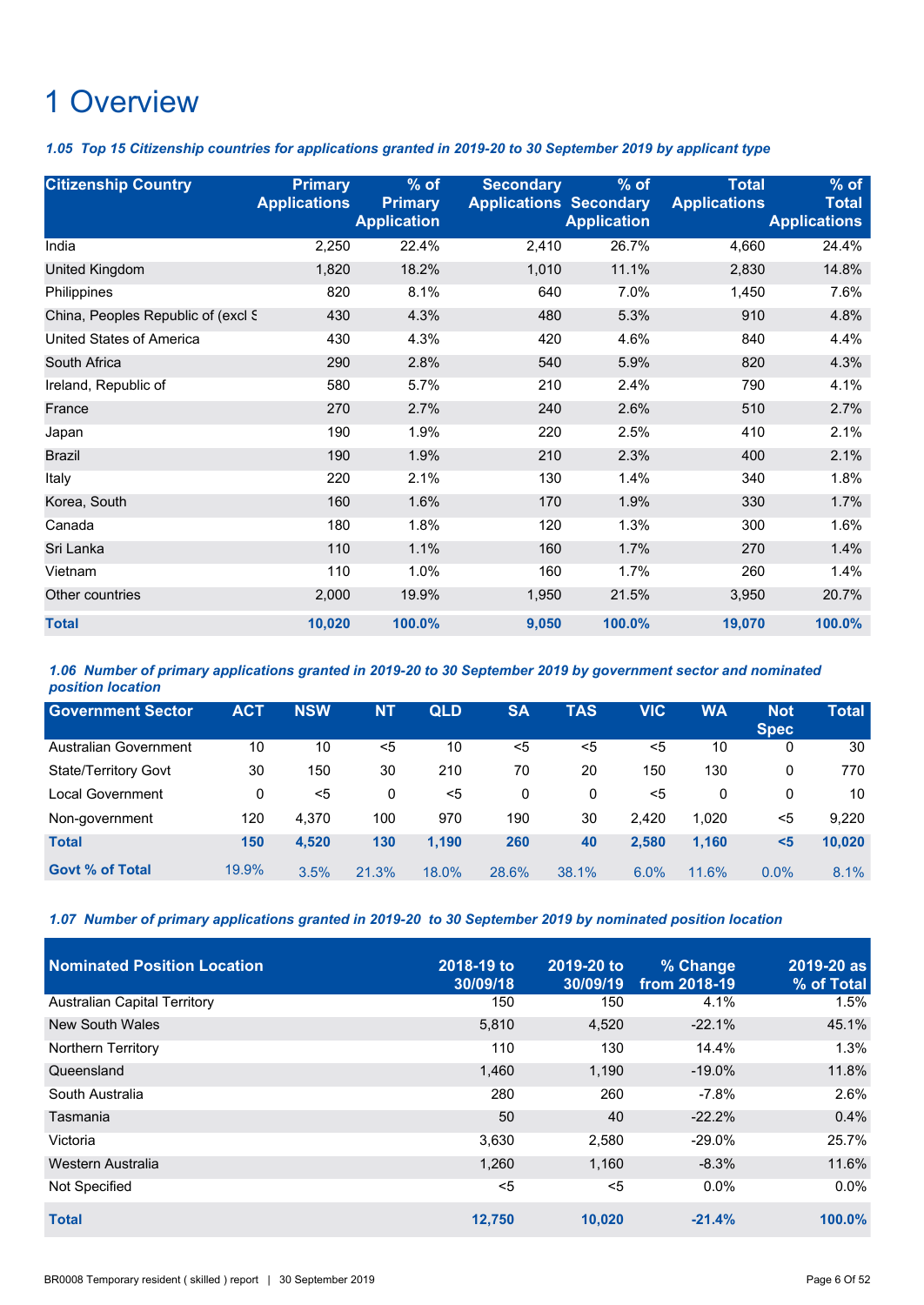*1.08 Average nominated base salary for primary applications granted in 2019-20 to 30 September 2019 by sponsor industry and nominated position location*

| <b>Sponsor Industry</b>                           | <b>ACT</b> | <b>NSW</b>          | <b>NT</b>           | QLD                       | <b>SA</b> | <b>TAS</b>                             | <b>VIC</b>                | <b>WA</b>           | <b>Not</b><br><b>Spec</b> | <b>Total</b> |
|---------------------------------------------------|------------|---------------------|---------------------|---------------------------|-----------|----------------------------------------|---------------------------|---------------------|---------------------------|--------------|
| Accommodation and<br><b>Food Services</b>         | \$62,400   | \$64,400            | \$56,400            | \$59,400                  | \$61,100  | < 5                                    | \$61,100                  | \$60,100            |                           | \$62,000     |
| Administrative and<br><b>Support Services</b>     |            | \$97,300            |                     | \$111,200                 |           |                                        | \$95,700                  | < 5                 |                           | \$99,900     |
| Agriculture, Forestry<br>and Fishing              |            | \$85,500            | \$54,000            | \$64,800                  | \$59,300  | < 5                                    | \$74,900                  | \$66,400            |                           | \$71,800     |
| Arts and Recreation<br>Services                   |            | \$74,000            | < 5                 | \$79,100                  | < 5       |                                        | \$122,100                 | < 5                 |                           | \$78,100     |
| Construction                                      | \$77.800   |                     | \$101,100 \$138,000 | \$103,000                 | \$84,600  |                                        |                           | \$98,700 \$121,300  |                           | \$103,400    |
| Education and Training                            | \$119,100  | \$96,700            | < 5                 | \$85,700                  | \$95,800  |                                        | $< 5$ \$103,000 \$105,100 |                     |                           | \$100,100    |
| Electricity, Gas, Water<br>and Waste Services     |            | $< 5$ \$108,000     |                     | \$193,700                 | < 5       |                                        |                           | \$128,200 \$183,600 |                           | \$155,400    |
| <b>Financial and Insurance</b><br>Services        |            | \$158,000           |                     | \$119,900                 | < 5       |                                        | \$124,900 \$101,900       |                     |                           | \$148,300    |
| <b>Health Care and Social</b><br>Assistance       | \$76,900   | \$94,500            | < 5                 | \$98,500                  |           | \$96,700 \$142,900 \$102,100 \$105,700 |                           |                     |                           | \$99,400     |
| Information Media and<br>Telecommunications       |            | $< 5$ \$107,900     | < 5                 | \$97,200                  | \$79,000  |                                        | \$106,300                 | \$99,600            |                           | \$106,800    |
| Manufacturing                                     |            | $< 5$ \$104,300     | \$76,000            | \$85,100                  | \$91,400  | \$91,700                               | \$98,300                  | \$74,300            |                           | \$93,500     |
| Mining                                            |            | \$189,100           |                     | $< 5$ \$199,200 \$173,800 |           |                                        | \$257,200 \$168,800       |                     |                           | \$192,500    |
| <b>Other Services</b>                             | \$66,600   | \$95,400            | \$93,300            | \$92,800                  | \$90,100  | < 5                                    |                           | \$90,000 \$138,100  |                           | \$98,600     |
| Professional, Scientific<br>and Technical         |            | \$155,600 \$112,600 |                     | \$83,900 \$123,000        | \$99,200  | < 5                                    | \$102,700 \$127,200       |                     |                           | \$112,400    |
| <b>Public Administration</b><br>and Safety        |            | $< 5$ \$105,000     |                     |                           | < 5       |                                        | < 5                       |                     |                           | \$110,700    |
| Rental, Hiring and Real<br><b>Estate Services</b> |            | \$132,400           | < 5                 |                           | < 5       |                                        | \$111,800                 | < 5                 |                           | \$114,800    |
| <b>Retail Trade</b>                               | < 5        | \$97,900            | \$62,000            | \$63,300                  | \$64,000  |                                        | \$108,800                 | \$76,500            |                           | \$93,200     |
| <b>Transport Postal and</b><br>Warehousing        |            | \$127,400           |                     | $< 5$ \$187,200           | < 5       |                                        | \$144,200 \$128,200       |                     |                           | \$138,400    |
| <b>Wholesale Trade</b>                            |            | \$107,800           |                     | \$131,200                 |           |                                        | \$120,100 \$224,200       |                     |                           | \$122,600    |
| <b>Total</b>                                      |            | \$99,100 \$105,300  |                     | \$80,400 \$102,000        |           | \$92,300 \$121,400 \$100,500 \$119,400 |                           |                     |                           | \$104,600    |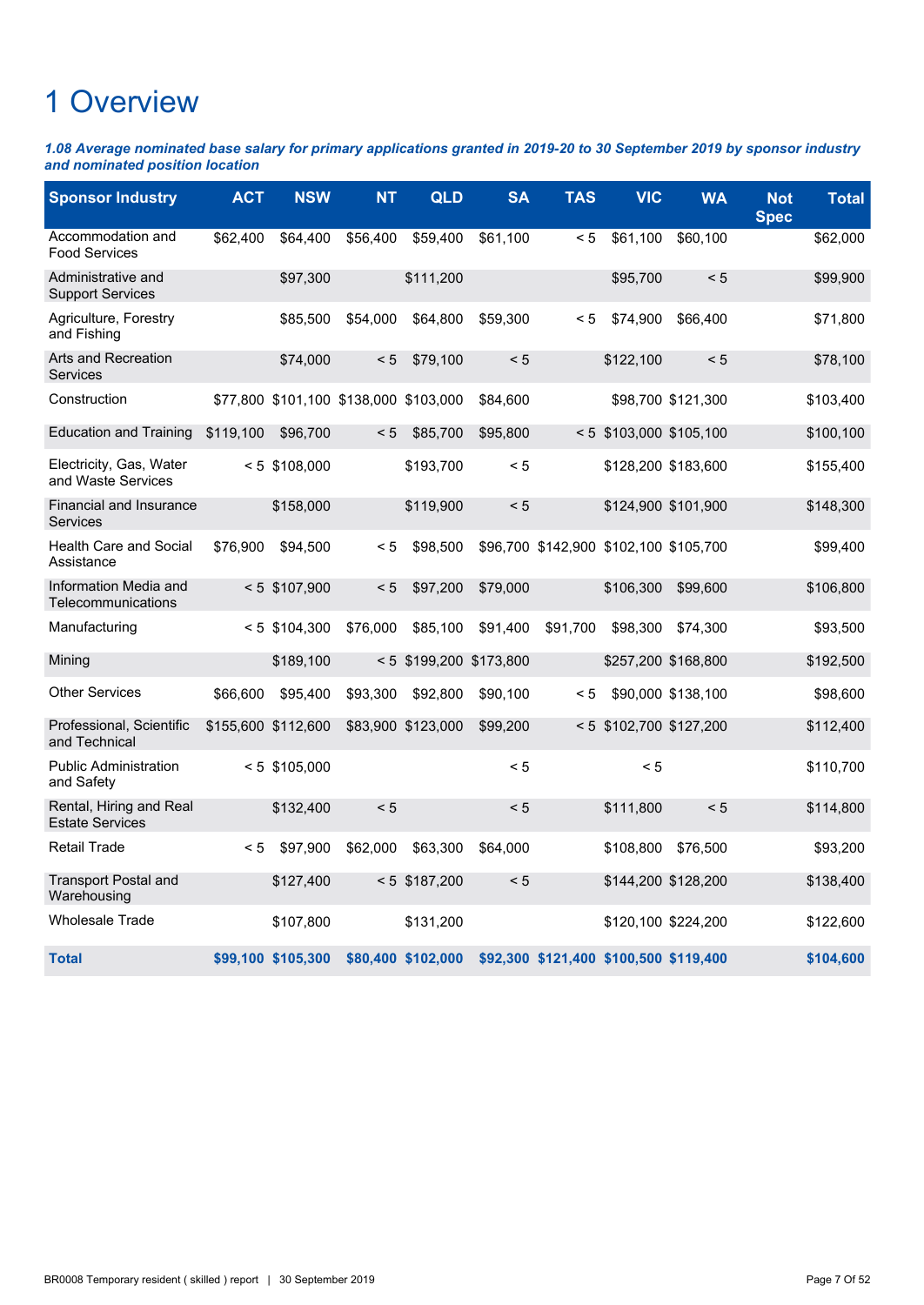*1.09 Average nominated total remuneration for primary applications granted in 2019-20 to 30 September 2019 by sponsor industry and nominated position location*

| <b>Sponsor Industry</b>                           | <b>ACT</b> | <b>NSW</b>                             | <b>NT</b> | <b>QLD</b>                   | <b>SA</b> | <b>TAS</b>                             | <b>VIC</b>                | <b>WA</b>          | <b>Not</b><br><b>Spec</b> | <b>Total</b> |
|---------------------------------------------------|------------|----------------------------------------|-----------|------------------------------|-----------|----------------------------------------|---------------------------|--------------------|---------------------------|--------------|
| Accommodation and<br><b>Food Services</b>         | \$62,400   | \$64,500                               | \$56,800  | \$59,500                     | \$63.100  | < 5                                    | \$61,200                  | \$60,100           |                           | \$62,100     |
| Administrative and<br><b>Support Services</b>     |            | \$97,600                               |           | \$111,200                    |           |                                        | \$95,700                  | < 5                |                           | \$100,100    |
| Agriculture, Forestry and<br>Fishing              |            | \$85,800                               | \$54,000  | \$66,800                     | \$60,300  | < 5                                    | \$76,300                  | \$66,400           |                           | \$72,800     |
| Arts and Recreation<br><b>Services</b>            |            | \$74,200                               | < 5       | \$79,100                     | < 5       |                                        | \$122,100                 | < 5                |                           | \$78,200     |
| Construction                                      |            | \$77,800 \$101,500 \$143,100 \$107,100 |           |                              | \$84,600  |                                        |                           | \$99,400 \$128,600 |                           | \$105,200    |
| <b>Education and Training</b>                     | \$119,100  | \$96,800                               | $\leq 5$  | \$85,700                     | \$95,800  |                                        | $< 5$ \$103,000 \$105,100 |                    |                           | \$100,100    |
| Electricity, Gas, Water<br>and Waste Services     |            | < 5 \$110,900                          |           | \$202,600                    | < 5       |                                        | \$128,200 \$192,700       |                    |                           | \$161,100    |
| <b>Financial and Insurance</b><br>Services        |            | \$160,300                              |           | \$120,100                    | < 5       |                                        | \$126,700 \$101,900       |                    |                           | \$150,400    |
| <b>Health Care and Social</b><br>Assistance       | \$78,400   | \$94,700                               | < 5       | \$99,900                     |           | \$96,700 \$144,700 \$102,200 \$105,900 |                           |                    |                           | \$99,900     |
| Information Media and<br>Telecommunications       |            | $< 5$ \$108,300                        | < 5       | \$97,200                     | \$79,000  |                                        | \$107,000                 | \$99,700           |                           | \$107,300    |
| Manufacturing                                     |            | $< 5$ \$106,300                        | \$79,500  | \$87,100                     | \$91,400  |                                        | \$91,700 \$100,100        | \$74,900           |                           | \$95,100     |
| Mining                                            |            | \$189,100                              |           | $< 5$ \$200,400 \$173,800    |           |                                        | \$263,300 \$170,300       |                    |                           | \$194,300    |
| <b>Other Services</b>                             | \$66,800   | \$95,800                               | \$94,600  | \$93,100                     | \$90,700  | < 5                                    |                           | \$91,200 \$139,900 |                           | \$99,400     |
| Professional, Scientific<br>and Technical         |            | \$155,600 \$113,200                    |           | \$83,900 \$124,200 \$105,500 |           | $\leq 5$                               | \$103,000 \$129,000       |                    |                           | \$113,200    |
| <b>Public Administration</b><br>and Safety        |            | $< 5$ \$106,300                        |           |                              | < 5       |                                        | < 5                       |                    |                           | \$112,300    |
| Rental, Hiring and Real<br><b>Estate Services</b> |            | \$137,500                              | < 5       |                              | < 5       |                                        | \$111,800                 | < 5                |                           | \$117,100    |
| <b>Retail Trade</b>                               | < 5        | \$98,300                               | \$62,000  | \$63,800                     | \$64,000  |                                        | \$109,400                 | \$76,500           |                           | \$93,600     |
| <b>Transport Postal and</b><br>Warehousing        |            | \$128,700                              |           | $< 5$ \$187,200              | < 5       |                                        | \$144,300 \$128,200       |                    |                           | \$139,100    |
| <b>Wholesale Trade</b>                            |            | \$109,800                              |           | \$131,200                    |           |                                        | \$124,600 \$230,700       |                    |                           | \$125,600    |
| <b>Total</b>                                      |            | \$99,500 \$105,900                     |           | \$81,500 \$103,300           |           | \$93,300 \$122,500 \$101,300 \$121,400 |                           |                    |                           | \$105,500    |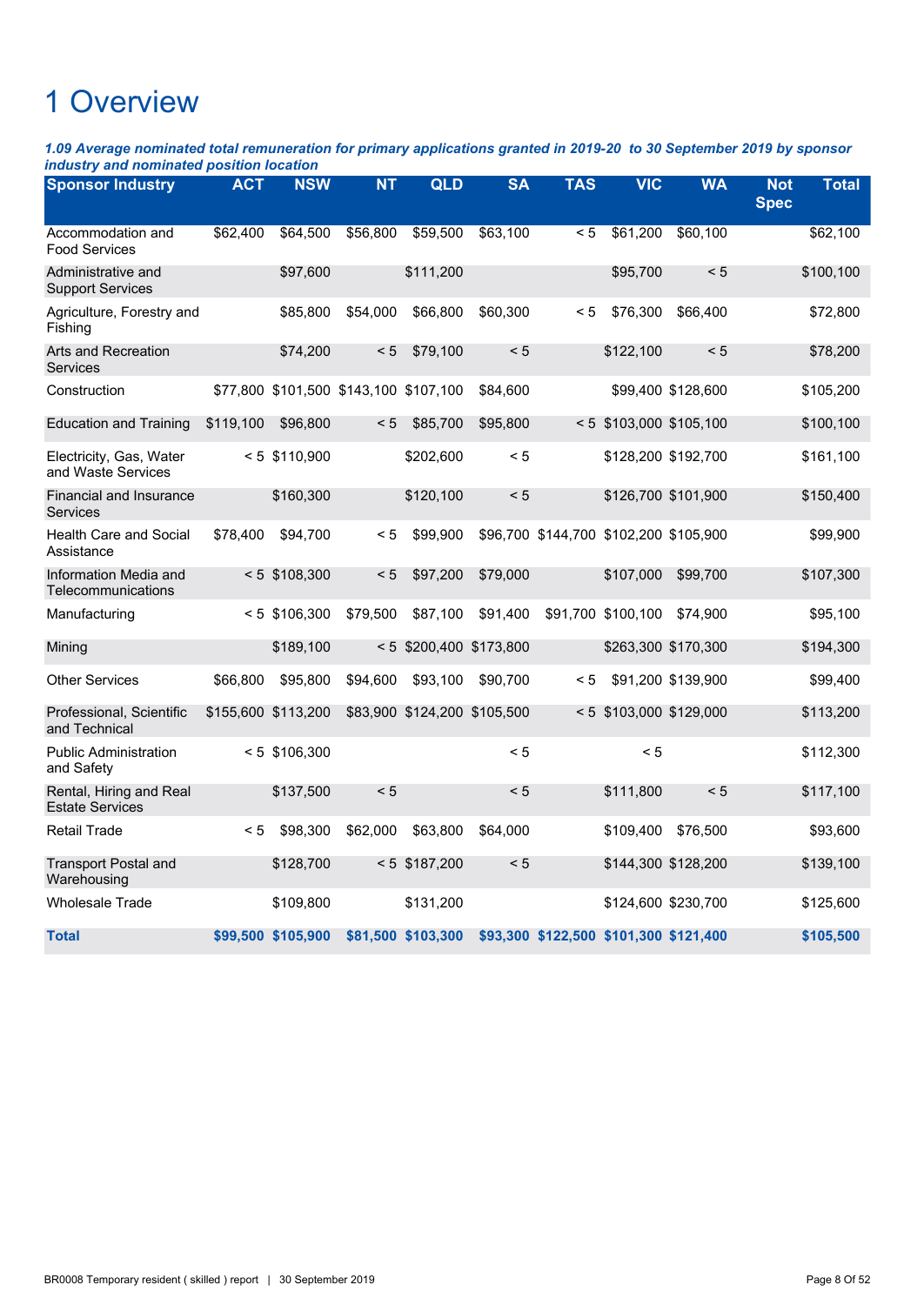*1.10 Number of primary applications granted in 2019-20 to 30 September 2019 by sponsor industry*

| <b>Sponsor Industry</b>                    | 2018-19 to<br>30/09/18 | 2019-20 to<br>30/09/19 | % Change<br>from 2018-19 | 2019-20 as<br><b>%of Total</b> |
|--------------------------------------------|------------------------|------------------------|--------------------------|--------------------------------|
| Accommodation and Food Services            | 1,410                  | 750                    | $-46.7%$                 | 7.5%                           |
| <b>Administrative and Support Services</b> | 60                     | 70                     | 30.4%                    | 0.7%                           |
| Agriculture, Forestry and Fishing          | 260                    | 260                    | 1.9%                     | 2.6%                           |
| <b>Arts and Recreation Services</b>        | 60                     | 50                     | $-15.6%$                 | 0.5%                           |
| Construction                               | 970                    | 660                    | $-32.4%$                 | 6.6%                           |
| <b>Education and Training</b>              | 490                    | 350                    | $-28.7%$                 | 3.5%                           |
| Electricity, Gas, Water and Waste Services | 190                    | 190                    | $-0.5%$                  | 1.9%                           |
| <b>Financial and Insurance Services</b>    | 480                    | 430                    | $-10.5%$                 | 4.3%                           |
| <b>Health Care and Social Assistance</b>   | 1,560                  | 1,280                  | $-18.2%$                 | 12.8%                          |
| Information Media and Telecommunications   | 1,590                  | 1,280                  | $-19.4%$                 | 12.8%                          |
| Manufacturing                              | 530                    | 540                    | 2.7%                     | 5.4%                           |
| Mining                                     | 240                    | 240                    | $-1.7%$                  | 2.3%                           |
| <b>Other Services</b>                      | 2,430                  | 1,740                  | $-28.4%$                 | 17.4%                          |
| Professional, Scientific and Technical     | 1,680                  | 1,610                  | $-4.0%$                  | 16.1%                          |
| Public Administration and Safety           | 20                     | 20                     | 60.0%                    | 0.2%                           |
| Rental, Hiring and Real Estate Services    | 50                     | 20                     | $-60.8%$                 | 0.2%                           |
| <b>Retail Trade</b>                        | 390                    | 290                    | $-24.9%$                 | 2.9%                           |
| <b>Transport Postal and Warehousing</b>    | 140                    | 130                    | $-7.1%$                  | 1.3%                           |
| <b>Wholesale Trade</b>                     | 210                    | 100                    | $-51.4%$                 | 1.0%                           |
| Not Specified                              | $5$                    | 0                      | $-75.0%$                 | 0.0%                           |
| <b>Total</b>                               | 12,750                 | 10,020                 | $-21.4%$                 | 100.0%                         |

### *1.11 Number of primary applications granted in 2019-20 to 30 September 2019 by sponsor industry and nominated position location*

| <b>Sponsor Industry</b>           | <b>ACT</b>  | <b>NSW</b>  | <b>NT</b>    | <b>QLD</b>  | <b>SA</b>   | <b>TAS</b>  | <b>VIC</b> | <b>WA</b>   | <b>Not</b><br><b>Spec</b> | <b>Total</b> |
|-----------------------------------|-------------|-------------|--------------|-------------|-------------|-------------|------------|-------------|---------------------------|--------------|
| Accom & Food Serv                 | 10          | 320         | 30           | 110         | 10          | < 5         | 180        | 90          | 0                         | 750          |
| Admin & Support Serv              | 0           | 50          | $\mathbf 0$  | 10          | $\mathbf 0$ | $\mathbf 0$ | 10         | < 5         | $\mathbf 0$               | 70           |
| Agric Forest & Fishing            | 0           | 60          | 10           | 70          | 20          | < 5         | 70         | 30          | 0                         | 260          |
| Arts & Recr Serv                  | $\mathbf 0$ | 30          | < 5          | 10          | < 5         | $\mathbf 0$ | 10         | < 5         | $\mathbf 0$               | 50           |
| Construction                      | 10          | 330         | 10           | 60          | 20          | $\Omega$    | 140        | 90          | 0                         | 660          |
| <b>Education &amp; Training</b>   | 40          | 130         | < 5          | 40          | 10          | < 5         | 100        | 30          | $\Omega$                  | 350          |
| Elec Gas Water & Waste            | < 5         | 50          | 0            | 30          | < 5         | 0           | 30         | 80          | 0                         | 190          |
| Finance & Insur Serv              | $\Omega$    | 320         | $\mathbf{0}$ | 20          | < 5         | $\Omega$    | 90         | 10          | $\mathbf 0$               | 430          |
| <b>Health &amp; Social Assist</b> | 30          | 360         | < 5          | 300         | 90          | 30          | 270        | 200         | 0                         | 1,280        |
| Info Media & Telecom              | < 5         | 860         | < 5          | 70          | 10          | $\Omega$    | 300        | 40          | $\Omega$                  | 1,280        |
| Manufacturing                     | < 5         | 150         | 10           | 100         | 30          | 10          | 170        | 70          | 0                         | 540          |
| Mining                            | $\mathbf 0$ | 40          | < 5          | 60          | 10          | $\mathbf 0$ | 30         | 100         | 0                         | 240          |
| <b>Other Services</b>             | 30          | 740         | 40           | 110         | 30          | < 5         | 560        | 230         | 0                         | 1,740        |
| Prof Scientific & Tech            | 20          | 850         | 10           | 150         | 30          | < 5         | 420        | 140         | 0                         | 1,610        |
| Public Admin & Safety             | < 5         | 10          | 0            | 0           | < 5         | 0           | < 5        | 0           | 0                         | 20           |
| <b>Rental Hire &amp; Realty</b>   | 0           | 10          | < 5          | $\mathbf 0$ | < 5         | $\mathbf 0$ | 10         | < 5         | $\mathbf 0$               | 20           |
| <b>Retail Trade</b>               | < 5         | 100         | 10           | 40          | 10          | 0           | 100        | 30          | 0                         | 290          |
| Transp Post & W'house             | 0           | 60          | < 5          | 10          | < 5         | $\Omega$    | 50         | 10          | 0                         | 130          |
| <b>Wholesale Trade</b>            | 0           | 50          | 0            | 10          | 0           | 0           | 40         | 10          | 0                         | 100          |
| Not Specified                     | 0           | $\mathbf 0$ | 0            | $\mathbf 0$ | 0           | $\mathbf 0$ | 0          | $\mathbf 0$ | < 5                       | < 5          |
| <b>Total</b>                      | 150         | 4,520       | 130          | 1,190       | 260         | 40          | 2,580      | 1,160       | $5$                       | 10,020       |

BR0008 Temporary resident ( skilled ) report | 30 September 2019 **Page 9 Of 52** Page 9 Of 52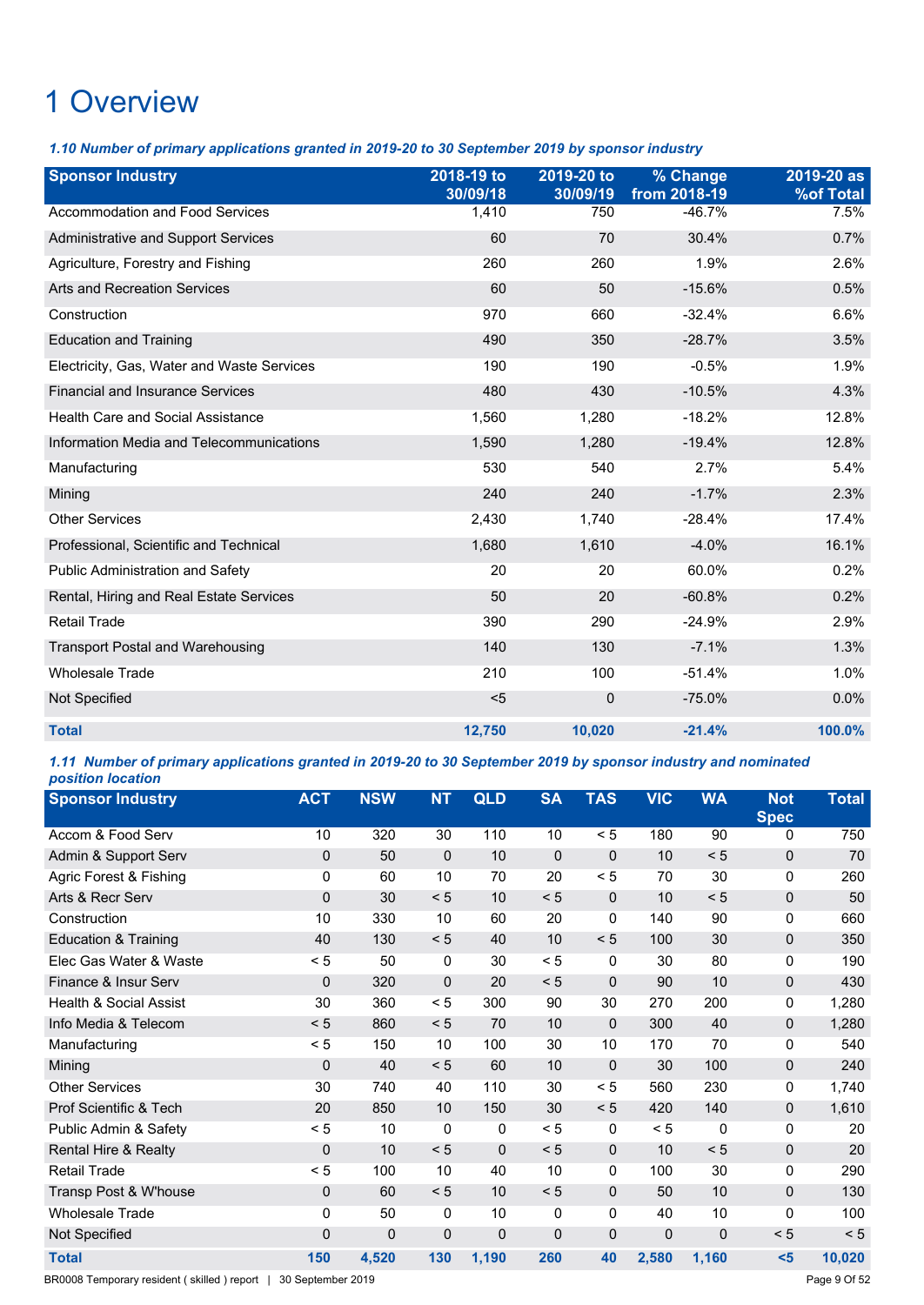*1.12 Number of primary applications granted in 2019-20 to 30 September 2019 by Major Group of the nominated occupation*

| <b>Nominated Occupation</b>              | 2018-19 to<br>30/09/18 | 2019-20 to<br>30/09/19 | % Change<br>from 2018-19 | 2019-20 as<br><b>%of Total</b> |
|------------------------------------------|------------------------|------------------------|--------------------------|--------------------------------|
| 1 Managers                               | 1,710                  | 1,410                  | $-18.0\%$                | 14.0%                          |
| 2 Professionals                          | 7,500                  | 6,110                  | $-18.5%$                 | 61.0%                          |
| 3 Technicians and Trades Workers         | 3,060                  | 2,070                  | $-32.3%$                 | 20.6%                          |
| 4 Community and Personal Service Workers | 100                    | 90                     | $-6.9%$                  | 0.9%                           |
| 5 Clerical and Administrative Workers    | 90                     | 80                     | $-5.7\%$                 | 0.8%                           |
| 6 Sales Workers                          | 50                     | 30                     | $-48.1%$                 | 0.3%                           |
| 7 Machinery Operators and Drivers        | 20                     | $5$                    | $-88.9%$                 | $0.0\%$                        |
| 8 Labourers                              | 10                     | 20                     | 28.6%                    | 0.2%                           |
| <b>Skilled Meat Worker</b>               | 10                     | 0                      | $-100.0\%$               | $0.0\%$                        |
| Not Specified<br><b>Total</b>            | 210<br>12,750          | 210<br>10,020          | 1.9%<br>$-21.4%$         | 2.1%<br>100.0%                 |

### *1.13 Number of primary applications granted in 2019-20 to 30 September 2019 by Major Group of the nominated occupation and nominated position location*

| <b>Nominated Occupation</b>                        | <b>ACT</b>  | <b>NSW</b>  | <b>NT</b>   | <b>QLD</b>  | <b>SA</b> | <b>TAS</b>   | <b>VIC</b>  | <b>WA</b>   | <b>Not</b><br><b>Spec</b> | <b>Total</b> |
|----------------------------------------------------|-------------|-------------|-------------|-------------|-----------|--------------|-------------|-------------|---------------------------|--------------|
| 1 Managers                                         | 10          | 670         | 10          | 180         | 30        | 10           | 360         | 150         | 0                         | 1,410        |
| 2 Professionals                                    | 100         | 2,920       | 40          | 650         | 150       | 30           | 1,680       | 540         | $\mathbf 0$               | 6,110        |
| 3 Technicians and Trades Workers                   | 40          | 780         | 50          | 260         | 50        | 10           | 450         | 430         | 0                         | 2,070        |
| 4 Community and Personal Service<br><b>Workers</b> | $\pmb{0}$   | 40          | 10          | 10          | < 5       | $\mathbf 0$  | 20          | 10          | $\mathbf{0}$              | 90           |
| 5 Clerical and Administrative<br><b>Workers</b>    | < 5         | 40          | < 5         | 10          | < 5       | $\mathbf 0$  | 20          | 10          | $\mathbf 0$               | 80           |
| 6 Sales Workers                                    | $\mathbf 0$ | 20          | $\mathbf 0$ | $\mathbf 0$ | < 5       | $\mathbf 0$  | 10          | < 5         | $\mathbf 0$               | 30           |
| 7 Machinery Operators and Drivers                  | 0           | $\mathbf 0$ | < 5         | $\pmb{0}$   | $\pmb{0}$ | 0            | $\mathbf 0$ | < 5         | $\mathbf{0}$              | < 5          |
| 8 Labourers                                        | $\mathbf 0$ | < 5         | $\pmb{0}$   | < 5         | 10        | $\pmb{0}$    | < 5         | 10          | $\Omega$                  | 20           |
| <b>Skilled Meat Worker</b>                         | $\mathbf 0$ | $\mathbf 0$ | 0           | $\pmb{0}$   | 0         | $\mathbf 0$  | $\pmb{0}$   | $\mathbf 0$ | $\mathbf 0$               | $\Omega$     |
| Not Specified                                      | < 5         | 60          | 20          | 70          | 20        | $\mathbf{0}$ | 40          | 20          | < 5                       | 210          |
| <b>Total</b>                                       | 150         | 4,520       | 130         | 1,190       | 260       | 40           | 2,580       | 1,160       | $5$                       | 10,020       |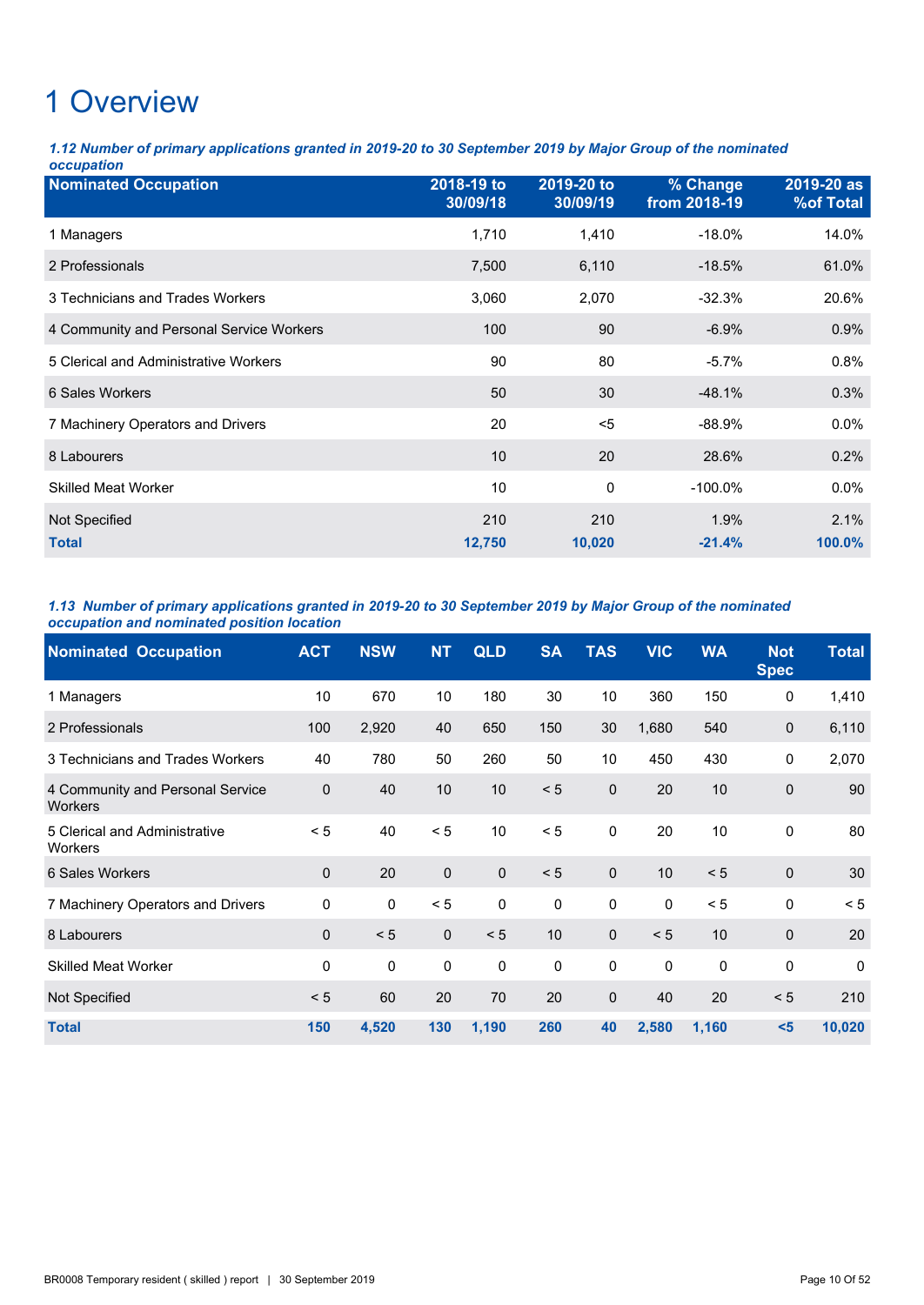*1.14 Average nominated base salary for primary applications granted in 2019-20 to 30 September 2019 by Major Group of the nominated occupation and nominated position location*

| <b>Nominated</b><br><b>Occupation</b>                 | <b>ACT</b> | <b>NSW</b> | <b>NT</b> | <b>QLD</b>         | <b>SA</b>                    | <b>TAS</b> | <b>VIC</b>                    | <b>WA</b>          | <b>Not</b><br><b>Spec</b> | <b>Total</b> |
|-------------------------------------------------------|------------|------------|-----------|--------------------|------------------------------|------------|-------------------------------|--------------------|---------------------------|--------------|
| 1 Managers                                            | \$157,600  | \$158,800  |           |                    | \$92,300 \$158,200 \$129,800 |            | \$123,600 \$146,300 \$195,800 |                    |                           | \$158,400    |
| 2 Professionals                                       | \$102,400  | \$104,800  |           |                    | \$98,000 \$106,800 \$101,000 |            | \$137,700 \$101,400 \$127,600 |                    |                           | \$106,100    |
| 3 Technicians and<br><b>Trades Workers</b>            | \$61,400   | \$66,800   | \$75,900  | \$66,900           | \$67,100                     | \$63,000   | \$65,700                      | \$87,100           |                           | \$70,900     |
| 4 Community and<br><b>Personal Service</b><br>Workers |            | \$62,900   | \$54,500  | \$65,700           | < 5                          |            | \$66,900                      | \$70,900           |                           | \$64,400     |
| 5 Clerical and<br><b>Administrative Workers</b>       | < 5        | \$102,600  |           | $< 5$ \$147,900    | < 5                          |            |                               | \$86,700 \$130,500 |                           | \$103,000    |
| 6 Sales Workers                                       |            | \$91,400   |           |                    | < 5                          |            | \$121,300                     | < 5                |                           | \$97,300     |
| 7 Machinery Operators<br>and Drivers                  |            |            | < 5       |                    |                              |            |                               | < 5                |                           | < 5          |
| 8 Labourers                                           |            | < 5        |           | < 5                | \$53,900                     |            | < 5                           | \$56,300           |                           | \$54,700     |
| Not Specified                                         | < 5        | \$62,600   | \$54,200  | \$53,900           | \$53,900                     |            | \$54,400                      | \$58,600           |                           | \$58,200     |
| <b>Total</b>                                          | \$99,100   | \$105,300  |           | \$80,400 \$102,000 | \$92,300                     |            | \$121,400 \$100,500 \$119,400 |                    |                           | \$104,600    |

*1.15 Average nominated total remuneration for primary applications granted in 2019-20 to 30 September 2019 by Major Group of the nominated occupation and nominated position location*

| <b>Nominated</b><br><b>Occupation</b>                 | <b>ACT</b> | <b>NSW</b>                                                                      | <b>NT</b> | QLD                | <b>SA</b> | <b>TAS</b>                                                 | <b>VIC</b>          | <b>WA</b>          | <b>Not</b><br><b>Spec</b> | <b>Total</b> |
|-------------------------------------------------------|------------|---------------------------------------------------------------------------------|-----------|--------------------|-----------|------------------------------------------------------------|---------------------|--------------------|---------------------------|--------------|
| 1 Managers                                            |            | \$158,100 \$160,600                                                             |           |                    |           | \$93,500 \$160,500 \$130,600 \$123,600 \$150,000 \$200,400 |                     |                    |                           | \$161,000    |
| 2 Professionals                                       |            | \$103,000 \$105,300 \$100,300 \$108,200 \$102,400 \$139,300 \$101,800 \$130,300 |           |                    |           |                                                            |                     |                    |                           | \$106,900    |
| 3 Technicians and<br><b>Trades Workers</b>            | \$61,400   | \$66,800                                                                        | \$76,700  | \$67,700           | \$67,500  | \$63,000                                                   | \$65,800            | \$87,400           |                           | \$71,100     |
| 4 Community and<br><b>Personal Service</b><br>Workers |            | \$62,900                                                                        | \$54,500  | \$65,700           | < 5       |                                                            | \$66,900            | \$71,300           |                           | \$64,400     |
| 5 Clerical and<br><b>Administrative Workers</b>       |            | $< 5$ \$103,000                                                                 |           | $< 5$ \$147,900    | < 5       |                                                            |                     | \$89,400 \$140,200 |                           | \$104,500    |
| 6 Sales Workers                                       |            | \$92,300                                                                        |           |                    | < 5       |                                                            | \$121,300           | < 5                |                           | \$97,900     |
| 7 Machinery Operators<br>and Drivers                  |            |                                                                                 | < 5       |                    |           |                                                            |                     | < 5                |                           | < 5          |
| 8 Labourers                                           |            | < 5                                                                             |           | < 5                | \$53,900  |                                                            | < 5                 | \$56,300           |                           | \$54,700     |
| Not Specified                                         | < 5        | \$62,600                                                                        | \$54,200  | \$53,900           | \$53,900  |                                                            | \$54,400            | \$58,600           |                           | \$58,200     |
| <b>Total</b>                                          | \$99,500   | \$105,900                                                                       |           | \$81,500 \$103,300 |           | \$93,300 \$122,500                                         | \$101,300 \$121,400 |                    |                           | \$105,500    |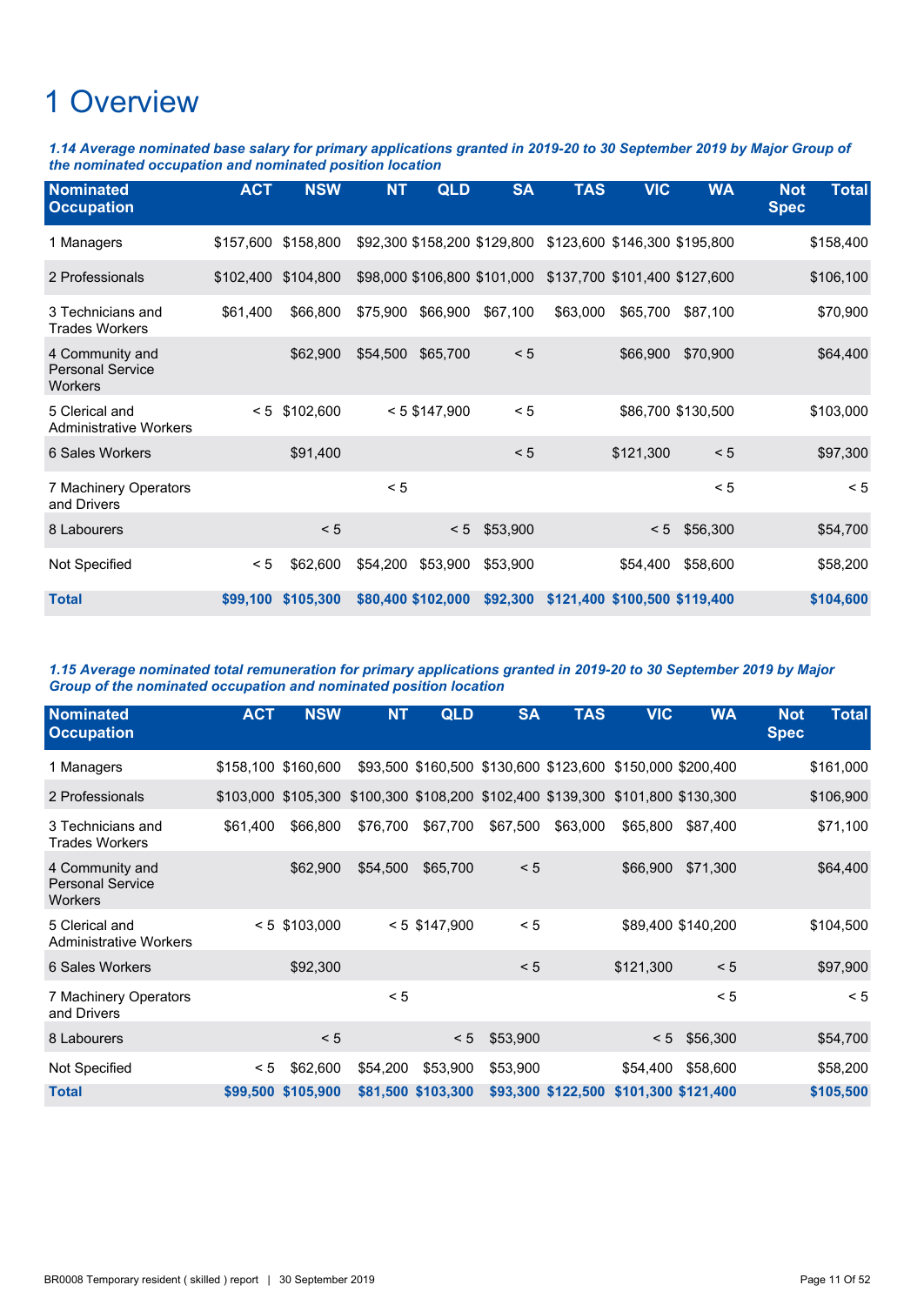*1.16 Number of primary applications granted in 2019-20 to 30 September 2019 by skill level of the nominated occupation*

| <b>Nominated Occupation Skill Level</b> | 2018-19 to<br>30/09/18 | 2019-20 to<br>30/09/19 | % Change<br>from 2018-19 | 2019-20 as<br><b>%of Total</b> |
|-----------------------------------------|------------------------|------------------------|--------------------------|--------------------------------|
| Skill Level 1                           | 8,770                  | 7,200                  | $-17.8%$                 | 71.9%                          |
| Skill Level 2                           | 1,730                  | 1,100                  | $-36.2%$                 | 11.0%                          |
| Skill Level 3                           | 1,990                  | 1.460                  | $-26.5%$                 | 14.6%                          |
| Skill Level 4                           | 60                     | 40                     | $-23.6%$                 | 0.4%                           |
| Not Specified                           | 220                    | 210                    | $-0.9%$                  | 2.1%                           |
| <b>Total</b>                            | 12.750                 | 10,020                 | $-21.4%$                 | 100.0%                         |

*1.17 Number of primary applications granted in 2019-20 to 30 September 2019 by skill level of the nominated occupation and nominated position location*

| <b>Nominated Occupation</b><br><b>Skill Level</b> | <b>ACT</b>  | <b>NSW</b>  | <b>NT</b> | <b>QLD</b> | <b>SA</b>   | <b>TAS</b>   | <b>VIC</b> | <b>WA</b>   | <b>Not</b><br><b>Spec</b> | <b>Total</b> |
|---------------------------------------------------|-------------|-------------|-----------|------------|-------------|--------------|------------|-------------|---------------------------|--------------|
| Skill Level 1                                     | 100         | 3,420       | 50        | 790        | 170         | 30           | 1,980      | 670         | 0                         | 7,200        |
| Skill Level 2                                     | 20          | 470         | 20        | 150        | 30          | < 5          | 220        | 190         | $\mathbf{0}$              | 1,100        |
| Skill Level 3                                     | 30          | 570         | 40        | 180        | 40          | 10           | 330        | 280         | 0                         | 1,460        |
| Skill Level 4                                     | $\mathbf 0$ | 10          | 10        | < 5        | 10          | $\mathbf 0$  | 10         | 10          | $\mathbf 0$               | 40           |
| Skill Level 5                                     | 0           | $\mathbf 0$ | 0         | 0          | $\mathbf 0$ | $\mathbf 0$  | 0          | $\mathbf 0$ | 0                         | $\Omega$     |
| Not Specified                                     | < 5         | 60          | 20        | 70         | 20          | $\mathbf{0}$ | 40         | 20          | < 5                       | 210          |
| <b>Total</b>                                      | 150         | 4,520       | 130       | 1,190      | 260         | 40           | 2,580      | 1,160       | $5$                       | 10,020       |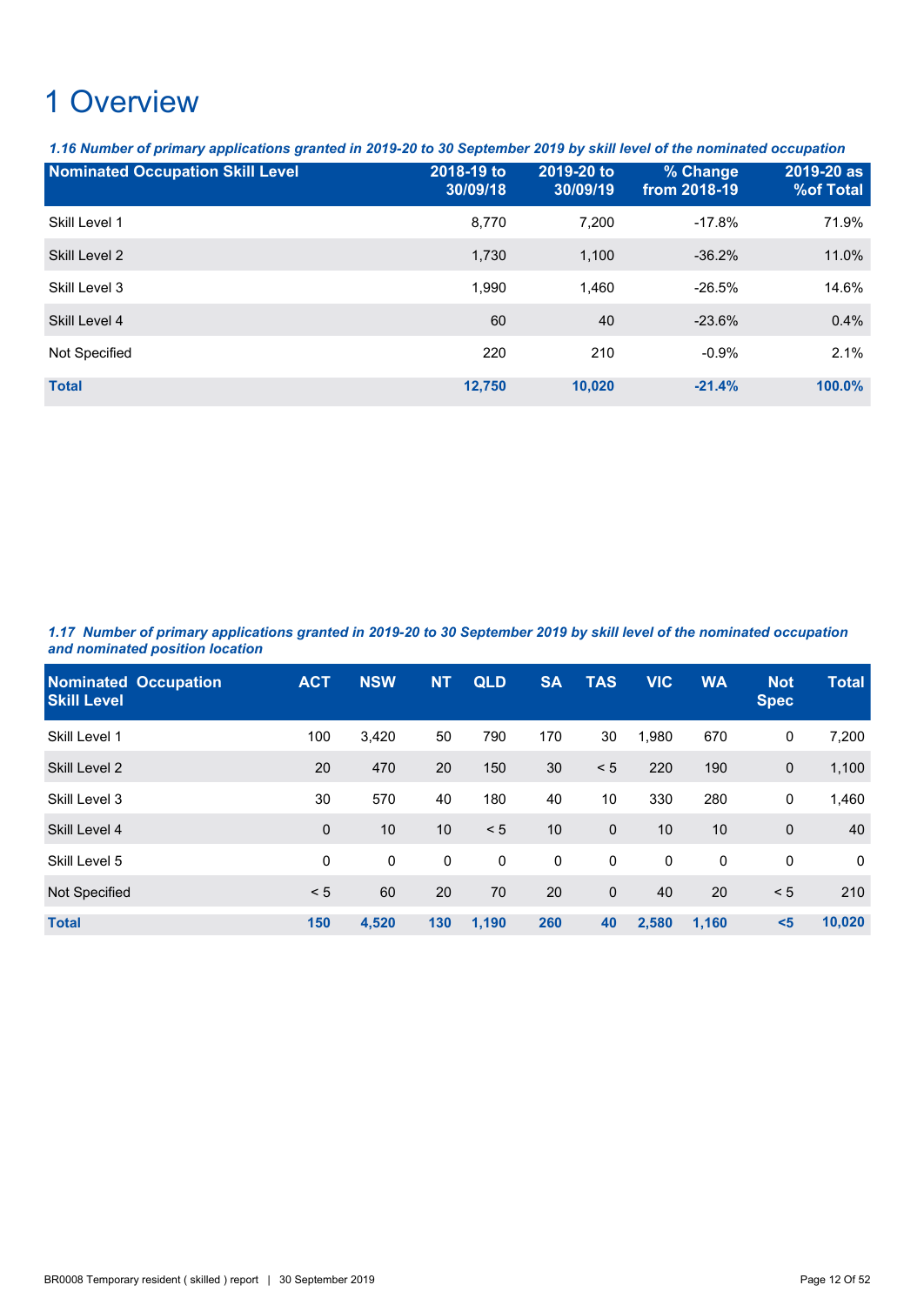*1.18 Top 15 nominated occupations for primary applications granted in 2019-20 to 30 September 2019*

| <b>Nominated Occupation</b>        | 2018-19 to<br>30/09/18 | 2019-20 to<br>30/09/19 | % Change<br>from 2018-19 | 2019-20 as<br>% of Total |
|------------------------------------|------------------------|------------------------|--------------------------|--------------------------|
| 261313 Software Engineer           | 550                    | 550                    | $0.0\%$                  | 5.5%                     |
| 253112 Resident Medical Officer    | 470                    | 530                    | 13.0%                    | 5.3%                     |
| 261111 ICT Business Analyst        | 570                    | 460                    | $-18.9%$                 | 4.6%                     |
| 261312 Developer Programmer        | 680                    | 350                    | $-49.0%$                 | 3.5%                     |
| 224711 Management Consultant       | 240                    | 320                    | 33.1%                    | 3.2%                     |
| 351411 Cook                        | 360                    | 260                    | $-27.0\%$                | 2.6%                     |
| 225113 Marketing Specialist        | 320                    | 230                    | $-29.2%$                 | 2.2%                     |
| 351311 Chef                        | 690                    | 220                    | $-68.8%$                 | 2.2%                     |
| Specified in LA                    | 210                    | 210                    | 1.9%                     | 2.1%                     |
| 242111 University Lecturer         | 310                    | 210                    | $-31.6%$                 | 2.1%                     |
| 141111 Cafe or Restaurant Manager  | 310                    | 190                    | $-38.8%$                 | 1.9%                     |
| 131112 Sales and Marketing Manager | 180                    | 190                    | 2.2%                     | 1.8%                     |
| 221111 Accountant (General)        | 270                    | 160                    | $-39.5%$                 | 1.6%                     |
| 111211 Corporate General Manager   | 180                    | 150                    | $-18.9%$                 | 1.5%                     |
| 223112 Recruitment Consultant      | 80                     | 140                    | 80.0%                    | 1.4%                     |
| Other Occupations                  | 7,330                  | 5,860                  | $-20.1%$                 | 58.4%                    |
| <b>Total</b>                       | 12,750                 | 10,020                 | $-21.4%$                 | 100.0%                   |

### *1.19 Top 15 nominated occupations for primary applications granted in 2019-20 to 30 September 2019 by nominated position location*

| <b>Nominated Occupation</b>        | <b>ACT</b>  | <b>NSW</b> | <b>NT</b>    | <b>QLD</b> | <b>SA</b> | <b>TAS</b>   | <b>VIC</b> | <b>WA</b> | <b>Not</b><br><b>Spec</b> | <b>Total</b> |
|------------------------------------|-------------|------------|--------------|------------|-----------|--------------|------------|-----------|---------------------------|--------------|
| 261313 Software Engineer           | < 5         | 330        | 0            | 30         | < 5       | 0            | 170        | 10        | 0                         | 550          |
| 253112 Resident Medical Officer    | 10          | 70         | 10           | 190        | 60        | < 5          | 80         | 120       | $\mathbf{0}$              | 530          |
| 261111 ICT Business Analyst        | < 5         | 220        | 0            | 30         | < 5       | 0            | 170        | 20        | $\mathbf 0$               | 460          |
| 261312 Developer Programmer        | $\mathbf 0$ | 210        | $\mathbf 0$  | 20         | < 5       | $\mathbf{0}$ | 100        | 10        | $\mathbf 0$               | 350          |
| 224711 Management Consultant       | < 5         | 210        | 0            | 10         | $\pmb{0}$ | $\mathbf 0$  | 80         | 20        | 0                         | 320          |
| 351411 Cook                        | < 5         | 100        | 10           | 40         | 10        | < 5          | 70         | 40        | $\mathbf 0$               | 260          |
| 225113 Marketing Specialist        | 0           | 150        | $\mathbf 0$  | 10         | < 5       | $\mathbf 0$  | 70         | < 5       | 0                         | 230          |
| 351311 Chef                        | < 5         | 90         | 10           | 30         | < 5       | $\mathbf{0}$ | 70         | 20        | $\mathbf{0}$              | 220          |
| Specified in LA                    | < 5         | 60         | 20           | 70         | 20        | 0            | 40         | 20        | $\mathbf 0$               | 210          |
| 242111 University Lecturer         | 30          | 80         | < 5          | 20         | 10        | < 5          | 50         | 20        | 0                         | 210          |
| 141111 Cafe or Restaurant Manager  | < 5         | 100        | < 5          | 30         | < 5       | $\mathbf 0$  | 40         | 20        | 0                         | 190          |
| 131112 Sales and Marketing Manager | < 5         | 100        | $\mathbf{0}$ | 20         | < 5       | $\mathbf{0}$ | 50         | 10        | $\mathbf{0}$              | 190          |
| 221111 Accountant (General)        | 0           | 90         | < 5          | 10         | < 5       | 0            | 50         | < 5       | $\mathbf{0}$              | 160          |
| 111211 Corporate General Manager   | < 5         | 80         | $\mathbf{0}$ | 20         | < 5       | $\mathbf{0}$ | 30         | 20        | $\Omega$                  | 150          |
| 223112 Recruitment Consultant      | 0           | 100        | 0            | < 5        | < 5       | $\mathbf 0$  | 40         | < 5       | 0                         | 140          |
| <b>Other Occupations</b>           | 90          | 2,540      | 80           | 660        | 140       | 40           | 1,480      | 820       | < 5                       | 5,860        |
| <b>Total</b>                       | 150         | 4,520      | 130          | 1,190      | 260       | 40           | 2,580      | 1,160     | $5$                       | 10,020       |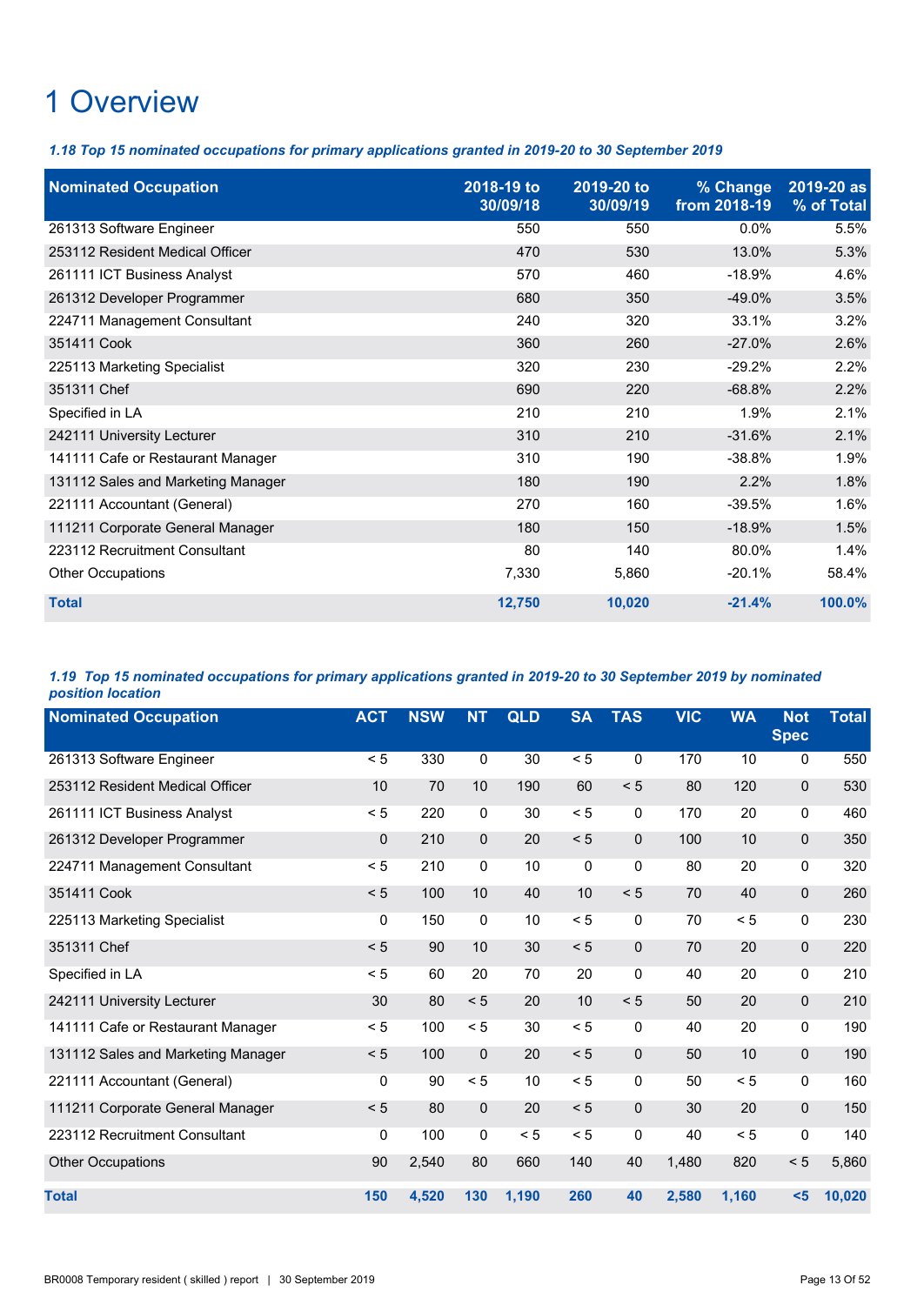*1.20 Top 15 citizenship countries for primary applications granted in 2019-20 to 30 September 2019*

| <b>Citizenship Country</b>             | 2018-19 to<br>30/09/18 | 2019-20 to<br>30/09/19 | % Change<br>from 2018-19 | 2019-20 as<br>% of Total |
|----------------------------------------|------------------------|------------------------|--------------------------|--------------------------|
| India                                  | 3,210                  | 2,250                  | $-29.9%$                 | 22.4%                    |
| United Kingdom                         | 2,260                  | 1,820                  | $-19.3%$                 | 18.2%                    |
| Philippines                            | 910                    | 820                    | $-10.4%$                 | 8.1%                     |
| Ireland, Republic of                   | 720                    | 580                    | $-19.6%$                 | 5.7%                     |
| China, Peoples Republic of (excl SARs) | 550                    | 430                    | $-22.1%$                 | 4.3%                     |
| <b>United States of America</b>        | 550                    | 430                    | $-22.7%$                 | 4.3%                     |
| South Africa                           | 220                    | 290                    | 32.6%                    | 2.8%                     |
| France                                 | 330                    | 270                    | $-17.5%$                 | 2.7%                     |
| Italy                                  | 370                    | 220                    | $-42.2%$                 | 2.1%                     |
| <b>Brazil</b>                          | 210                    | 190                    | $-9.7%$                  | 1.9%                     |
| Japan                                  | 210                    | 190                    | $-11.8%$                 | 1.9%                     |
| Canada                                 | 210                    | 180                    | $-14.6%$                 | 1.8%                     |
| Korea, South                           | 330                    | 160                    | $-51.2%$                 | 1.6%                     |
| Germany, Fed Republic of               | 210                    | 150                    | $-27.8%$                 | 1.5%                     |
| Malaysia                               | 160                    | 150                    | $-9.3%$                  | 1.5%                     |
| <b>Other Countries</b>                 | 2,310                  | 1,920                  | $-17.0%$                 | 19.1%                    |
| <b>Total</b>                           | 12,750                 | 10,020                 | $-21.4%$                 | 100.0%                   |

*1.21 Top 15 citizenship countries for primary applications granted in 2019-20 to 30 September 2019 by nominated position location*

| <b>Citizenship Country</b>                | <b>ACT</b> | <b>NSW</b> | <b>NT</b> | QLD   | <b>SA</b>       | <b>TAS</b>   | <b>VIC</b> | <b>WA</b> | <b>Not</b><br><b>Spec</b> | <b>Total</b> |
|-------------------------------------------|------------|------------|-----------|-------|-----------------|--------------|------------|-----------|---------------------------|--------------|
| India                                     | 30         | 1,120      | 10        | 150   | $\overline{30}$ | 10           | 770        | 130       | 0                         | 2,250        |
| United Kingdom                            | 20         | 860        | 10        | 260   | 60              | 10           | 430        | 180       | $\mathbf 0$               | 1,820        |
| Philippines                               | 20         | 290        | 30        | 120   | 20              | 10           | 210        | 120       | < 5                       | 820          |
| Ireland, Republic of                      | < 5        | 240        | 10        | 50    | 20              | $\mathbf 0$  | 130        | 130       | 0                         | 580          |
| China, Peoples Republic of (excl<br>SARs) | 10         | 190        | < 5       | 80    | 20              | $\mathbf 0$  | 90         | 50        | 0                         | 430          |
| <b>United States of America</b>           | 10         | 210        | $< 5$     | 50    | 10              | $\mathbf 0$  | 100        | 40        | $\mathbf 0$               | 430          |
| South Africa                              | 10         | 90         | 10        | 70    | 10              | < 5          | 50         | 60        | 0                         | 290          |
| France                                    | < 5        | 150        | < 5       | 20    | 10              | < 5          | 60         | 30        | $\pmb{0}$                 | 270          |
| Italy                                     | < 5        | 110        | 10        | 20    | < 5             | 0            | 50         | 30        | 0                         | 220          |
| <b>Brazil</b>                             | < 5        | 120        | < 5       | 20    | < 5             | $\mathbf 0$  | 30         | 10        | $\mathbf 0$               | 190          |
| Japan                                     | < 5        | 80         | < 5       | 20    | < 5             | $\mathbf{0}$ | 50         | 30        | 0                         | 190          |
| Canada                                    | < 5        | 70         | < 5       | 30    | 10              | < 5          | 40         | 20        | $\mathbf 0$               | 180          |
| Korea, South                              | 10         | 70         | < 5       | 40    | < 5             | 0            | 30         | 10        | 0                         | 160          |
| Germany, Fed Republic of                  | < 5        | 60         | 10        | 20    | $\mathbf 0$     | $\mathbf 0$  | 60         | 10        | $\mathbf 0$               | 150          |
| Malaysia                                  | < 5        | 40         | 0         | 10    | 10              | $\mathbf 0$  | 40         | 50        | 0                         | 150          |
| <b>Other Countries</b>                    | 30         | 850        | 40        | 230   | 50              | 10           | 450        | 260       | $\mathbf 0$               | 1,920        |
| <b>Total</b>                              | 150        | 4,520      | 130       | 1,190 | 260             | 40           | 2,580      | 1,160     | $5$                       | 10,020       |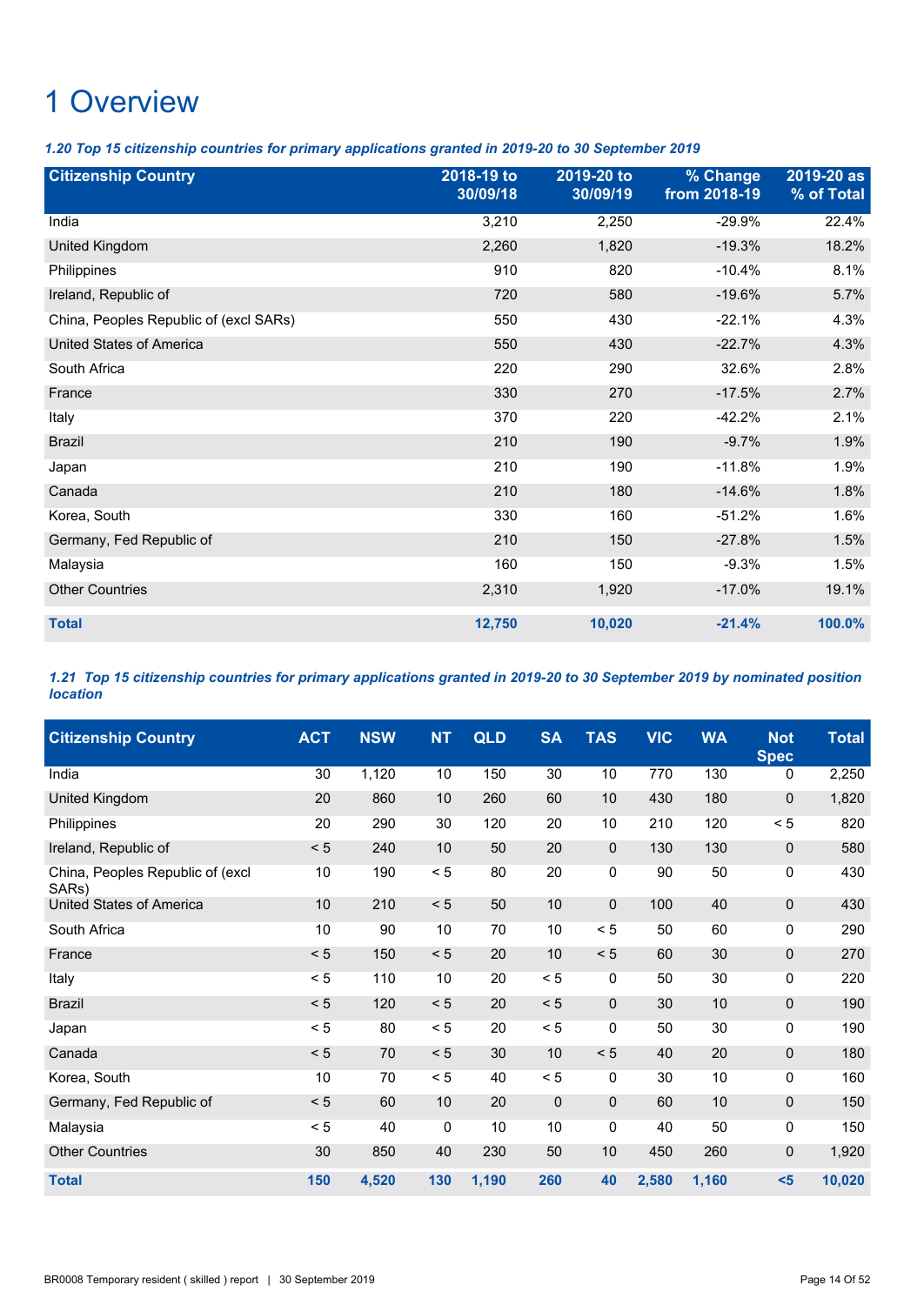*1.22 Number of primary visa holders in Australia as at 30 September 2019 by sponsor industry and nominated position location*

| <b>Sponsor Industry</b>                  | <b>ACT</b>  | <b>NSW</b> | <b>NT</b>   | <b>QLD</b> | <b>SA</b>   | <b>TAS</b>   | <b>VIC</b> | <b>WA</b> | <b>Not</b><br><b>Spec</b> | <b>Total</b> |
|------------------------------------------|-------------|------------|-------------|------------|-------------|--------------|------------|-----------|---------------------------|--------------|
| <b>Accommodation and Food Services</b>   | 160         | 4,140      | 170         | 1,470      | 180         | 70           | 2,260      | 1,100     | < 5                       | 9,540        |
| Administrative and Support Services      | $\mathbf 0$ | 210        | $\pmb{0}$   | 40         | $\mathbf 0$ | < 5          | 50         | 20        | $\mathbf 0$               | 320          |
| Agriculture, Forestry and Fishing        | < 5         | 620        | 40          | 630        | 180         | 30           | 590        | 320       | 0                         | 2,410        |
| <b>Arts and Recreation Services</b>      | 10          | 310        | 10          | 60         | 10          | 10           | 110        | 20        | $\mathbf 0$               | 530          |
| Construction                             | 110         | 3.650      | 90          | 610        | 110         | 10           | 1.170      | 780       | 10                        | 6,540        |
| <b>Education and Training</b>            | 200         | 1,130      | 30          | 430        | 110         | 30           | 880        | 220       | $\Omega$                  | 3,030        |
| Electricity, Gas, Water and Waste Se     | 10          | 440        | 10          | 140        | 20          | 10           | 200        | 260       | < 5                       | 1,080        |
| <b>Financial and Insurance Services</b>  | 10          | 2,180      | < 5         | 150        | 20          | < 5          | 630        | 90        | < 5                       | 3,090        |
| <b>Health Care and Social Assistance</b> | 180         | 2,640      | 70          | 1,670      | 470         | 210          | 2,130      | 940       | 0                         | 8,320        |
| Information Media and Telecommuni        | 60          | 5,160      | 10          | 390        | 40          | < 5          | 1,960      | 310       | $\Omega$                  | 7,930        |
| Manufacturing                            | 30          | 1,390      | 40          | 810        | 190         | 30           | 1,320      | 570       | < 5                       | 4,380        |
| Mining                                   | 0           | 210        | 20          | 340        | 40          | 10           | 150        | 650       | $\mathbf 0$               | 1,410        |
| <b>Other Services</b>                    | 150         | 6.200      | 300         | 980        | 270         | 40           | 4.440      | 1,300     | 0                         | 13,670       |
| Professional, Scientific and Technica    | 110         | 5,720      | 70          | 810        | 190         | 20           | 2,900      | 740       | < 5                       | 10,580       |
| <b>Public Administration and Safety</b>  | 10          | 70         | < 5         | < 5        | 20          | < 5          | 210        | 10        | 0                         | 320          |
| Rental, Hiring and Real Estate Servic    | $\mathbf 0$ | 170        | < 5         | 40         | 10          | $\mathbf 0$  | 80         | 40        | $\mathbf 0$               | 320          |
| <b>Retail Trade</b>                      | 50          | 1,330      | 60          | 290        | 50          | < 5          | 850        | 200       | 0                         | 2,820        |
| <b>Transport Postal and Warehousing</b>  | 10          | 510        | 20          | 80         | 10          | < 5          | 290        | 70        | $\Omega$                  | 990          |
| <b>Wholesale Trade</b>                   | < 5         | 540        | < 5         | 100        | 10          | < 5          | 310        | 90        | 0                         | 1,050        |
| Not Specified                            | $\mathbf 0$ | 10         | $\mathbf 0$ | < 5        | $\mathbf 0$ | $\mathbf{0}$ | < 5        | 10        | 10                        | 40           |
| <b>Total</b>                             | 1.080       | 36.610     | 920         | 9.040      | 1,900       | 480          | 20,530     | 7.750     | 20                        | 78,330       |

### *1.23 Number of primary visa holders in Australia as at 30 September 2019 by Major Group of the nominated occupation and nominated position location*

| <b>Nominated Occupation</b>                        | <b>ACT</b> | <b>NSW</b> | <b>NT</b> | <b>QLD</b> | <b>SA</b> | <b>TAS</b> | <b>VIC</b> | <b>WA</b> | <b>Not</b><br><b>Spec</b> | <b>Total</b> |
|----------------------------------------------------|------------|------------|-----------|------------|-----------|------------|------------|-----------|---------------------------|--------------|
| 1 Managers                                         | 100        | 5,340      | 110       | 1,400      | 260       | 50         | 2,550      | 1,090     | < 5                       | 10,890       |
| 2 Professionals                                    | 570        | 20,700     | 320       | 3.980      | 940       | 300        | 11,970     | 2,870     | 10                        | 41,660       |
| 3 Technicians and Trades Workers                   | 380        | 9,140      | 380       | 2,660      | 480       | 110        | 5,150      | 3,220     | < 5                       | 21,520       |
| 4 Community and Personal Service<br><b>Workers</b> | 10         | 420        | 60        | 150        | 30        | 10         | 190        | 140       | 0                         | 1,010        |
| 5 Clerical and Administrative<br>Workers           | < 5        | 300        | 20        | 60         | 10        | < 5        | 130        | 60        | < 5                       | 580          |
| 6 Sales Workers                                    | 10         | 180        | 10        | 30         | < 5       | $\Omega$   | 100        | 50        | 0                         | 390          |
| 7 Machinery Operators and Drivers                  | 0          | 20         | 10        | 10         | < 5       | 0          | < 5        | 80        | 0                         | 120          |
| 8 Labourers                                        | $\Omega$   | 30         | 10        | 100        | 40        | $\Omega$   | 10         | 90        | 0                         | 290          |
| <b>Skilled Meat Worker</b>                         | 0          | 180        | 0         | 300        | 60        | 0          | 180        | 80        | 0                         | 790          |
| Not Specified                                      | < 5        | 300        | < 5       | 350        | 70        | 10         | 250        | 70        | 10                        | 1,070        |
| <b>Total</b>                                       | 1,080      | 36,610     | 920       | 9,040      | 1,900     | 480        | 20,530     | 7,750     | 20                        | 78,330       |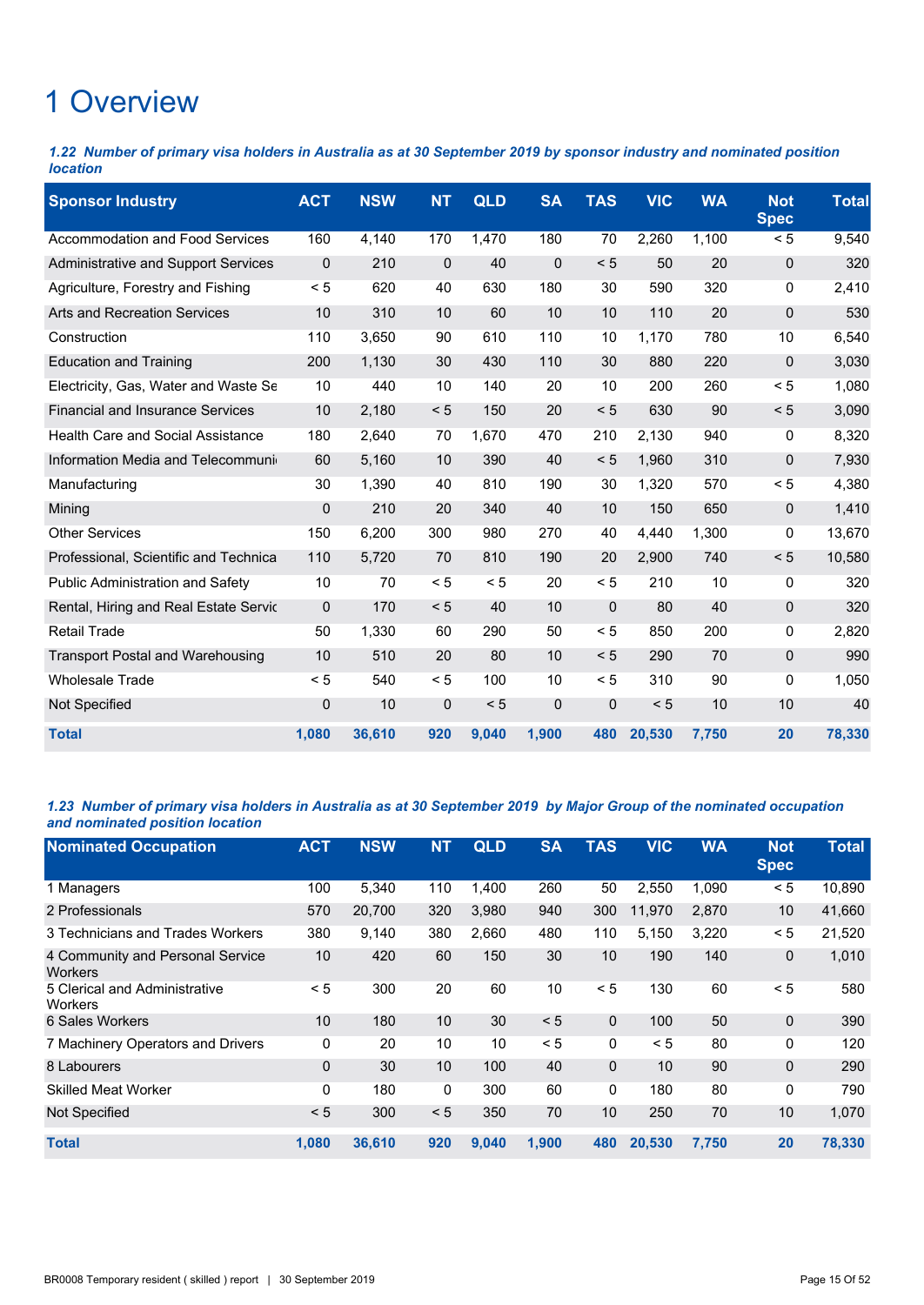*1.24 Number of primary visa holders in Australia as at 30 September 2019 by skill level of the nominated occupation and nominated position location*

| <b>Nominated Occupation</b><br><b>Skill Level</b> | <b>ACT</b> | <b>NSW</b> | <b>NT</b> | <b>QLD</b> | <b>SA</b> | <b>TAS</b> | <b>VIC</b> | <b>WA</b> | <b>Not</b><br><b>Spec</b> | <b>Total</b> |
|---------------------------------------------------|------------|------------|-----------|------------|-----------|------------|------------|-----------|---------------------------|--------------|
| Skill Level 1                                     | 630        | 24,340     | 380       | 4,790      | 1,150     | 340        | 13,830     | 3,640     | 10                        | 49,100       |
| Skill Level 2                                     | 120        | 4,920      | 150       | 1,610      | 220       | 60         | 2,440      | 1,340     | < 5                       | 10,860       |
| Skill Level 3                                     | 320        | 6,780      | 310       | 1,860      | 360       | 70         | 3,780      | 2,380     | < 5                       | 15,850       |
| Skill Level 4                                     | 10         | 90         | 80        | 120        | 30        | < 5        | 50         | 210       | $\mathbf 0$               | 600          |
| Skill Level 5                                     | 0          | < 5        | 0         | 10         | 10        | 0          | 0          | 30        | 0                         | 50           |
| Not Specified                                     | < 5        | 480        | < 5       | 650        | 130       | 10         | 430        | 150       | 10                        | 1,870        |
| <b>Total</b>                                      | 1,080      | 36,610     | 920       | 9,040      | 1,900     | 480        | 20,530     | 7,750     | 20                        | 78,330       |

*1.25 Top 15 nominated occupations for primary visa holders in Australia as at 30 September 2019 by nominated position location*

| <b>Nominated Occupation</b>        | <b>ACT</b> | <b>NSW</b> | <b>NT</b> | <b>QLD</b> | <b>SA</b> | <b>TAS</b>   | <b>VIC</b> | <b>WA</b> | <b>Not</b><br><b>Spec</b> | <b>Total</b> |
|------------------------------------|------------|------------|-----------|------------|-----------|--------------|------------|-----------|---------------------------|--------------|
| 351311 Chef                        | 50         | 1,490      | 40        | 480        | 50        | 20           | 920        | 350       | < 5                       | 3,400        |
| 351411 Cook                        | 70         | 1,300      | 60        | 500        | 80        | 30           | 820        | 430       | $\pmb{0}$                 | 3,290        |
| 261312 Developer Programmer        | 10         | 1,920      | 0         | 130        | 20        | < 5          | 860        | 100       | 0                         | 3,040        |
| 261313 Software Engineer           | 20         | 1,640      | < 5       | 150        | 30        | < 5          | 790        | 110       | $\mathbf 0$               | 2,740        |
| 261111 ICT Business Analyst        | 10         | 1,440      | < 5       | 130        | 20        | 0            | 990        | 110       | 0                         | 2,700        |
| 141111 Cafe or Restaurant Manager  | 30         | 1,010      | 30        | 450        | 40        | 10           | 410        | 190       | $\mathbf 0$               | 2,180        |
| 253112 Resident Medical Officer    | 40         | 320        | 40        | 600        | 140       | 40           | 330        | 310       | 0                         | 1,830        |
| 242111 University Lecturer         | 160        | 560        | 10        | 230        | 80        | 20           | 530        | 130       | $\pmb{0}$                 | 1,720        |
| 221111 Accountant (General)        | 10         | 990        | 10        | 120        | 20        | < 5          | 430        | 120       | 0                         | 1,690        |
| 321211 Motor Mechanic (General)    | 40         | 620        | 30        | 210        | 30        | < 5          | 590        | 180       | $\pmb{0}$                 | 1,690        |
| 225113 Marketing Specialist        | < 5        | 1,080      | < 5       | 70         | 10        | < 5          | 390        | 40        | 0                         | 1,600        |
| 224711 Management Consultant       | 10         | 950        | 0         | 90         | 10        | < 5          | 390        | 70        | $\mathbf 0$               | 1,520        |
| 253111 General Practitioner        | 30         | 380        | 30        | 260        | 140       | 20           | 380        | 260       | 0                         | 1,500        |
| 261311 Analyst Programmer          | 10         | 420        | $\pmb{0}$ | 30         | < 5       | $\mathbf{0}$ | 710        | 20        | $\mathbf 0$               | 1,180        |
| 131112 Sales and Marketing Manager | 10         | 670        | 10        | 120        | 10        | < 5          | 280        | 60        | 0                         | 1,170        |
| <b>Other Occupations</b>           | 590        | 21,820     | 660       | 5,470      | 1,230     | 320          | 11,700     | 5,280     | 20                        | 47,080       |
| <b>Total</b>                       | 1,080      | 36,610     | 920       | 9,040      | 1,900     | 480          | 20,530     | 7,750     | 20                        | 78,330       |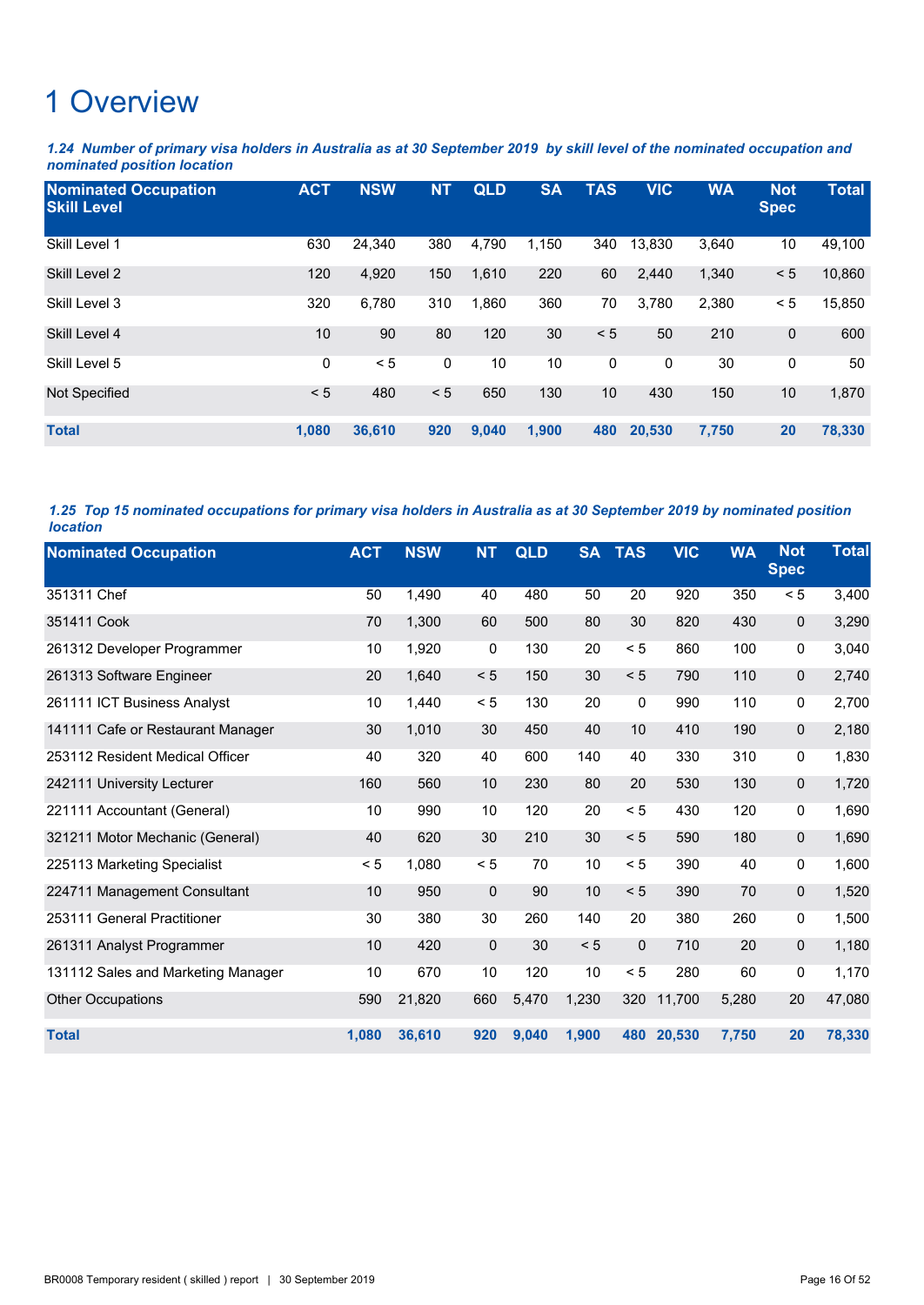*1.26 Top 15 citizenship countries for primary visa holders in Australia as at 30 September 2019 by nominated position location*

| <b>Citizenship Country</b>             | <b>ACT</b> | <b>NSW</b> | <b>NT</b> | QLD   | <b>SA</b> | <b>TAS</b> | <b>VIC</b> | <b>WA</b> | <b>Not</b><br><b>Spec</b> | <b>Total</b> |
|----------------------------------------|------------|------------|-----------|-------|-----------|------------|------------|-----------|---------------------------|--------------|
| India                                  | 160        | 7,530      | 100       | 1,100 | 280       | 80         | 5,800      | 870       | $< 5$                     | 15,920       |
| United Kingdom                         | 110        | 6,850      | 130       | 1,480 | 350       | 60         | 3,180      | 1,170     | $< 5$                     | 13,340       |
| Philippines                            | 150        | 2,810      | 210       | 1,130 | 200       | 60         | 1,510      | 1,110     | < 5                       | 7,160        |
| China, Peoples Republic of (excl SARs) | 70         | 1,780      | 10        | 630   | 130       | 30         | 1,100      | 400       | < 5                       | 4,150        |
| Ireland, Republic of                   | 20         | 2,020      | 40        | 290   | 70        | 10         | 930        | 550       | 0                         | 3,920        |
| <b>United States of America</b>        | 60         | 1,530      | 30        | 280   | 80        | 10         | 720        | 250       | 0                         | 2,970        |
| Italy                                  | 30         | 1,040      | 30        | 210   | 50        | < 5        | 540        | 280       | 0                         | 2,180        |
| France                                 | 20         | 1,160      | 20        | 170   | 50        | 10         | 500        | 180       | < 5                       | 2,110        |
| Korea, South                           | 100        | 870        | 20        | 390   | 20        | 10         | 350        | 260       | 10                        | 2,030        |
| South Africa                           | 30         | 660        | 30        | 370   | 70        | 20         | 380        | 300       | 0                         | 1,870        |
| Japan                                  | 10         | 680        | 50        | 240   | 20        | < 5        | 350        | 270       | < 5                       | 1,600        |
| <b>Brazil</b>                          | 20         | 910        | 10        | 240   | 30        | 10         | 220        | 110       | < 5                       | 1,520        |
| Canada                                 | 20         | 530        | 10        | 260   | 40        | 10         | 370        | 110       | 0                         | 1,360        |
| Vietnam                                | 20         | 470        | 20        | 120   | 70        | < 5        | 400        | 120       | < 5                       | 1,210        |
| Malaysia                               | 30         | 390        | 10        | 140   | 60        | 20         | 350        | 220       | 0                         | 1,200        |
| <b>Other Countries</b>                 | 230        | 7,390      | 220       | 1,990 | 400       | 150        | 3,840      | 1,570     | < 5                       | 15,790       |
| <b>Total</b>                           | 1,080      | 36,610     | 920       | 9,040 | 1,900     | 480        | 20,530     | 7,750     | 20                        | 78,330       |

*1.27 Applications granted for a permanent/provisional visa in 2019-20 as at 30 September 2019 where the applicant last held a temporary resident (skilled) visa*

| <b>Visa Category</b>               | <b>Visa Type</b>                 | 2018-19 to<br>30/09/18 | 2019-20 to<br>30/09/19 | % Change<br>from 2018-19 | 2019-20 as<br>% of Total |
|------------------------------------|----------------------------------|------------------------|------------------------|--------------------------|--------------------------|
| Child                              | Child                            | 10                     | 10                     | $-44.4%$                 | $0.0\%$                  |
|                                    | <b>Sub-total</b>                 | 10                     | 10                     | $-44.4%$                 | 0.0%                     |
| Family                             | <b>Other Family</b>              | 10                     | < 5                    | $-80.0\%$                | $0.0\%$                  |
|                                    | Parent                           | 10                     | 10                     | $0.0\%$                  | 0.0%                     |
|                                    | Partner                          | 480                    | 290                    | $-39.6%$                 | 2.0%                     |
|                                    | <b>Sub-total</b>                 | 490                    | 300                    | $-39.5%$                 | 2.0%                     |
| <b>Special Eligibility</b>         | <b>Special Eligibility</b>       | 10                     | 10                     | $-33.3%$                 | $0.0\%$                  |
|                                    | <b>Sub-total</b>                 | 10                     | 10                     | $-33.3%$                 | 0.0%                     |
| Skilled                            | Business Innovation & Investment | 30                     | 30                     | 0.0%                     | 0.2%                     |
|                                    | Distinguished Talent             | 40                     | 10                     | $-86.0%$                 | 0.0%                     |
|                                    | <b>Employer Sponsored</b>        | 3,990                  | 12,250                 | 207.0%                   | 83.4%                    |
|                                    | Global Talent (Independent)      | 0                      | 20                     | $0.0\%$                  | 0.1%                     |
|                                    | Regional                         | 710                    | 1,550                  | 117.3%                   | 10.5%                    |
|                                    | Skilled Independent              | 490                    | 220                    | $-55.1%$                 | 1.5%                     |
|                                    | <b>State/Territory Nominated</b> | 930                    | 320                    | $-65.6%$                 | 2.2%                     |
|                                    | Not Specified                    | < 5                    | < 5                    | 100.0%                   | $0.0\%$                  |
|                                    | <b>Sub-total</b>                 | 6,190                  | 14,390                 | 132.6%                   | 97.9%                    |
| <b>Total applications granted:</b> |                                  | 6,700                  | 14,700                 | 119.4%                   | 100.0%                   |

*Note 1: A permanent or provisional visa is a visa subclass which is countable towards the migration program outcome. Note 2: In determining the last visa held, bridging visas have been excluded.*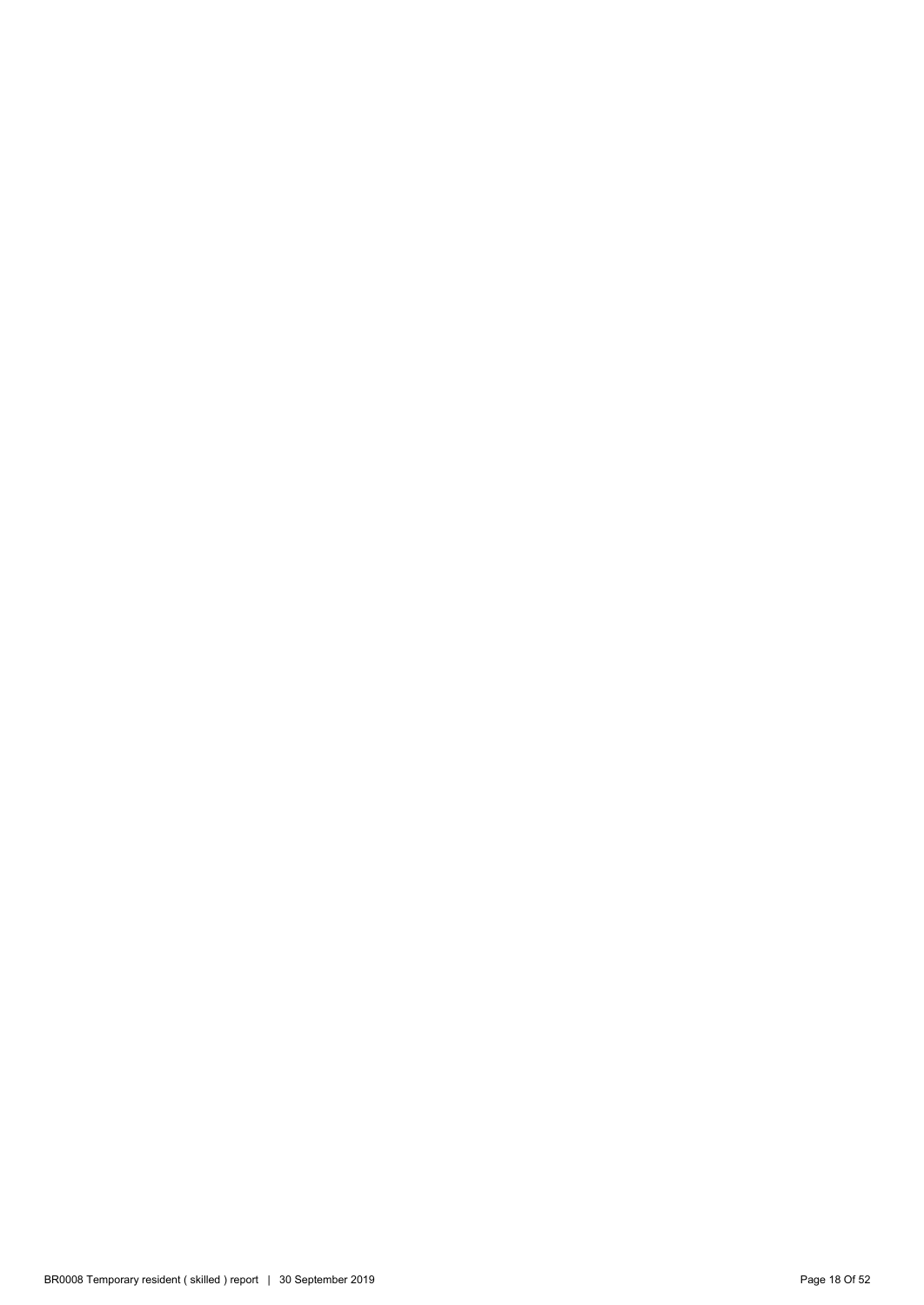

# Australian Capital Territory **Australian Capital Territory**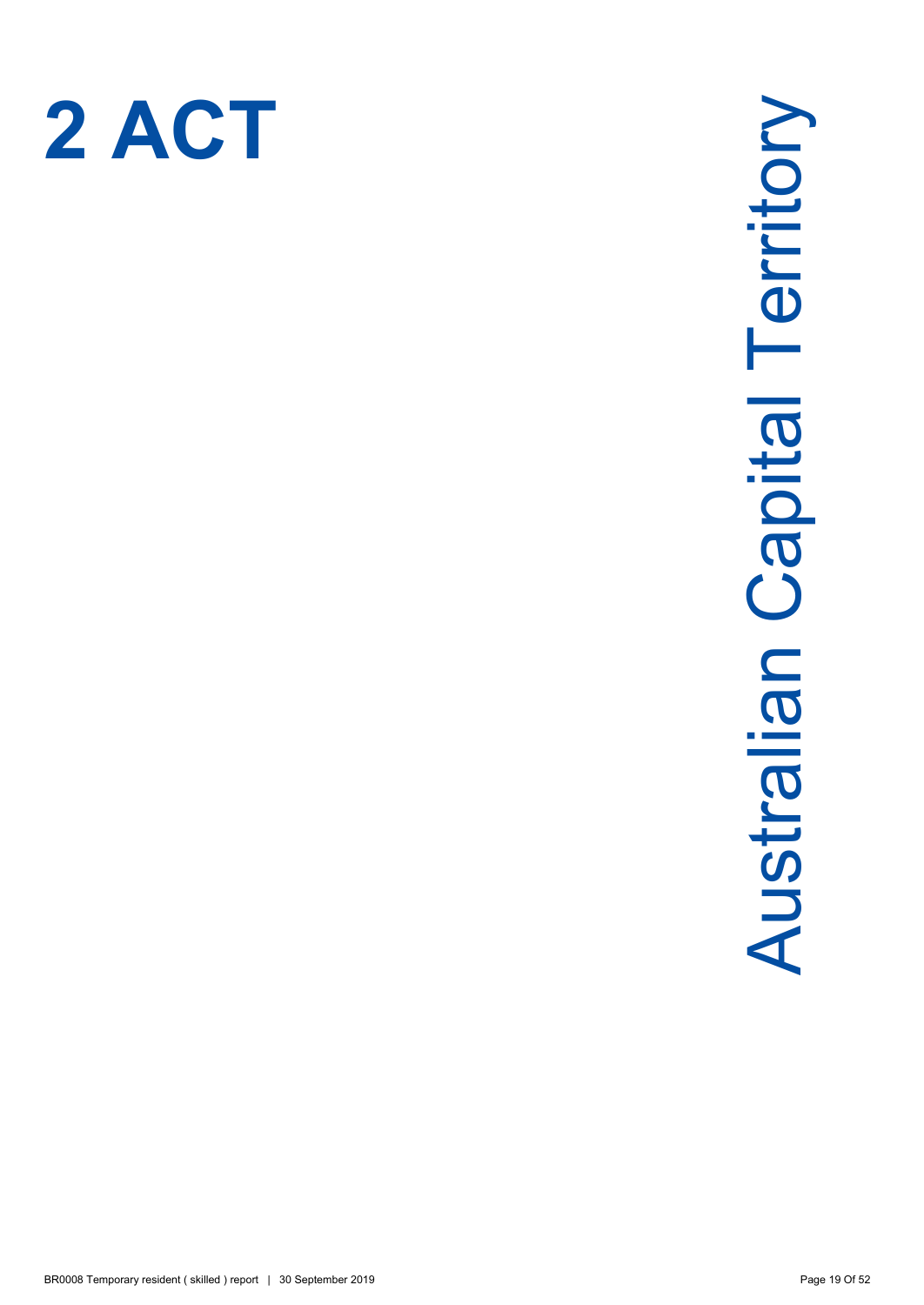# 2 ACT

*2.01 Number of primary applications granted in 2019-20 to 30 September 2019 by sponsor industry - nominated positions located in the Australian Capital Territory*

| <b>Sponsor Industry</b>                    | 2018-19 to<br>30/09/18 | 2019-20 to<br>30/09/19 | % Change<br>from 2018-19 | 2019-20 as<br>% of Total |
|--------------------------------------------|------------------------|------------------------|--------------------------|--------------------------|
| Accommodation and Food Services            | 10                     | 10                     | $-9.1%$                  | 6.6%                     |
| Construction                               | 10                     | 10                     | 20.0%                    | 7.9%                     |
| <b>Education and Training</b>              | 30                     | 40                     | 23.3%                    | 24.5%                    |
| Electricity, Gas, Water and Waste Services | 0                      | < 5                    |                          | 0.7%                     |
| <b>Health Care and Social Assistance</b>   | 60                     | 30                     | $-45.2%$                 | 22.5%                    |
| Information Media and Telecommunications   | 10                     | < 5                    | $-33.3%$                 | 2.6%                     |
| Manufacturing                              | < 5                    | < 5                    | 200.0%                   | 2.0%                     |
| <b>Other Services</b>                      | 10                     | 30                     | 78.6%                    | 16.6%                    |
| Professional, Scientific and Technical     | 10                     | 20                     | 125.0%                   | 11.9%                    |
| <b>Public Administration and Safety</b>    | < 5                    | < 5                    | 200.0%                   | 2.0%                     |
| <b>Retail Trade</b>                        | < 5                    | < 5                    | 300.0%                   | 2.6%                     |
| <b>Transport Postal and Warehousing</b>    | < 5                    | 0                      | $-100.0\%$               | $0.0\%$                  |
| <b>Total</b>                               | 150                    | 150                    | 4.1%                     | $100.0\%$                |

### *2.02 Number of primary applications granted in 2019-20 to 30 September 2019 by Major Group of the nominated occupation - nominated positions located in the Australian Capital Territory*

| <b>Nominated Occupation</b>              | 2018-19 to<br>30/09/18 | 2019-20 to<br>30/09/19 | % Change<br>from 2018-19 | <b>ACT as</b><br>% of Total |
|------------------------------------------|------------------------|------------------------|--------------------------|-----------------------------|
| 1 Managers                               | 10                     | 10                     | 100.0%                   | 9.3%                        |
| 2 Professionals                          | 110                    | 100                    | $-7.5%$                  | 64.9%                       |
| 3 Technicians and Trades Workers         | 30                     | 40                     | 9.4%                     | 23.2%                       |
| 4 Community and Personal Service Workers | $\mathbf 0$            | $\mathbf{0}$           | $0.0\%$                  | 0.0%                        |
| 5 Clerical and Administrative Workers    | 0                      | < 5                    | 0.0%                     | 0.7%                        |
| 6 Sales Workers                          | $\mathbf 0$            | $\mathbf{0}$           | $0.0\%$                  | 0.0%                        |
| 7 Machinery Operators and Drivers        | 0                      | 0                      | 0.0%                     | 0.0%                        |
| 8 Labourers                              | 0                      | $\mathbf{0}$           | 0.0%                     | 0.0%                        |
| <b>Skilled Meat Worker</b>               | 0                      | 0                      | 0.0%                     | $0.0\%$                     |
| Not Specified                            | $\mathbf 0$            | < 5                    | 0.0%                     | 2.0%                        |
| <b>Total</b>                             | 150                    | 150                    | 4.1%                     | 100.0%                      |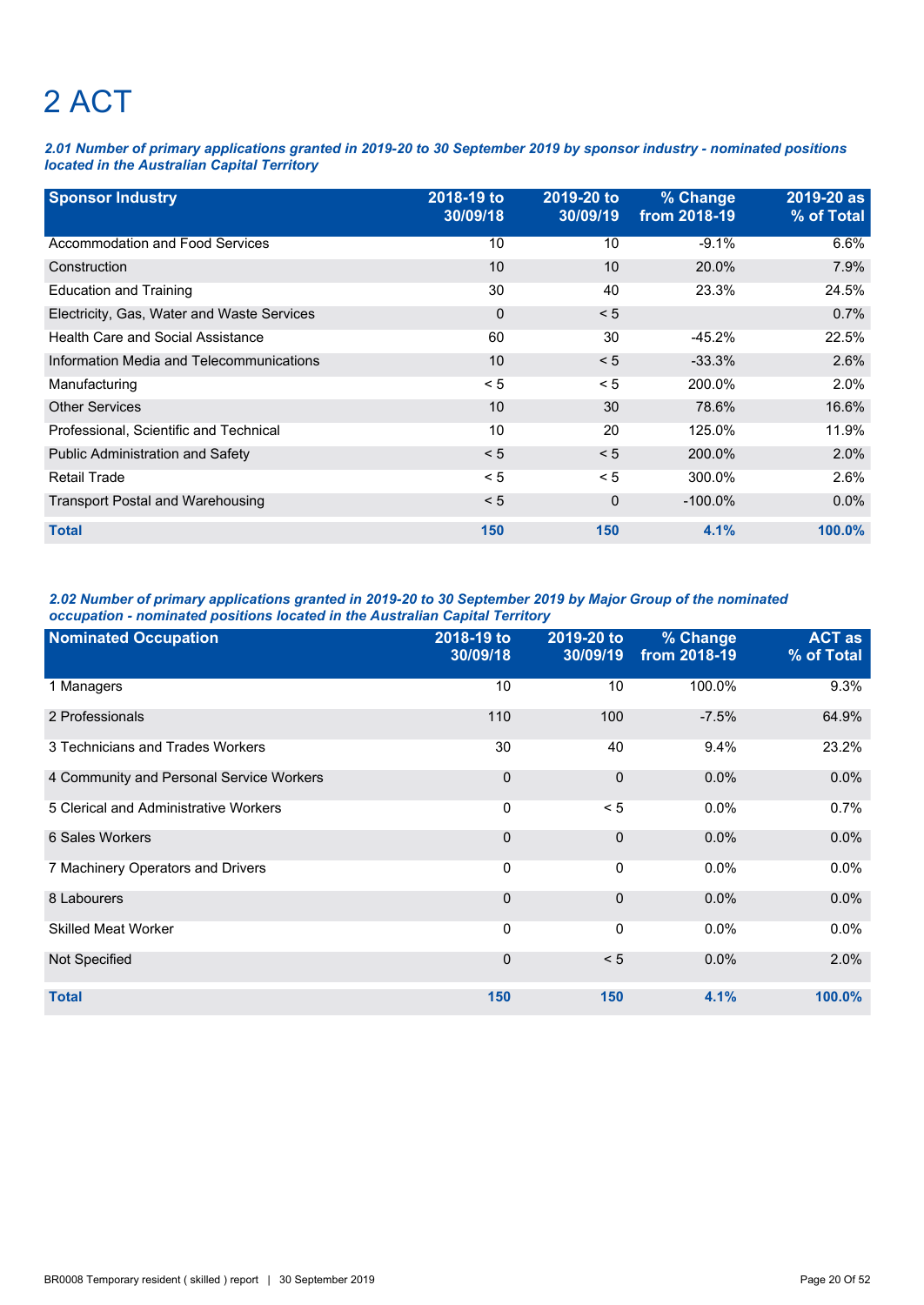# 2 ACT

*2.03 Top 15 nominated occupations for primary applications granted in 2019-20 to 30 September 2019 - nominated positions located in the Australian Capital Territory*

| <b>Nominated Occupation</b>                           | 2018-19 to<br>30/09/18 | 2019-20 to<br>30/09/19 | % Change<br>from 2018-19 | <b>ACT as</b><br>% of Total |
|-------------------------------------------------------|------------------------|------------------------|--------------------------|-----------------------------|
| 242111 University Lecturer                            | 30                     | 30                     | 14.3%                    | 21.2%                       |
| 254418 Registered Nurse (Medical)                     | 20                     | 10                     | $-45.0%$                 | 7.3%                        |
| 253112 Resident Medical Officer                       | 10                     | 10                     | $-40.0%$                 | 4.0%                        |
| 262113 Systems Administrator                          | < 5                    | 10                     | 500.0%                   | 4.0%                        |
| 254415 Registered Nurse (Critical Care and Emergency) | 10                     | 10                     | $-50.0%$                 | 3.3%                        |
| 254499 Registered Nurses nec                          | < 5                    | 10                     | 66.7%                    | 3.3%                        |
| 141111 Cafe or Restaurant Manager                     | < 5                    | < 5                    | 100.0%                   | 2.6%                        |
| 321211 Motor Mechanic (General)                       | $\overline{0}$         | < 5                    | 0.0%                     | 2.6%                        |
| 324111 Panelbeater                                    | < 5                    | < 5                    | 33.3%                    | 2.6%                        |
| 351311 Chef                                           | < 5                    | < 5                    | 33.3%                    | 2.6%                        |
| 261111 ICT Business Analyst                           | < 5                    | < 5                    | 50.0%                    | 2.0%                        |
| 261313 Software Engineer                              | < 5                    | < 5                    | 0.0%                     | 2.0%                        |
| 331212 Carpenter                                      | 0                      | < 5                    | $0.0\%$                  | 2.0%                        |
| 333411 Wall and Floor Tiler                           | < 5                    | < 5                    | 200.0%                   | 2.0%                        |
| 351411 Cook                                           | < 5                    | < 5                    | 50.0%                    | 2.0%                        |
| <b>Other Occupations</b>                              | 60                     | 60                     | $-3.5%$                  | 36.4%                       |
| <b>Total</b>                                          | 150                    | 150                    | 4.1%                     | 100.0%                      |

### *2.04 Top 15 Nominated occupations for primary applications granted in 2019-20 to 30 September 2019 - nominated positions located in the Australian Capital Territory*

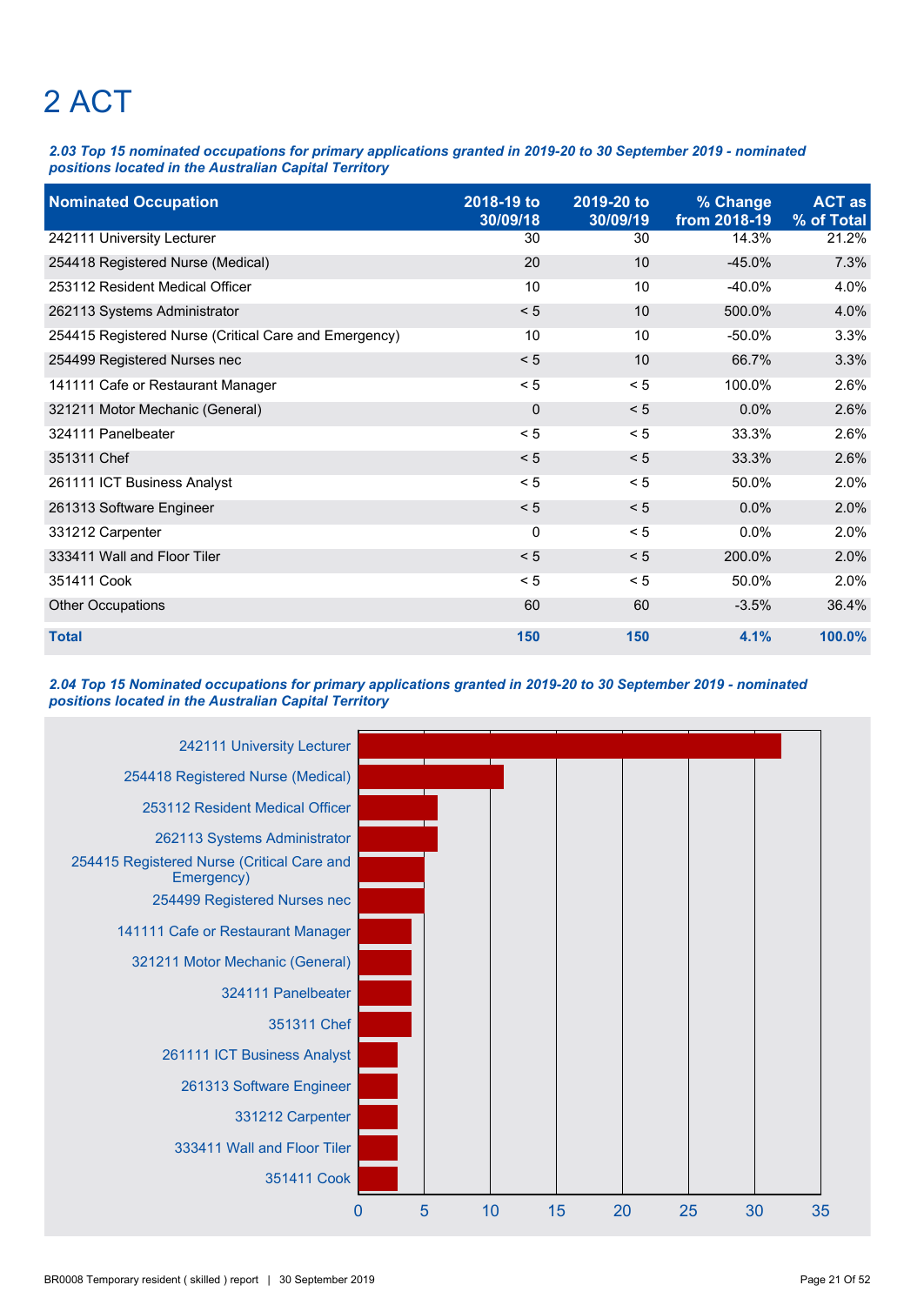# 2 ACT

*2.05 Top 15 citizenship countries for primary applications granted in 2019-20 to 30 September 2019 - nominated positions located in the Australian Capital Territory*

| <b>Citizenship Country</b>             | 2018-19 to<br>30/09/18 | 2019-20 to<br>30/09/19 | % Change<br>from 2018-19 | <b>ACT as</b><br>% of Total |
|----------------------------------------|------------------------|------------------------|--------------------------|-----------------------------|
| India                                  | 40                     | 30                     | $-38.6%$                 | 17.9%                       |
| United Kingdom                         | 20                     | 20                     | 37.5%                    | 14.6%                       |
| Philippines                            | 30                     | 20                     | $-25.0%$                 | 13.9%                       |
| <b>United States of America</b>        | 10                     | 10                     | 83.3%                    | 7.3%                        |
| Korea, South                           | < 5                    | 10                     | 200.0%                   | 6.0%                        |
| China, Peoples Republic of (excl SARs) | 10                     | 10                     | 60.0%                    | 5.3%                        |
| South Africa                           | < 5                    | 10                     | 50.0%                    | 4.0%                        |
| Germany, Fed Republic of               | < 5                    | < 5                    | 33.3%                    | 2.6%                        |
| Canada                                 | < 5                    | < 5                    | 0.0%                     | 2.0%                        |
| Ireland, Republic of                   | < 5                    | < 5                    | 200.0%                   | 2.0%                        |
| Sri Lanka                              | < 5                    | < 5                    | 200.0%                   | 2.0%                        |
| <b>Brazil</b>                          | < 5                    | < 5                    | $-50.0%$                 | 1.3%                        |
| Colombia                               | 0                      | < 5                    | 0.0%                     | 1.3%                        |
| France                                 | < 5                    | < 5                    | $-33.3%$                 | 1.3%                        |
| Indonesia                              | < 5                    | < 5                    | 0.0%                     | 1.3%                        |
| <b>Other Countries</b>                 | 20                     | 30                     | 18.2%                    | 17.2%                       |
| <b>Total</b>                           | 150                    | 150                    | 4.1%                     | 100.0%                      |

*2.06 Top 15 citizenship countries for primary applications granted in 2019-20 to 30 September 2019 - nominated positions located in the Australian Capital Territory*

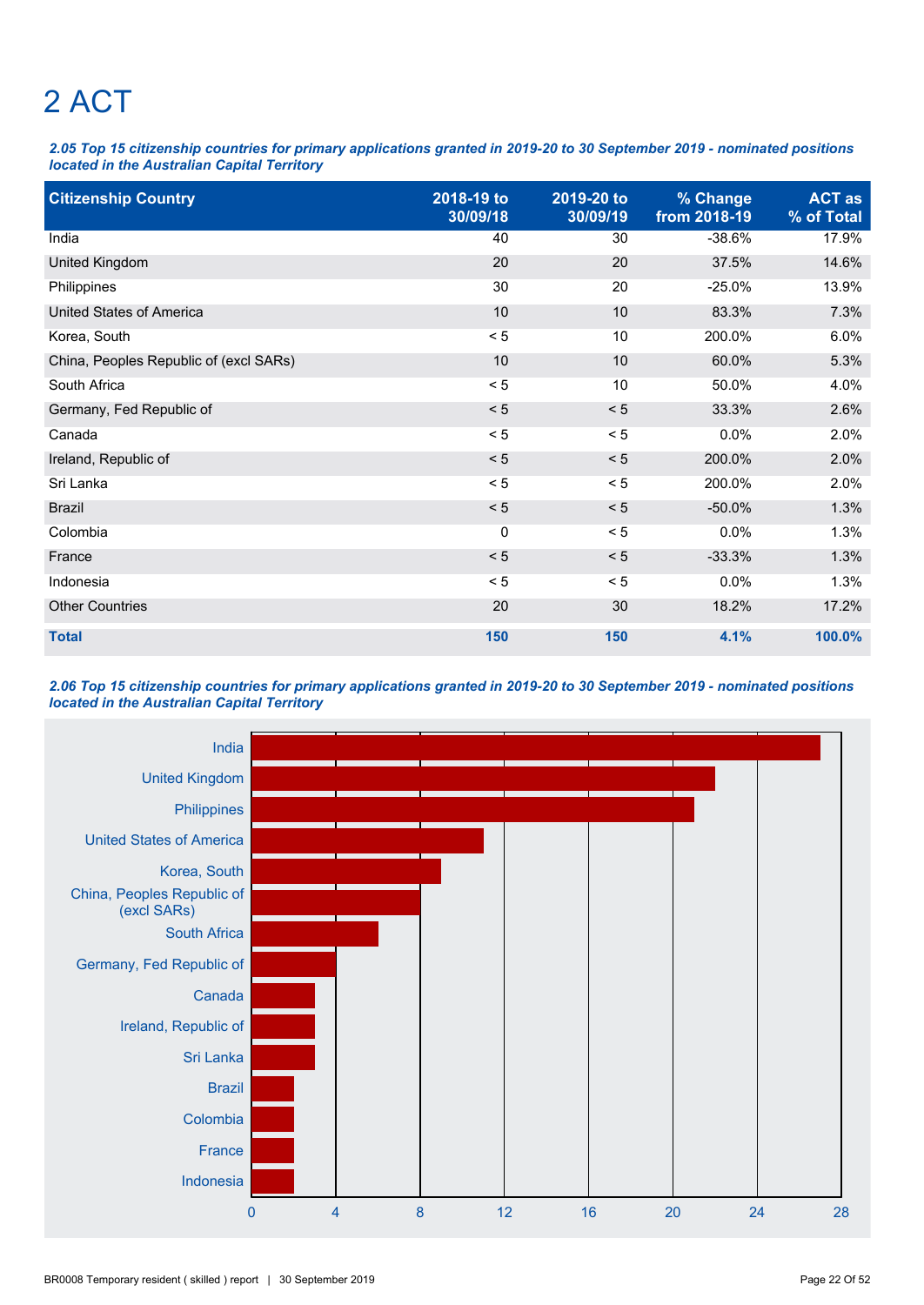

# New South Wales New South Wales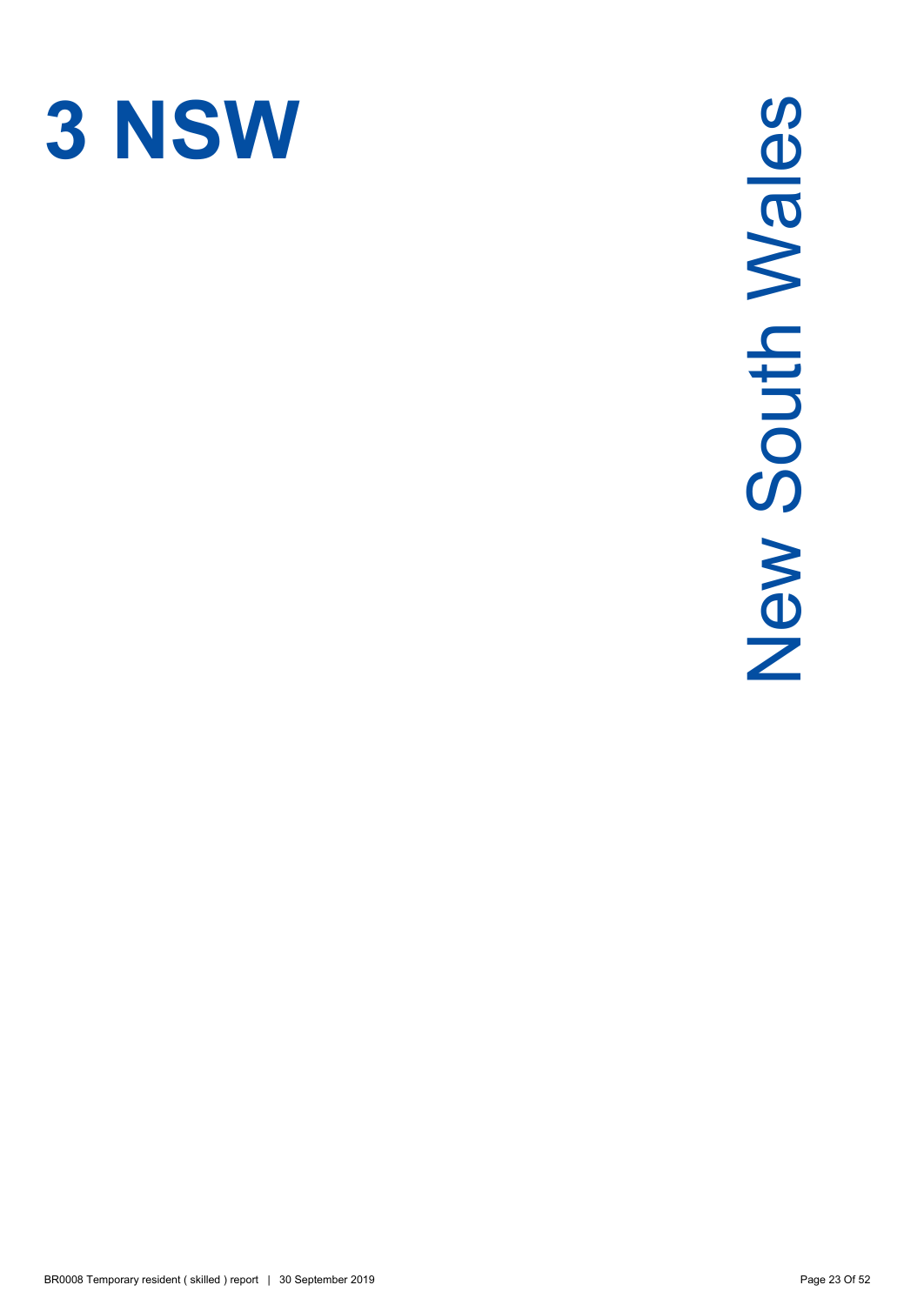### 3 NSW

*3.01 Number of primary applications granted in 2019-20 to 30 September 2019 by sponsor industry - nominated positions located in New South Wales*

| <b>Sponsor Industry</b>                    | 2018-19 to<br>30/09/18 | 2019-20 to<br>30/09/19 | % Change<br>from 2018-19 | 2019-20 as<br>% of Total |
|--------------------------------------------|------------------------|------------------------|--------------------------|--------------------------|
| Accommodation and Food Services            | 650                    | 320                    | $-51.0%$                 | 7.1%                     |
| Administrative and Support Services        | 30                     | 50                     | 76.9%                    | 1.0%                     |
| Agriculture, Forestry and Fishing          | 70                     | 60                     | $-11.1%$                 | 1.4%                     |
| <b>Arts and Recreation Services</b>        | 30                     | 30                     | 0.0%                     | 0.7%                     |
| Construction                               | 520                    | 330                    | $-36.7%$                 | 7.3%                     |
| <b>Education and Training</b>              | 190                    | 130                    | $-32.3%$                 | 2.8%                     |
| Electricity, Gas, Water and Waste Services | 60                     | 50                     | $-25.0%$                 | 1.1%                     |
| <b>Financial and Insurance Services</b>    | 340                    | 320                    | $-7.0%$                  | 7.0%                     |
| <b>Health Care and Social Assistance</b>   | 370                    | 360                    | $-2.4%$                  | 8.0%                     |
| Information Media and Telecommunications   | 1,000                  | 860                    | $-14.1%$                 | 19.0%                    |
| Manufacturing                              | 180                    | 150                    | $-12.5%$                 | 3.4%                     |
| Mining                                     | 20                     | 40                     | 52.2%                    | 0.8%                     |
| <b>Other Services</b>                      | 1,080                  | 740                    | $-31.5%$                 | 16.4%                    |
| Professional, Scientific and Technical     | 850                    | 850                    | 0.5%                     | 18.8%                    |
| <b>Public Administration and Safety</b>    | 10                     | 10                     | 75.0%                    | 0.3%                     |
| Rental, Hiring and Real Estate Services    | 30                     | 10                     | $-67.9%$                 | 0.2%                     |
| <b>Retail Trade</b>                        | 180                    | 100                    | $-41.9%$                 | 2.3%                     |
| <b>Transport Postal and Warehousing</b>    | 70                     | 60                     | $-13.7%$                 | 1.4%                     |
| <b>Wholesale Trade</b>                     | 120                    | 50                     | $-60.5%$                 | 1.1%                     |
| Not Specified                              | < 5                    | $\mathbf 0$            | $-100.0\%$               | 0.0%                     |
| <b>Total</b>                               | 5,810                  | 4,520                  | $-22.1%$                 | 100.0%                   |

### *3.02 Number of primary applications granted in 2019-20 to 30 September 2019 by Major Group of the nominated occupation - nominated positions located in New South Wales*

| <b>Nominated Occupation</b>              | 2018-19 to<br>30/09/18 | 2019-20 to<br>30/09/19 | % Change<br>from 2018-19 | <b>NSW as</b><br>% of Total |
|------------------------------------------|------------------------|------------------------|--------------------------|-----------------------------|
| 1 Managers                               | 830                    | 670                    | $-19.4%$                 | 14.8%                       |
| 2 Professionals                          | 3,450                  | 2,920                  | $-15.5%$                 | 64.5%                       |
| 3 Technicians and Trades Workers         | 1,340                  | 780                    | $-41.7%$                 | 17.3%                       |
| 4 Community and Personal Service Workers | 40                     | 40                     | 2.5%                     | 0.9%                        |
| 5 Clerical and Administrative Workers    | 50                     | 40                     | $-8.7%$                  | 0.9%                        |
| 6 Sales Workers                          | 30                     | 20                     | $-36.0%$                 | 0.4%                        |
| 7 Machinery Operators and Drivers        | < 5                    | 0                      | $-100.0\%$               | 0.0%                        |
| 8 Labourers                              | 10                     | < 5                    | $-87.5%$                 | 0.0%                        |
| <b>Skilled Meat Worker</b>               | $\mathbf 0$            | 0                      | 0.0%                     | $0.0\%$                     |
| Not Specified                            | 60                     | 60                     | $-11.3%$                 | 1.2%                        |
| <b>Total</b>                             | 5,810                  | 4,520                  | $-22.1%$                 | 100.0%                      |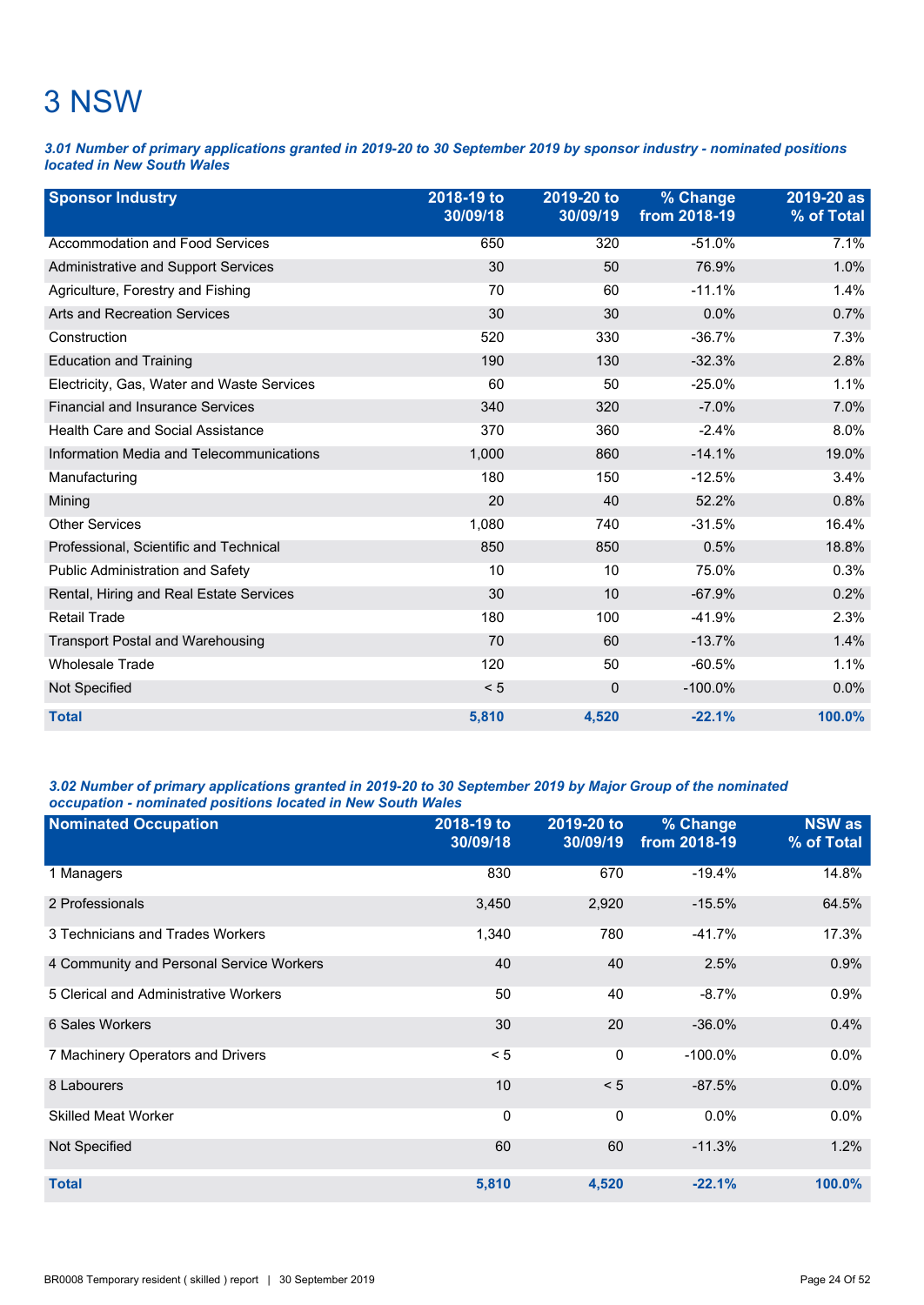## 3 NSW

*3.03 Top 15 nominated occupations for primary applications granted in 2019-20 to 30 September 2019 - nominated positions located in New South Wales*

| <b>Nominated Occupation</b>        | 2018-19 to<br>30/09/18 | 2019-20 to<br>30/09/19 | % Change<br>from 2018-19 | <b>NSW</b> as<br>% of Total |
|------------------------------------|------------------------|------------------------|--------------------------|-----------------------------|
| 261313 Software Engineer           | 330                    | 330                    | 1.2%                     | 7.4%                        |
| 261111 ICT Business Analyst        | 280                    | 220                    | $-20.0%$                 | 5.0%                        |
| 261312 Developer Programmer        | 380                    | 210                    | $-45.2%$                 | 4.6%                        |
| 224711 Management Consultant       | 140                    | 210                    | 51.4%                    | 4.6%                        |
| 225113 Marketing Specialist        | 220                    | 150                    | $-32.7%$                 | 3.2%                        |
| 131112 Sales and Marketing Manager | 90                     | 100                    | 15.9%                    | 2.3%                        |
| 351411 Cook                        | 170                    | 100                    | $-38.9%$                 | 2.3%                        |
| 141111 Cafe or Restaurant Manager  | 140                    | 100                    | $-29.8%$                 | 2.2%                        |
| 223112 Recruitment Consultant      | 60                     | 100                    | 75.0%                    | 2.2%                        |
| 221111 Accountant (General)        | 150                    | 90                     | $-36.1%$                 | 2.1%                        |
| 351311 Chef                        | 320                    | 90                     | $-73.1%$                 | 1.9%                        |
| 242111 University Lecturer         | 100                    | 80                     | $-25.0%$                 | 1.7%                        |
| 111211 Corporate General Manager   | 90                     | 80                     | $-11.5%$                 | 1.7%                        |
| 135112 ICT Project Manager         | 100                    | 70                     | $-35.6%$                 | 1.5%                        |
| 253112 Resident Medical Officer    | 50                     | 70                     | 43.5%                    | 1.5%                        |
| <b>Other Occupations</b>           | 3,190                  | 2,530                  | $-20.8%$                 | 55.9%                       |
| <b>Total</b>                       | 5,810                  | 4,520                  | $-22.1%$                 | 100.0%                      |

### *3.04 Top 15 Nominated occupations for primary applications granted in 2019-20 to 30 September 2019 - nominated positions located in New South Wales*

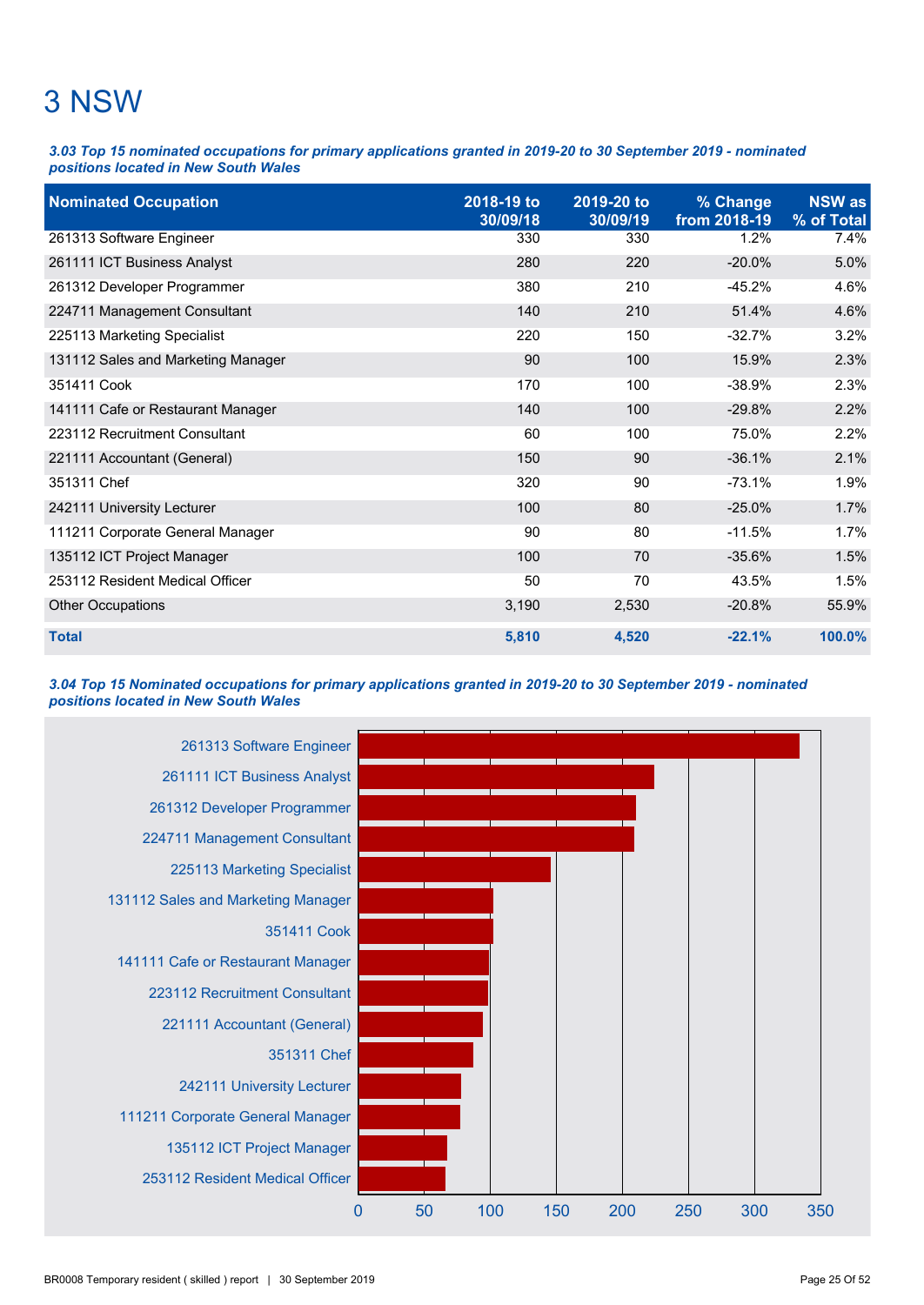### 3 NSW

*3.05 Top 15 citizenship countries for primary applications granted in 2019-20 to 30 September 2019 - nominated positions located in New South Wales*

| <b>Citizenship Country</b>             | 2018-19 to<br>30/09/18 | 2019-20 to<br>30/09/19 | % Change<br>from 2018-19 | <b>NSW</b> as<br>% of Total |
|----------------------------------------|------------------------|------------------------|--------------------------|-----------------------------|
| India                                  | 1,420                  | 1,120                  | $-21.4%$                 | 24.7%                       |
| United Kingdom                         | 1,070                  | 860                    | $-20.1%$                 | 18.9%                       |
| Philippines                            | 370                    | 290                    | $-22.0%$                 | 6.4%                        |
| Ireland, Republic of                   | 330                    | 240                    | $-27.2%$                 | 5.3%                        |
| <b>United States of America</b>        | 280                    | 210                    | $-26.5%$                 | 4.5%                        |
| China, Peoples Republic of (excl SARs) | 230                    | 190                    | $-20.2%$                 | 4.1%                        |
| France                                 | 190                    | 150                    | $-21.4%$                 | 3.3%                        |
| <b>Brazil</b>                          | 120                    | 120                    | $-1.7%$                  | 2.6%                        |
| Italy                                  | 170                    | 110                    | $-37.9%$                 | 2.4%                        |
| South Africa                           | 70                     | 90                     | 22.5%                    | 1.9%                        |
| Japan                                  | 80                     | 80                     | 0.0%                     | 1.7%                        |
| Spain                                  | 70                     | 80                     | 6.9%                     | 1.7%                        |
| Canada                                 | 100                    | 70                     | $-23.7%$                 | 1.6%                        |
| Korea, South                           | 130                    | 70                     | $-45.7%$                 | 1.5%                        |
| Germany, Fed Republic of               | 100                    | 60                     | $-40.6%$                 | 1.3%                        |
| <b>Other Countries</b>                 | 1,070                  | 810                    | $-24.5%$                 | 17.9%                       |
| <b>Total</b>                           | 5,810                  | 4,520                  | $-22.1%$                 | 100.0%                      |

*3.06 Top 15 citizenship countries for primary applications granted in 2019-20 to 30 September 2019 - nominated positions located in New South Wales*

![](_page_31_Figure_4.jpeg)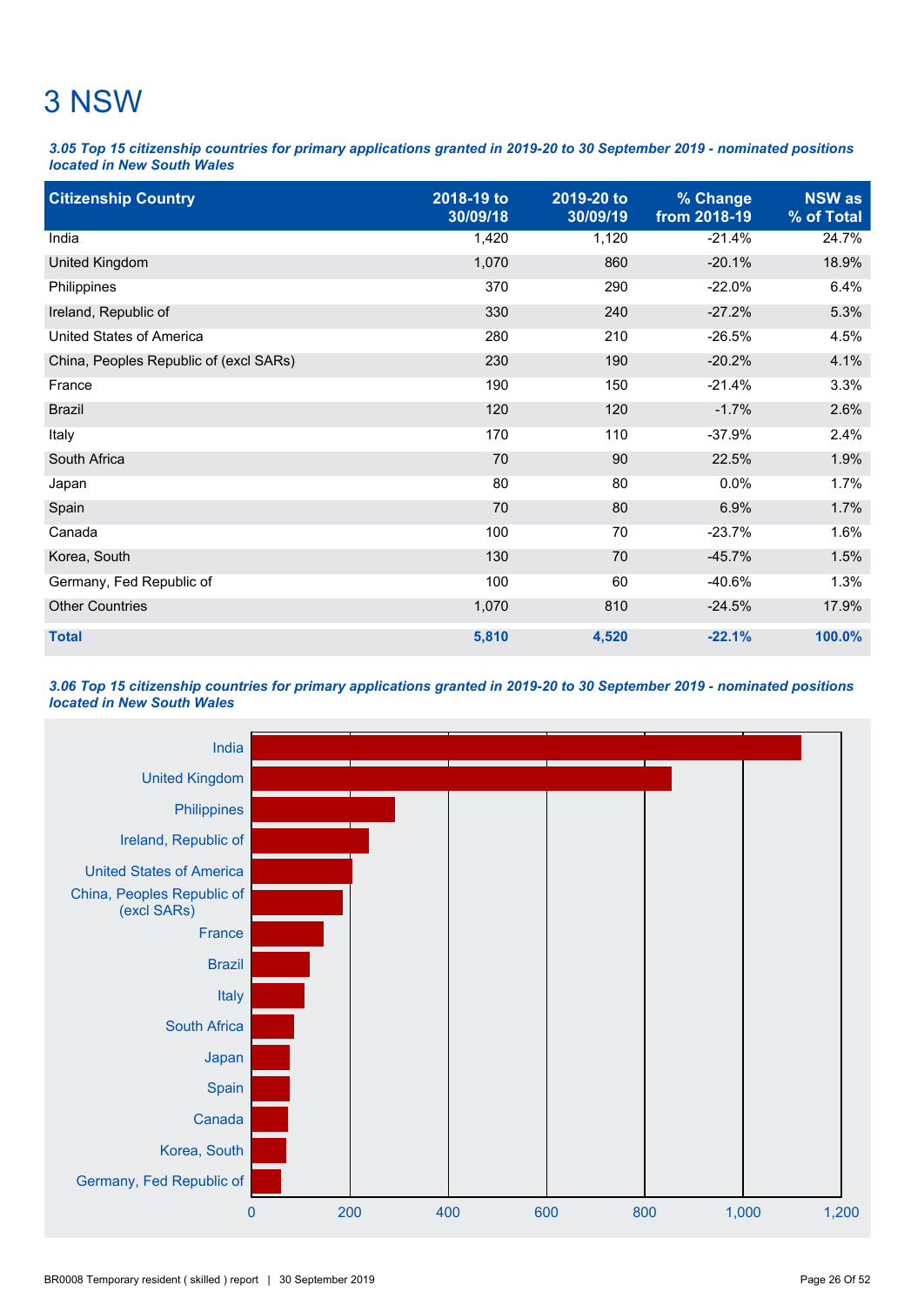![](_page_32_Picture_0.jpeg)

# Northern Territory Northern Territory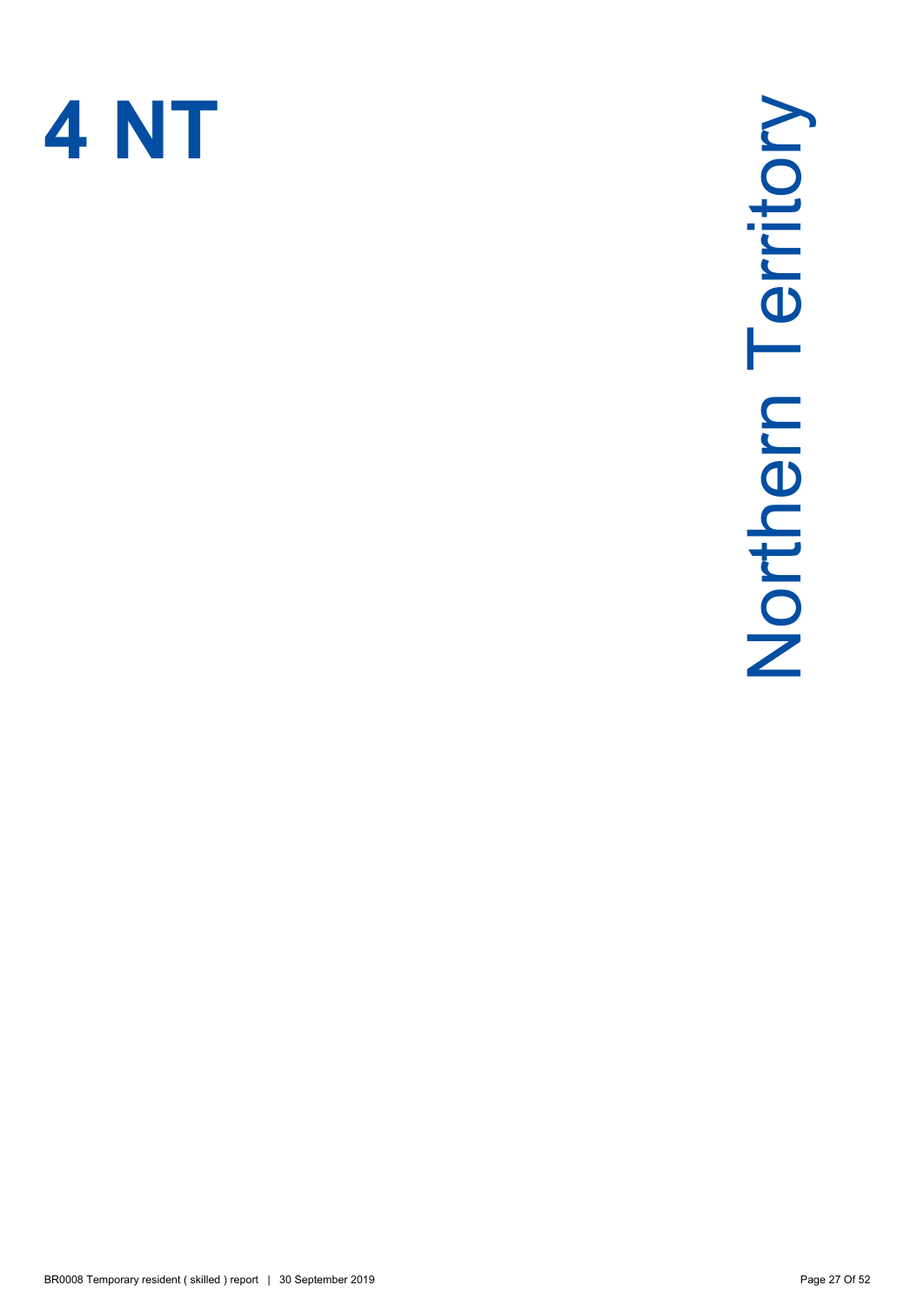### 4 NT

*4.01 Number of primary applications granted in 2019-20 to 30 September 2019 by sponsor industry - nominated positions located in the Northern Territory*

| <b>Sponsor Industry</b>                    | 2018-19 to<br>30/09/18 | 2019-20 to<br>30/09/19 | % Change<br>from 2018-19 | 2019-20 as<br>% of Total |
|--------------------------------------------|------------------------|------------------------|--------------------------|--------------------------|
| Accommodation and Food Services            | 10                     | 30                     | 78.6%                    | 19.7%                    |
| Agriculture, Forestry and Fishing          | < 5                    | 10                     | 600.0%                   | 11.0%                    |
| <b>Arts and Recreation Services</b>        | 0                      | < 5                    |                          | 2.4%                     |
| Construction                               | 10                     | 10                     | $0.0\%$                  | 7.9%                     |
| <b>Education and Training</b>              | 10                     | < 5                    | $-20.0%$                 | 3.1%                     |
| Electricity, Gas, Water and Waste Services | < 5                    | $\mathbf{0}$           | $-100.0\%$               | 0.0%                     |
| <b>Financial and Insurance Services</b>    | < 5                    | 0                      | $-100.0\%$               | $0.0\%$                  |
| <b>Health Care and Social Assistance</b>   | < 5                    | < 5                    | $-50.0\%$                | 1.6%                     |
| Information Media and Telecommunications   | < 5                    | < 5                    | $0.0\%$                  | 1.6%                     |
| Manufacturing                              | < 5                    | 10                     | 133.3%                   | 5.5%                     |
| Mining                                     | 10                     | < 5                    | $-80.0\%$                | 0.8%                     |
| <b>Other Services</b>                      | 40                     | 40                     | 10.0%                    | 34.6%                    |
| Professional, Scientific and Technical     | 20                     | 10                     | $-63.2%$                 | 5.5%                     |
| Rental, Hiring and Real Estate Services    | < 5                    | < 5                    | 0.0%                     | 0.8%                     |
| <b>Retail Trade</b>                        | < 5                    | 10                     | 100.0%                   | 4.7%                     |
| <b>Transport Postal and Warehousing</b>    | < 5                    | < 5                    | 0.0%                     | 0.8%                     |
| <b>Total</b>                               | 110                    | 130                    | 14.4%                    | 100.0%                   |

### *4.02 Number of primary applications granted in 2019-20 to 30 September 2019 by Major Group of the nominated occupation - nominated positions located in the Northern Territory*

| <b>Nominated Occupation</b>              | 2018-19 to<br>30/09/18 | 2019-20 to<br>30/09/19 | % Change<br>from 2018-19 | NT as<br>% of Total |
|------------------------------------------|------------------------|------------------------|--------------------------|---------------------|
| 1 Managers                               | 10                     | 10                     | $-35.7%$                 | 7.1%                |
| 2 Professionals                          | 50                     | 40                     | $-20.4%$                 | 33.9%               |
| 3 Technicians and Trades Workers         | 30                     | 50                     | 42.4%                    | 37.0%               |
| 4 Community and Personal Service Workers | 10                     | 10                     | 60.0%                    | 6.3%                |
| 5 Clerical and Administrative Workers    | < 5                    | < 5                    | 50.0%                    | 2.4%                |
| 6 Sales Workers                          | < 5                    | $\Omega$               | $-100.0\%$               | 0.0%                |
| 7 Machinery Operators and Drivers        | < 5                    | < 5                    | 0.0%                     | 0.8%                |
| 8 Labourers                              | $\mathbf{0}$           | $\Omega$               | 0.0%                     | 0.0%                |
| <b>Skilled Meat Worker</b>               | $\mathbf{0}$           | $\Omega$               | $0.0\%$                  | 0.0%                |
| Not Specified                            | $\mathbf{0}$           | 20                     | $0.0\%$                  | 12.6%               |
| <b>Total</b>                             | 110                    | 130                    | 14.4%                    | 100.0%              |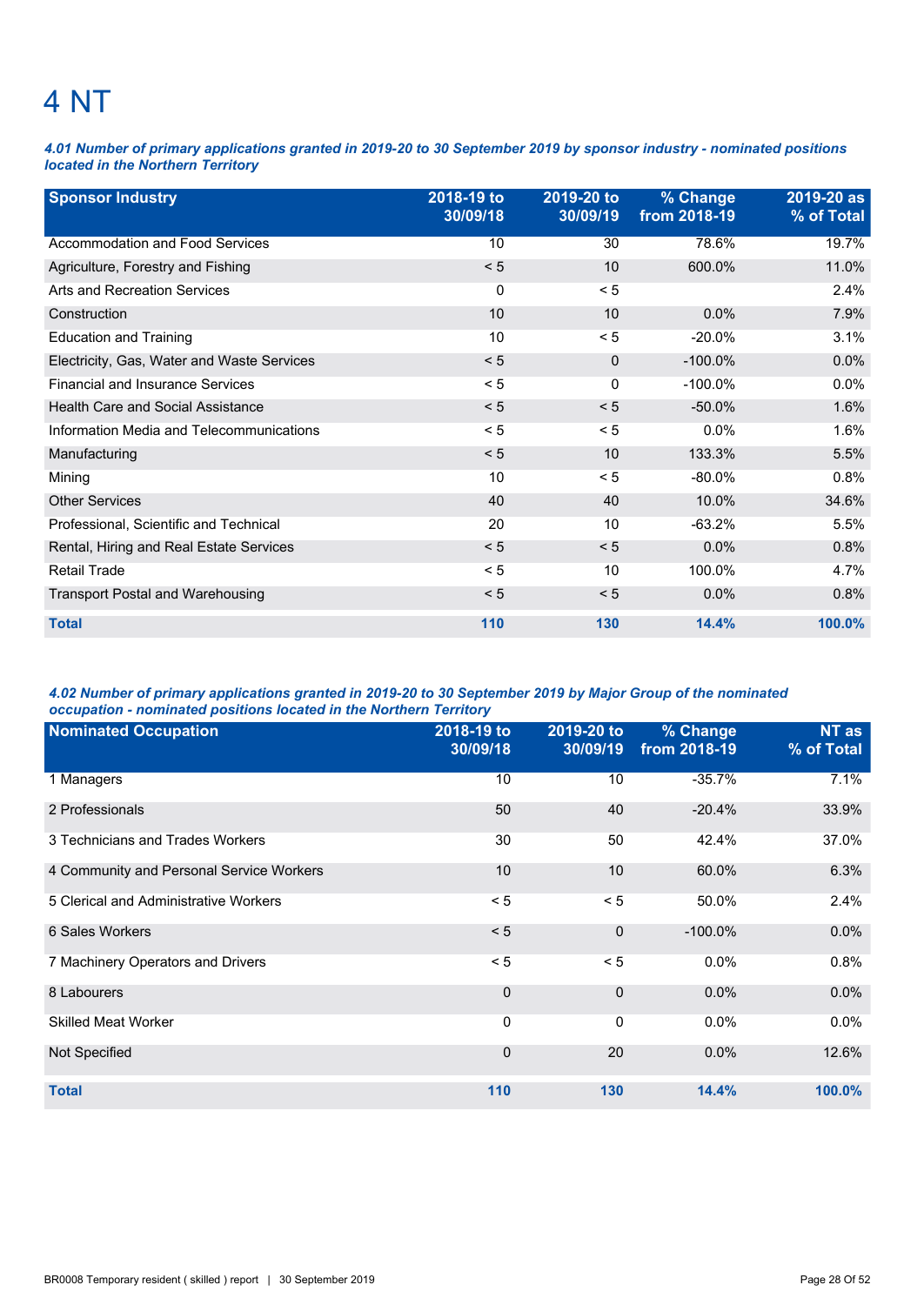### 4 NT

*4.03 Top 15 nominated occupations for primary applications granted in 2019-20 to 30 September 2019 - nominated positions located in the Northern Territory*

| <b>Nominated Occupation</b>          | 2018-19 to<br>30/09/18 | 2019-20 to<br>30/09/19 | % Change<br>from 2018-19 | NT as<br>% of Total |
|--------------------------------------|------------------------|------------------------|--------------------------|---------------------|
| Specified in LA                      | 0                      | 20                     | 0.0%                     | 12.6%               |
| 351411 Cook                          | < 5                    | 10                     | 266.7%                   | 8.7%                |
| 254418 Registered Nurse (Medical)    | 10                     | 10                     | $-16.7%$                 | 7.9%                |
| 253999 Medical Practitioners nec     | < 5                    | 10                     | 200.0%                   | 7.1%                |
| 253112 Resident Medical Officer      | 10                     | 10                     | $-57.1%$                 | 4.7%                |
| 351311 Chef                          | < 5                    | 10                     | 200.0%                   | 4.7%                |
| 321211 Motor Mechanic (General)      | 0                      | < 5                    | $0.0\%$                  | 3.1%                |
| 141111 Cafe or Restaurant Manager    | $\mathbf 0$            | < 5                    | 0.0%                     | 2.4%                |
| 322311 Metal Fabricator              | $\mathbf 0$            | < 5                    | $0.0\%$                  | 2.4%                |
| 451111 Beauty Therapist              | $\mathbf 0$            | < 5                    | 0.0%                     | 2.4%                |
| 233999 Engineering Professionals nec | < 5                    | < 5                    | 0.0%                     | 1.6%                |
| 321212 Diesel Motor Mechanic         | < 5                    | < 5                    | 0.0%                     | 1.6%                |
| 321214 Small Engine Mechanic         | 0                      | < 5                    | $0.0\%$                  | 1.6%                |
| 332211 Painting Trades Worker        | < 5                    | < 5                    | 0.0%                     | 1.6%                |
| 399212 Gas or Petroleum Operator     | < 5                    | $\leq 5$               | -50.0%                   | 1.6%                |
| <b>Other Occupations</b>             | 70                     | 50                     | $-31.3%$                 | 36.2%               |
| <b>Total</b>                         | 110                    | 130                    | 14.4%                    | 100.0%              |

Insufficient data to display graph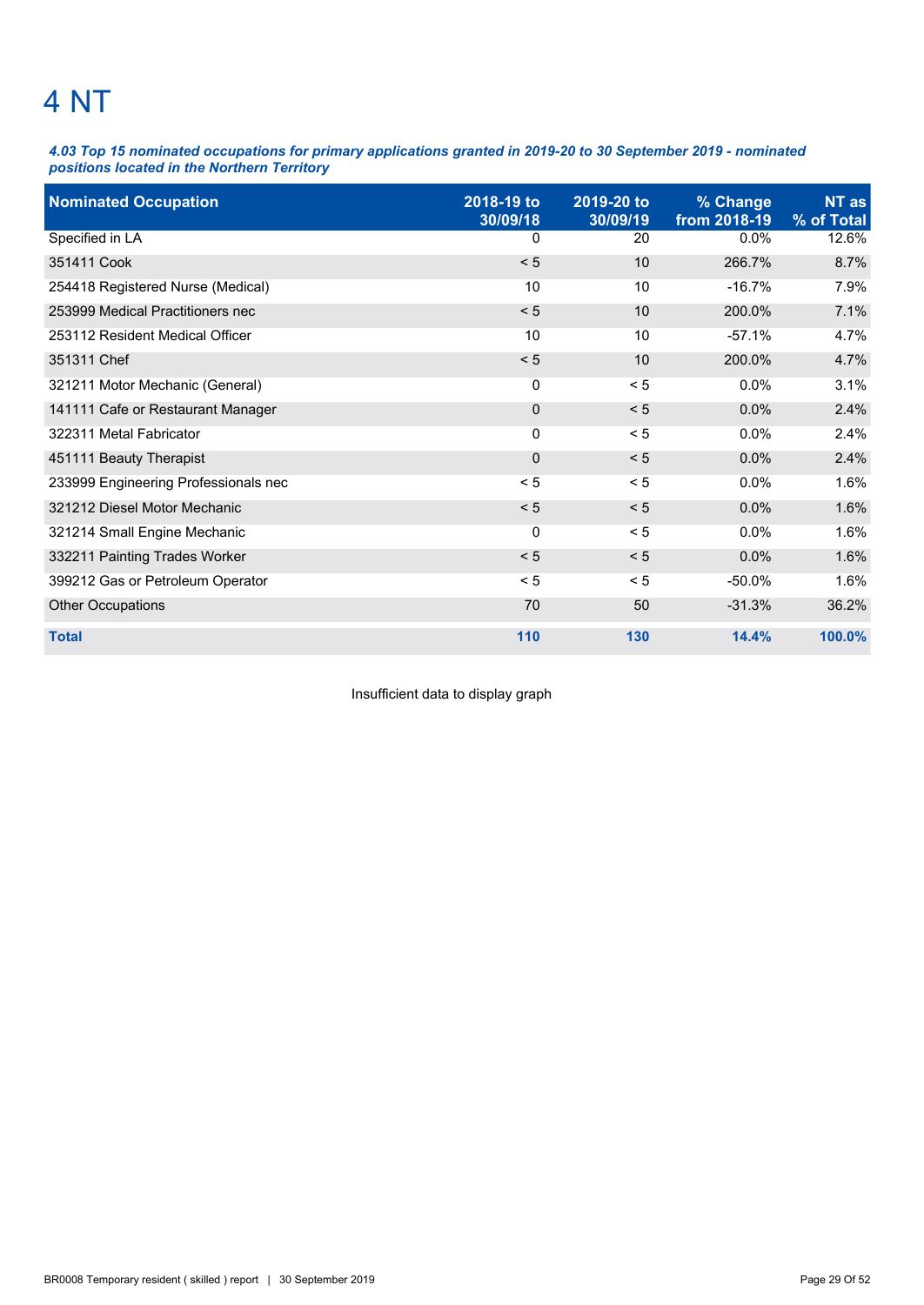### 4 NT

*4.05 Top 15 citizenship countries for primary applications granted in 2019-20 to 30 September 2019 - nominated positions located in the Northern Territory*

| <b>Citizenship Country</b> | 2018-19 to<br>30/09/18 | 2019-20 to<br>30/09/19 | % Change<br>from 2018-19 | NT as<br>% of Total |
|----------------------------|------------------------|------------------------|--------------------------|---------------------|
| Philippines                | 20                     | 30                     | 8.3%                     | 20.5%               |
| Vietnam                    | < 5                    | 20                     | 700.0%                   | 12.6%               |
| United Kingdom             | 20                     | 10                     | $-25.0%$                 | 9.4%                |
| India                      | 10                     | 10                     | $-20.0%$                 | 6.3%                |
| Italy                      | $< 5$                  | 10                     | 133.3%                   | 5.5%                |
| South Africa               | 10                     | 10                     | 20.0%                    | 4.7%                |
| Germany, Fed Republic of   | < 5                    | 10                     | 400.0%                   | 3.9%                |
| Ireland, Republic of       | < 5                    | 10                     | 150.0%                   | 3.9%                |
| France                     | < 5                    | < 5                    | 0.0%                     | 2.4%                |
| Japan                      | 10                     | < 5                    | $-66.7%$                 | 2.4%                |
| Zimbabwe                   | < 5                    | < 5                    | 50.0%                    | 2.4%                |
| <b>Brazil</b>              | < 5                    | < 5                    | 100.0%                   | 1.6%                |
| Canada                     | < 5                    | < 5                    | 0.0%                     | 1.6%                |
| Fiji                       | < 5                    | < 5                    | 100.0%                   | 1.6%                |
| Indonesia                  | < 5                    | < 5                    | 100.0%                   | 1.6%                |
| <b>Other Countries</b>     | 30                     | 30                     | $-13.8%$                 | 19.7%               |
| <b>Total</b>               | 110                    | 130                    | 14.4%                    | 100.0%              |

Insufficient data to display graph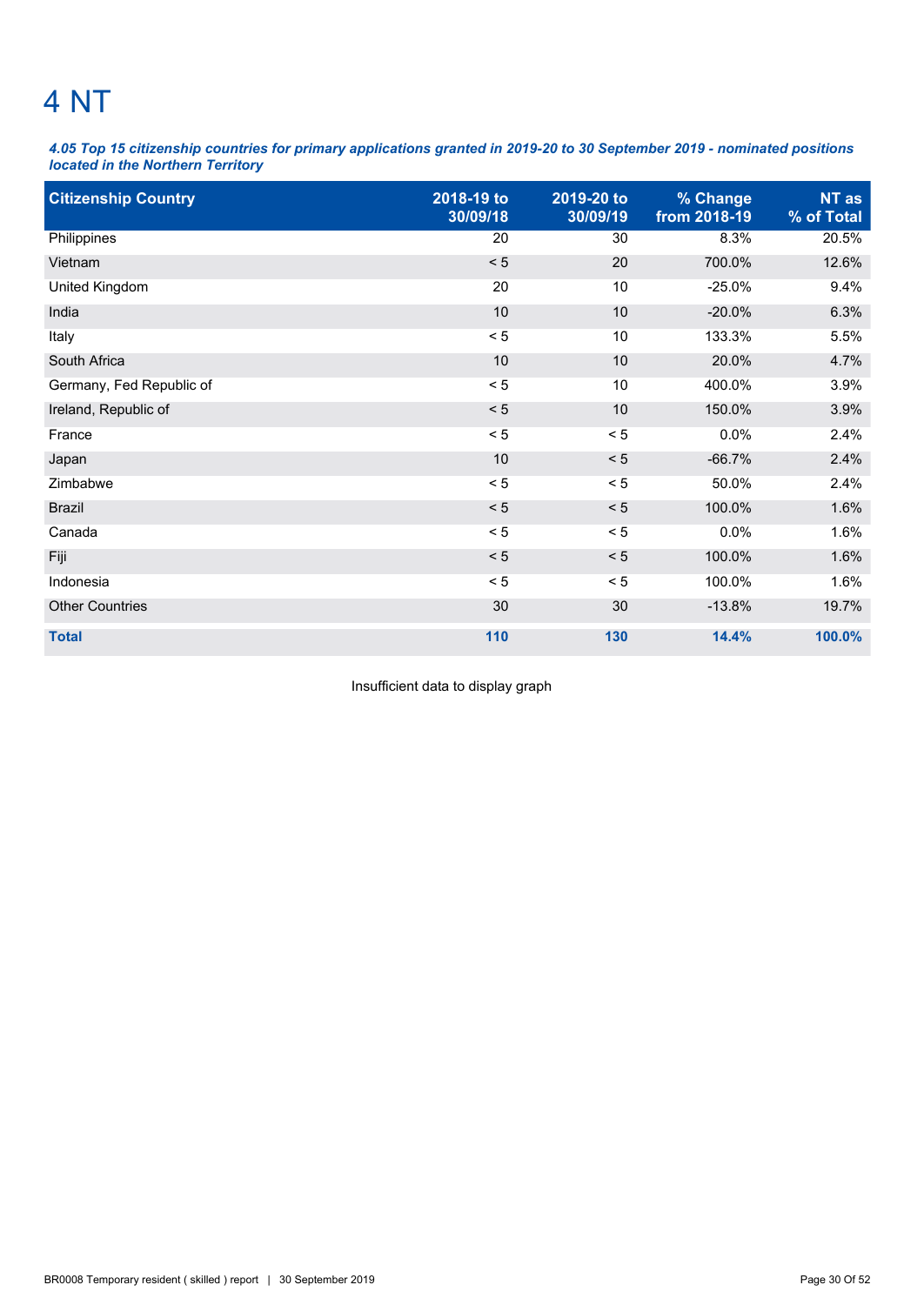![](_page_36_Picture_0.jpeg)

# Queensland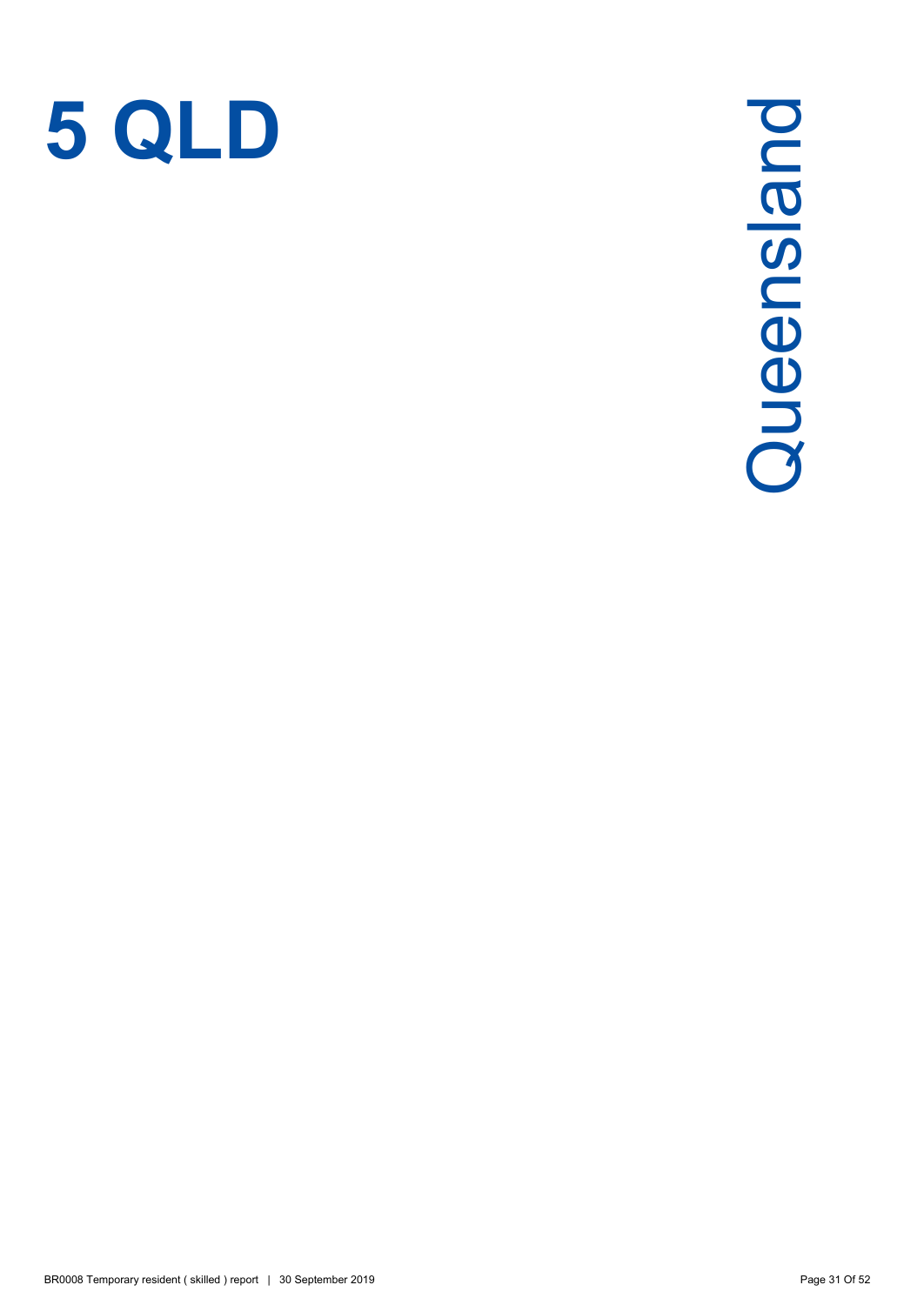# 5 QLD

*5.01 Number of primary applications granted in 2019-20 to 30 September 2019 by sponsor industry - nominated positions located in Queensland*

| <b>Sponsor Industry</b>                    | 2018-19 to<br>30/09/18 | 2019-20 to<br>30/09/19 | % Change<br>from 2018-19 | 2019-20 as<br>% of Total |
|--------------------------------------------|------------------------|------------------------|--------------------------|--------------------------|
| <b>Accommodation and Food Services</b>     | 170                    | 110                    | $-37.1%$                 | 8.9%                     |
| Administrative and Support Services        | 10                     | 10                     | 30.0%                    | 1.1%                     |
| Agriculture, Forestry and Fishing          | 70                     | 70                     | $-8.2%$                  | 5.6%                     |
| <b>Arts and Recreation Services</b>        | 10                     | 10                     | 0.0%                     | 0.8%                     |
| Construction                               | 120                    | 60                     | $-54.9%$                 | 4.6%                     |
| <b>Education and Training</b>              | 70                     | 40                     | $-39.4%$                 | 3.4%                     |
| Electricity, Gas, Water and Waste Services | 30                     | 30                     | $-7.4%$                  | 2.1%                     |
| <b>Financial and Insurance Services</b>    | 20                     | 20                     | 29.4%                    | 1.9%                     |
| Health Care and Social Assistance          | 340                    | 300                    | $-12.0%$                 | 25.4%                    |
| Information Media and Telecommunications   | 70                     | 70                     | $-1.4%$                  | 5.8%                     |
| Manufacturing                              | 110                    | 100                    | $-8.9%$                  | 8.6%                     |
| Mining                                     | 60                     | 60                     | 5.2%                     | 5.1%                     |
| <b>Other Services</b>                      | 160                    | 110                    | $-30.6%$                 | 9.2%                     |
| Professional, Scientific and Technical     | 150                    | 150                    | 0.0%                     | 12.6%                    |
| Rental, Hiring and Real Estate Services    | 10                     | $\Omega$               | $-100.0\%$               | 0.0%                     |
| <b>Retail Trade</b>                        | 40                     | 40                     | $-14.6%$                 | 3.0%                     |
| <b>Transport Postal and Warehousing</b>    | 10                     | 10                     | 20.0%                    | 1.0%                     |
| <b>Wholesale Trade</b>                     | 30                     | 10                     | $-58.6%$                 | 1.0%                     |
| <b>Total</b>                               | 1,460                  | 1,190                  | $-19.0%$                 | 100.0%                   |

### *5.02 Number of primary applications granted in 2019-20 to 30 September 2019 by Major Group of the nominated occupation - nominated positions located in Queensland*

| <b>Nominated Occupation</b>              | 2018-19 to<br>30/09/18 | 2019-20 to<br>30/09/19 | % Change<br>from 2018-19 | QLD as<br>% of Total |
|------------------------------------------|------------------------|------------------------|--------------------------|----------------------|
| 1 Managers                               | 210                    | 180                    | $-15.5%$                 | 14.8%                |
| 2 Professionals                          | 750                    | 650                    | $-12.4%$                 | 55.1%                |
| 3 Technicians and Trades Workers         | 390                    | 260                    | $-33.6%$                 | 21.8%                |
| 4 Community and Personal Service Workers | 10                     | 10                     | 40.0%                    | 1.2%                 |
| 5 Clerical and Administrative Workers    | 10                     | 10                     | 0.0%                     | 0.6%                 |
| 6 Sales Workers                          | < 5                    | $\Omega$               | $-100.0\%$               | 0.0%                 |
| 7 Machinery Operators and Drivers        | < 5                    | 0                      | $-100.0\%$               | $0.0\%$              |
| 8 Labourers                              | 10                     | < 5                    | $-20.0%$                 | 0.3%                 |
| <b>Skilled Meat Worker</b>               | 10                     | $\mathbf{0}$           | $-100.0\%$               | $0.0\%$              |
| Not Specified                            | 90                     | 70                     | $-18.0%$                 | 6.2%                 |
| <b>Total</b>                             | 1,460                  | 1,190                  | $-19.0%$                 | 100.0%               |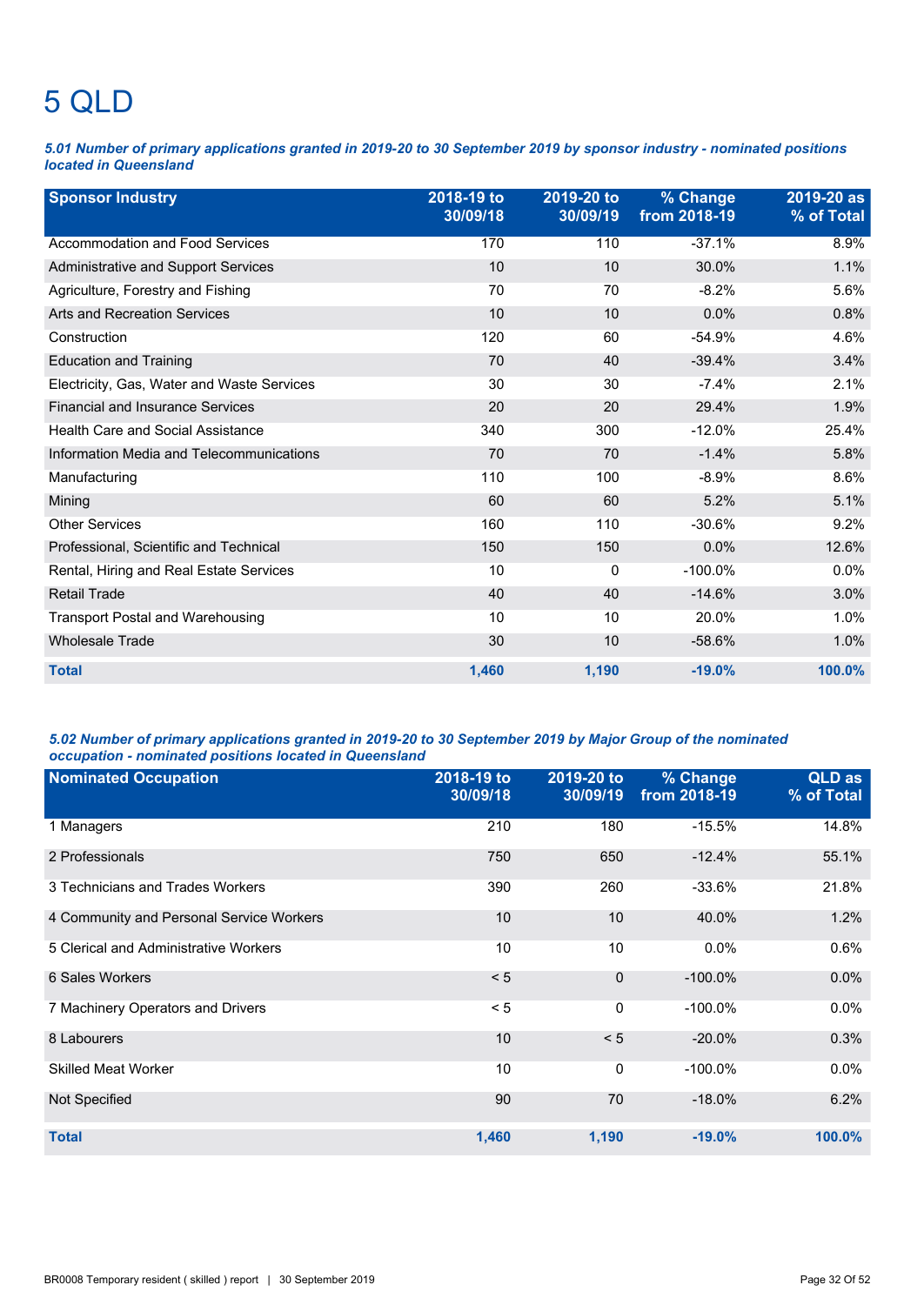# 5 QLD

*5.03 Top 15 nominated occupations for primary applications granted in 2019-20 to 30 September 2019 - nominated positions located in Queensland*

| <b>Nominated Occupation</b>                     | 2018-19 to<br>30/09/18 | 2019-20 to<br>30/09/19 | % Change<br>from 2018-19 | <b>QLD</b> as<br>% of Total |
|-------------------------------------------------|------------------------|------------------------|--------------------------|-----------------------------|
| 253112 Resident Medical Officer                 | 200                    | 190                    | $-5.6%$                  | 15.7%                       |
| Specified in LA                                 | 90                     | 70                     | $-18.0%$                 | 6.2%                        |
| 351411 Cook                                     | 50                     | 40                     | $-35.2%$                 | 3.0%                        |
| 261111 ICT Business Analyst                     | 30                     | 30                     | 10.0%                    | 2.8%                        |
| 141111 Cafe or Restaurant Manager               | 40                     | 30                     | $-31.8%$                 | 2.5%                        |
| 261313 Software Engineer                        | 40                     | 30                     | $-31.0%$                 | 2.4%                        |
| 351311 Chef                                     | 70                     | 30                     | $-61.1%$                 | 2.4%                        |
| 253111 General Practitioner                     | 30                     | 30                     | $-26.5%$                 | 2.1%                        |
| 242111 University Lecturer                      | 40                     | 20                     | $-38.5%$                 | 2.0%                        |
| 321211 Motor Mechanic (General)                 | 30                     | 20                     | $-15.4%$                 | 1.9%                        |
| 221213 External Auditor                         | < 5                    | 20                     | 566.7%                   | 1.7%                        |
| 254412 Registered Nurse (Aged Care)             | 10                     | 20                     | 35.7%                    | 1.6%                        |
| 261312 Developer Programmer                     | 30                     | 20                     | $-29.6%$                 | 1.6%                        |
| 111211 Corporate General Manager                | 30                     | 20                     | $-39.3%$                 | 1.4%                        |
| 322313 Welder (First Class) (Aus) / Welder (NZ) | 10                     | 20                     | 21.4%                    | 1.4%                        |
| <b>Other Occupations</b>                        | 750                    | 610                    | $-18.9%$                 | 51.3%                       |
| <b>Total</b>                                    | 1,460                  | 1,190                  | $-19.0%$                 | 100.0%                      |

*5.04 Top 15 Nominated occupations for primary applications granted in 2019-20 to 30 September 2019 - nominated positions located in Queensland*

![](_page_38_Figure_4.jpeg)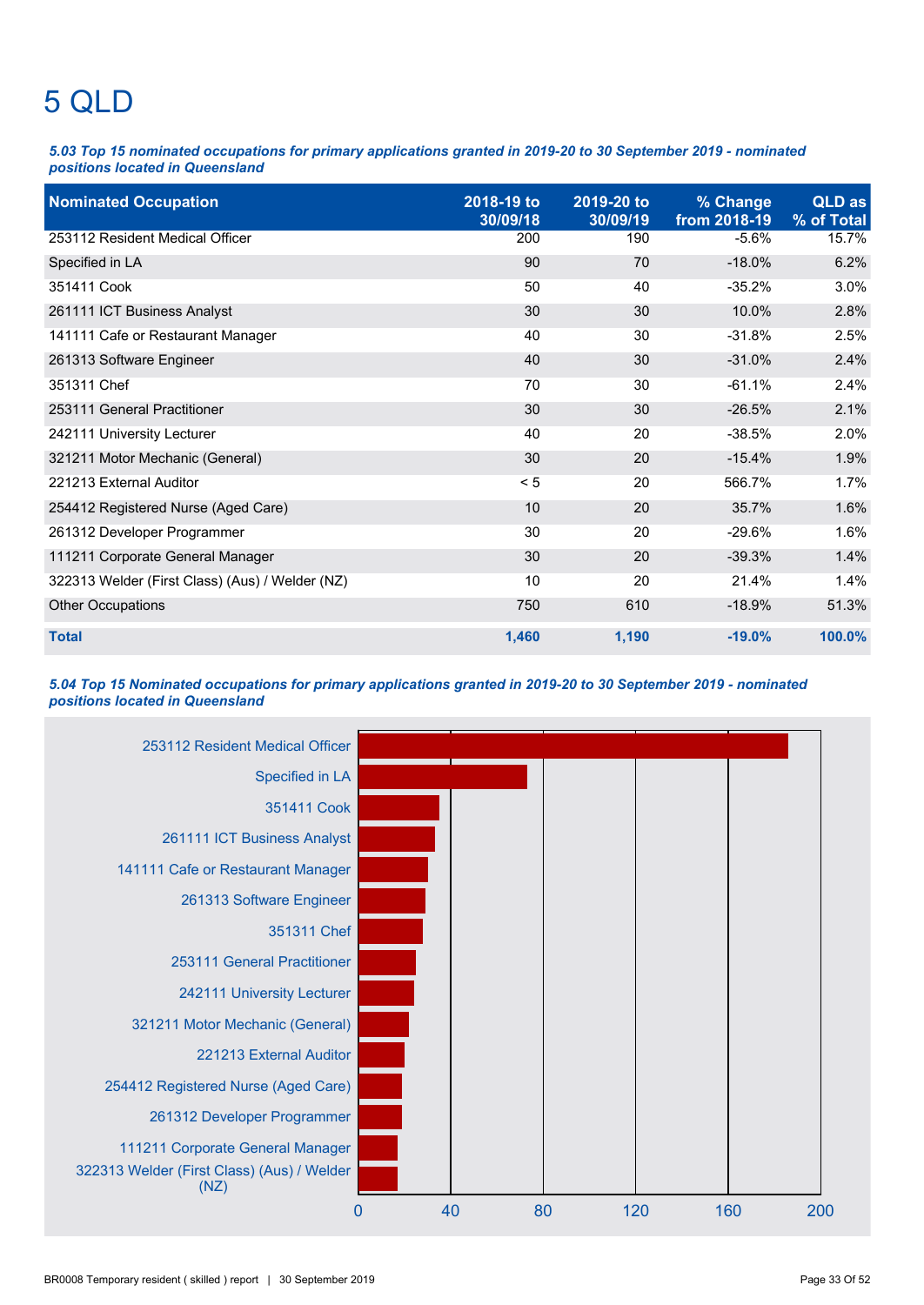# 5 QLD

*5.05 Top 15 citizenship countries for primary applications granted in 2019-20 to 30 September 2019 - nominated positions located in Queensland*

| <b>Citizenship Country</b>             | 2018-19 to<br>30/09/18 | 2019-20 to<br>30/09/19 | % Change<br>from 2018-19 | QLD as<br>% of Total |
|----------------------------------------|------------------------|------------------------|--------------------------|----------------------|
| United Kingdom                         | 320                    | 260                    | $-17.9%$                 | 22.0%                |
| India                                  | 200                    | 150                    | $-23.6%$                 | 12.8%                |
| Philippines                            | 170                    | 120                    | $-26.3%$                 | 10.4%                |
| China, Peoples Republic of (excl SARs) | 100                    | 80                     | $-19.8%$                 | 6.8%                 |
| South Africa                           | 40                     | 70                     | 57.1%                    | 5.6%                 |
| United States of America               | 50                     | 50                     | 10.9%                    | 4.3%                 |
| Ireland, Republic of                   | 70                     | 50                     | $-37.5%$                 | 3.8%                 |
| Korea, South                           | 70                     | 40                     | $-47.0%$                 | 3.0%                 |
| Canada                                 | 40                     | 30                     | $-19.4%$                 | 2.4%                 |
| <b>Brazil</b>                          | 30                     | 20                     | $-32.4%$                 | 1.9%                 |
| Sri Lanka                              | 10                     | 20                     | 91.7%                    | 1.9%                 |
| Italy                                  | 30                     | 20                     | $-26.7%$                 | 1.9%                 |
| Nepal                                  | 10                     | 20                     | 50.0%                    | 1.8%                 |
| France                                 | 30                     | 20                     | $-20.0%$                 | 1.7%                 |
| Japan                                  | 30                     | 20                     | $-43.8%$                 | 1.5%                 |
| <b>Other Countries</b>                 | 270                    | 220                    | $-20.0%$                 | 18.2%                |
| <b>Total</b>                           | 1,460                  | 1,190                  | $-19.0%$                 | 100.0%               |

### *5.06 Top 15 citizenship countries for primary applications granted in 2019-20 to 30 September 2019 - nominated positions located in Queensland*

![](_page_39_Figure_4.jpeg)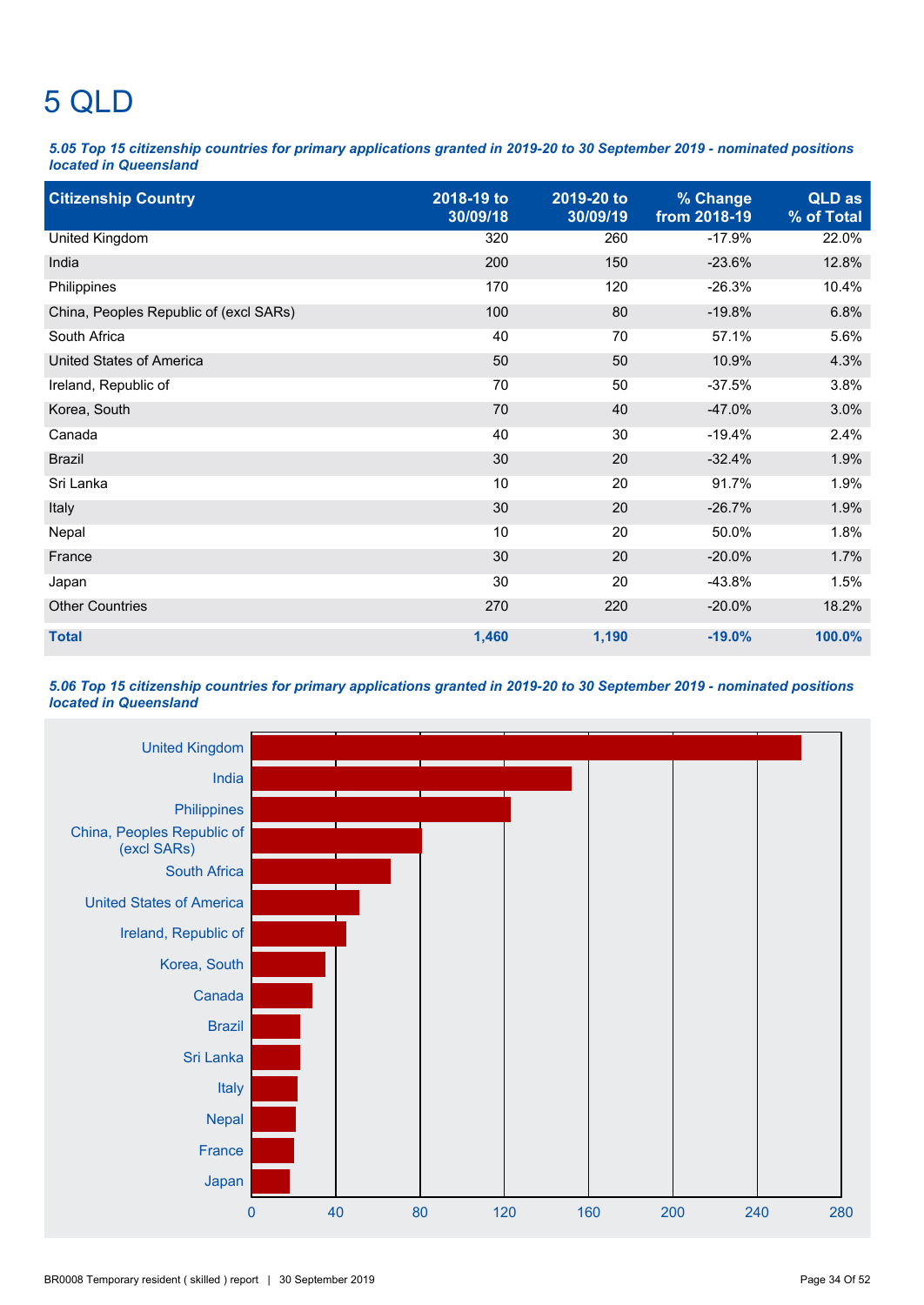![](_page_40_Picture_0.jpeg)

# South Australia South Australia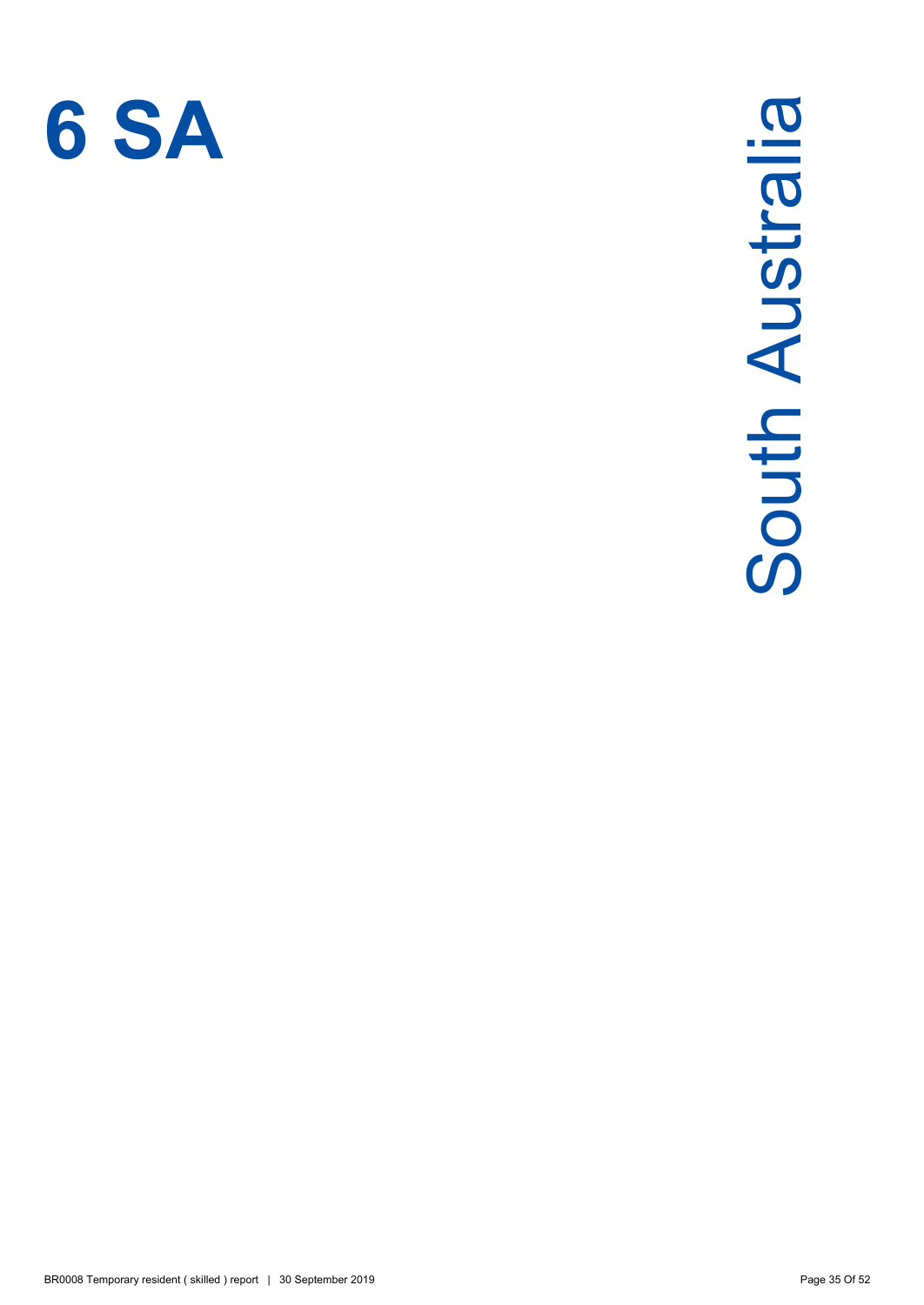### 6 SA

*6.01 Number of primary applications granted in 2019-20 to 30 September 2019 by sponsor industry - nominated positions located in South Australia*

| <b>Sponsor Industry</b>                    | 2018-19 to<br>30/09/18 | 2019-20 to<br>30/09/19 | % Change<br>from 2018-19 | 2019-20 as<br>% of Total |
|--------------------------------------------|------------------------|------------------------|--------------------------|--------------------------|
| Accommodation and Food Services            | 10                     | 10                     | 180.0%                   | 5.4%                     |
| <b>Administrative and Support Services</b> | < 5                    | $\Omega$               | $-100.0\%$               | 0.0%                     |
| Agriculture, Forestry and Fishing          | 10                     | 20                     | 25.0%                    | 5.8%                     |
| <b>Arts and Recreation Services</b>        | $\mathbf 0$            | < 5                    |                          | 1.2%                     |
| Construction                               | 10                     | 20                     | 66.7%                    | 5.8%                     |
| <b>Education and Training</b>              | 20                     | 10                     | $-57.1%$                 | 3.5%                     |
| Electricity, Gas, Water and Waste Services | < 5                    | < 5                    | 100.0%                   | 0.8%                     |
| <b>Financial and Insurance Services</b>    | < 5                    | < 5                    | $-50.0%$                 | 0.4%                     |
| <b>Health Care and Social Assistance</b>   | 120                    | 90                     | $-29.5%$                 | 33.2%                    |
| Information Media and Telecommunications   | 10                     | 10                     | $-54.5%$                 | 1.9%                     |
| Manufacturing                              | 10                     | 30                     | 222.2%                   | 11.2%                    |
| Mining                                     | 10                     | 10                     | 0.0%                     | 3.1%                     |
| <b>Other Services</b>                      | 40                     | 30                     | $-5.6%$                  | 13.1%                    |
| Professional, Scientific and Technical     | 30                     | 30                     | $-18.2%$                 | 10.4%                    |
| Public Administration and Safety           | < 5                    | < 5                    | 33.3%                    | 1.5%                     |
| Rental, Hiring and Real Estate Services    | < 5                    | < 5                    | 0.0%                     | 0.4%                     |
| <b>Retail Trade</b>                        | < 5                    | 10                     | 25.0%                    | 1.9%                     |
| <b>Transport Postal and Warehousing</b>    | < 5                    | < 5                    | 0.0%                     | 0.4%                     |
| <b>Wholesale Trade</b>                     | < 5                    | 0                      | $-100.0\%$               | 0.0%                     |
| <b>Total</b>                               | 280                    | 260                    | $-7.8%$                  | 100.0%                   |

### *6.02 Number of primary applications granted in 2019-20 to 30 September 2019 by Major Group of the nominated occupation - nominated positions located in South Australia*

| <b>Nominated Occupation</b>              | 2018-19 to<br>30/09/18 | 2019-20 to<br>30/09/19 | % Change<br>from 2018-19 | SA as<br>% of Total |
|------------------------------------------|------------------------|------------------------|--------------------------|---------------------|
| 1 Managers                               | 30                     | 30                     | $-26.5%$                 | 9.7%                |
| 2 Professionals                          | 200                    | 150                    | $-24.9%$                 | 58.3%               |
| 3 Technicians and Trades Workers         | 30                     | 50                     | 89.3%                    | 20.5%               |
| 4 Community and Personal Service Workers | 10                     | < 5                    | $-60.0\%$                | 0.8%                |
| 5 Clerical and Administrative Workers    | < 5                    | < 5                    | 100.0%                   | 1.5%                |
| 6 Sales Workers                          | $\Omega$               | < 5                    | 0.0%                     | 0.8%                |
| 7 Machinery Operators and Drivers        | 0                      | 0                      | 0.0%                     | $0.0\%$             |
| 8 Labourers                              | < 5                    | 10                     | 500.0%                   | 2.3%                |
| <b>Skilled Meat Worker</b>               | $\mathbf{0}$           | $\mathbf 0$            | $0.0\%$                  | 0.0%                |
| Not Specified                            | 10                     | 20                     | 60.0%                    | 6.2%                |
| <b>Total</b>                             | 280                    | 260                    | $-7.8%$                  | 100.0%              |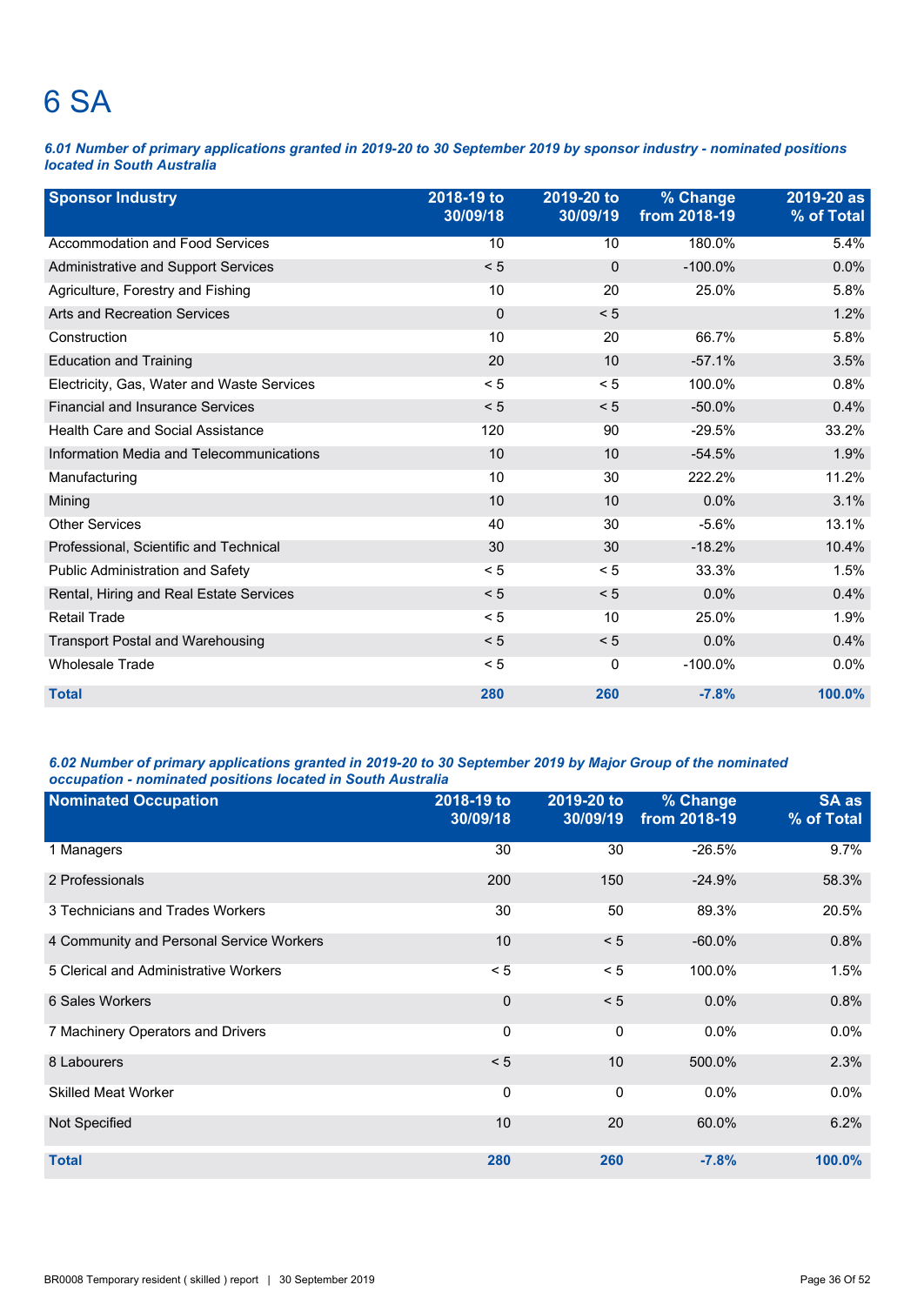### 6 SA

*6.03 Top 15 nominated occupations for primary applications granted in 2019-20 to 30 September 2019 - nominated positions located in South Australia*

| <b>Nominated Occupation</b>              | 2018-19 to<br>30/09/18 | 2019-20 to<br>30/09/19 | % Change<br>from 2018-19 | SA as<br>% of Total |
|------------------------------------------|------------------------|------------------------|--------------------------|---------------------|
| 253112 Resident Medical Officer          | 20                     | 60                     | 244.4%                   | 23.9%               |
| Specified in LA                          | 10                     | 20                     | 60.0%                    | 6.2%                |
| 253999 Medical Practitioners nec         | 40                     | 10                     | $-80.5%$                 | 3.1%                |
| 351411 Cook                              | < 5                    | 10                     | 700.0%                   | 3.1%                |
| 312512 Mechanical Engineering Technician | < 5                    | 10                     | 100.0%                   | 2.3%                |
| 242111 University Lecturer               | 10                     | 10                     | $-64.3%$                 | 1.9%                |
| 133211 Engineering Manager               | < 5                    | < 5                    | 0.0%                     | 1.5%                |
| 234411 Geologist                         | < 5                    | < 5                    | 33.3%                    | 1.5%                |
| 261313 Software Engineer                 | < 5                    | < 5                    | 100.0%                   | 1.5%                |
| 351311 Chef                              | < 5                    | < 5                    | 100.0%                   | 1.5%                |
| 511111 Contract Administrator            | < 5                    | < 5                    | 300.0%                   | 1.5%                |
| 821712 Scaffolder                        | < 5                    | < 5                    | 300.0%                   | 1.5%                |
| 131112 Sales and Marketing Manager       | < 5                    | < 5                    | 200.0%                   | 1.2%                |
| 221111 Accountant (General)              | < 5                    | < 5                    | 200.0%                   | 1.2%                |
| 221213 External Auditor                  | < 5                    | < 5                    | 50.0%                    | 1.2%                |
| <b>Other Occupations</b>                 | 180                    | 120                    | $-31.6%$                 | 46.7%               |
| <b>Total</b>                             | 280                    | 260                    | $-7.8%$                  | 100.0%              |

### *6.04 Top 15 Nominated occupations for primary applications granted in 2019-20 to 30 September 2019 - nominated positions located in South Australia*

![](_page_42_Figure_4.jpeg)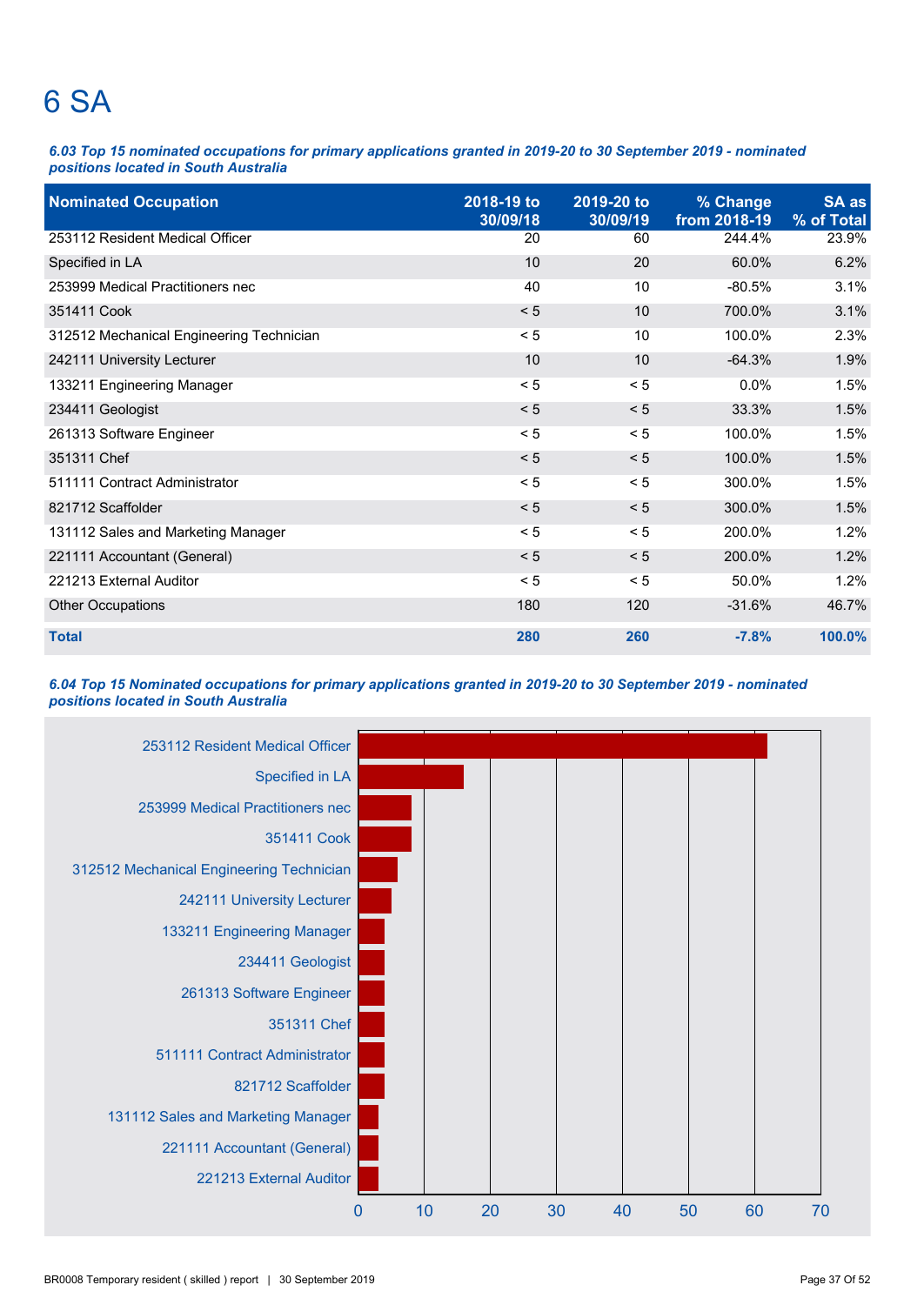### 6 SA

*6.05 Top 15 citizenship countries for primary applications granted in 2019-20 to 30 September 2019 - nominated positions located in South Australia*

| <b>Citizenship Country</b>             | 2018-19 to<br>30/09/18 | 2019-20 to<br>30/09/19 | % Change<br>from 2018-19 | SA as<br>% of Total |
|----------------------------------------|------------------------|------------------------|--------------------------|---------------------|
| <b>United Kingdom</b>                  | 90                     | 60                     | $-32.9%$                 | 22.0%               |
| India                                  | 40                     | 30                     | $-17.1%$                 | 13.1%               |
| Ireland, Republic of                   | 20                     | 20                     | 29.4%                    | 8.5%                |
| China, Peoples Republic of (excl SARs) | 20                     | 20                     | 11.8%                    | 7.3%                |
| Philippines                            | 10                     | 20                     | 111.1%                   | 7.3%                |
| <b>United States of America</b>        | 10                     | 10                     | 0.0%                     | 4.6%                |
| South Africa                           | 10                     | 10                     | 83.3%                    | 4.2%                |
| France                                 | 10                     | 10                     | 66.7%                    | 3.9%                |
| Malaysia                               | < 5                    | 10                     | 150.0%                   | 3.9%                |
| Canada                                 | < 5                    | 10                     | 700.0%                   | 3.1%                |
| Vietnam                                | 10                     | 10                     | $-16.7%$                 | 1.9%                |
| Belgium                                | 10                     | < 5                    | $-20.0%$                 | 1.5%                |
| Indonesia                              | < 5                    | < 5                    | 50.0%                    | 1.2%                |
| Italy                                  | < 5                    | < 5                    | 50.0%                    | 1.2%                |
| Spain                                  | 10                     | < 5                    | $-40.0%$                 | 1.2%                |
| <b>Other Countries</b>                 | 60                     | 40                     | $-38.1%$                 | 15.1%               |
| <b>Total</b>                           | 280                    | 260                    | $-7.8%$                  | 100.0%              |

### *6.06 Top 15 citizenship countries for primary applications granted in 2019-20 to 30 September 2019 - nominated positions located in South Australia*

![](_page_43_Figure_4.jpeg)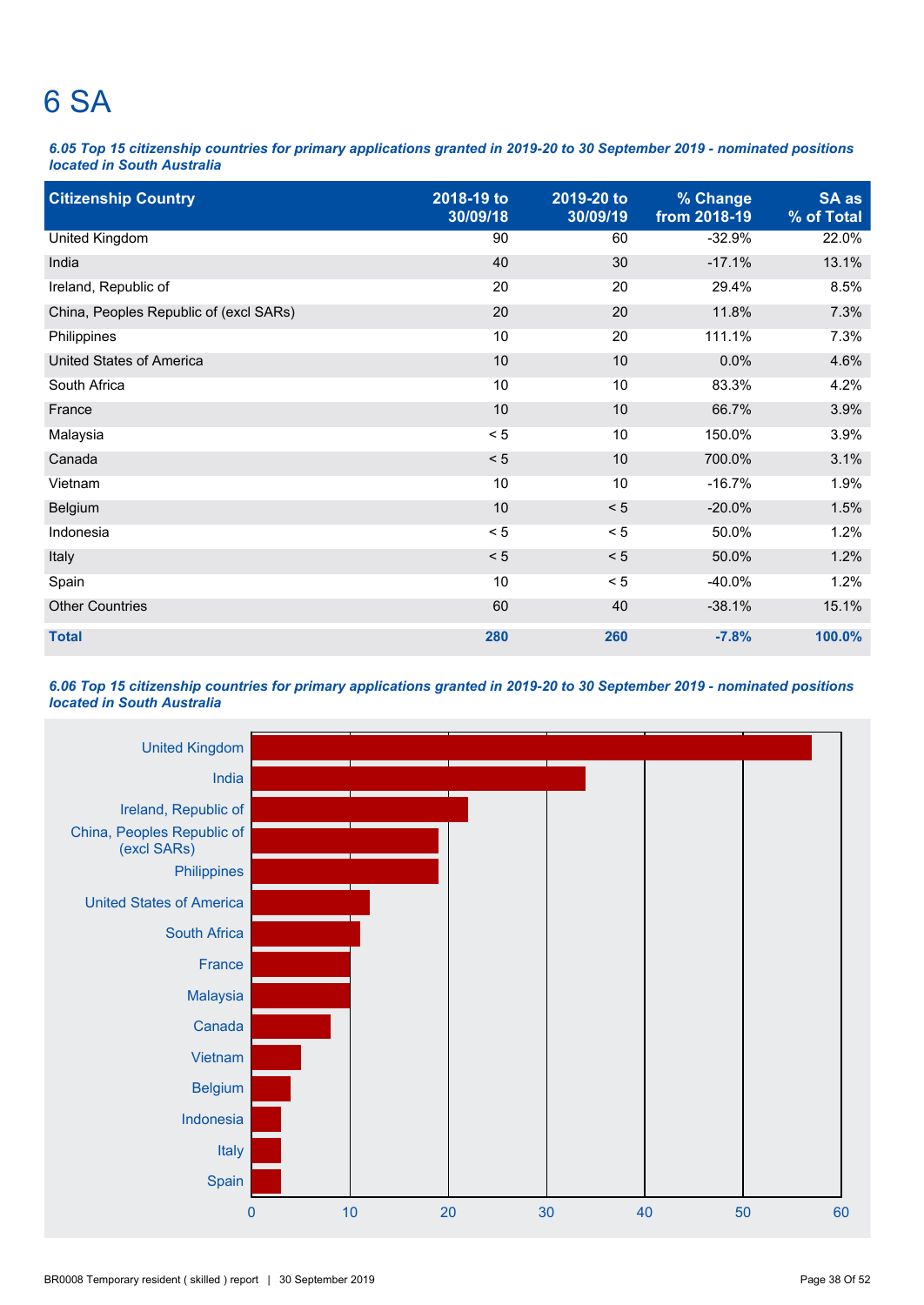![](_page_44_Picture_0.jpeg)

Tasmania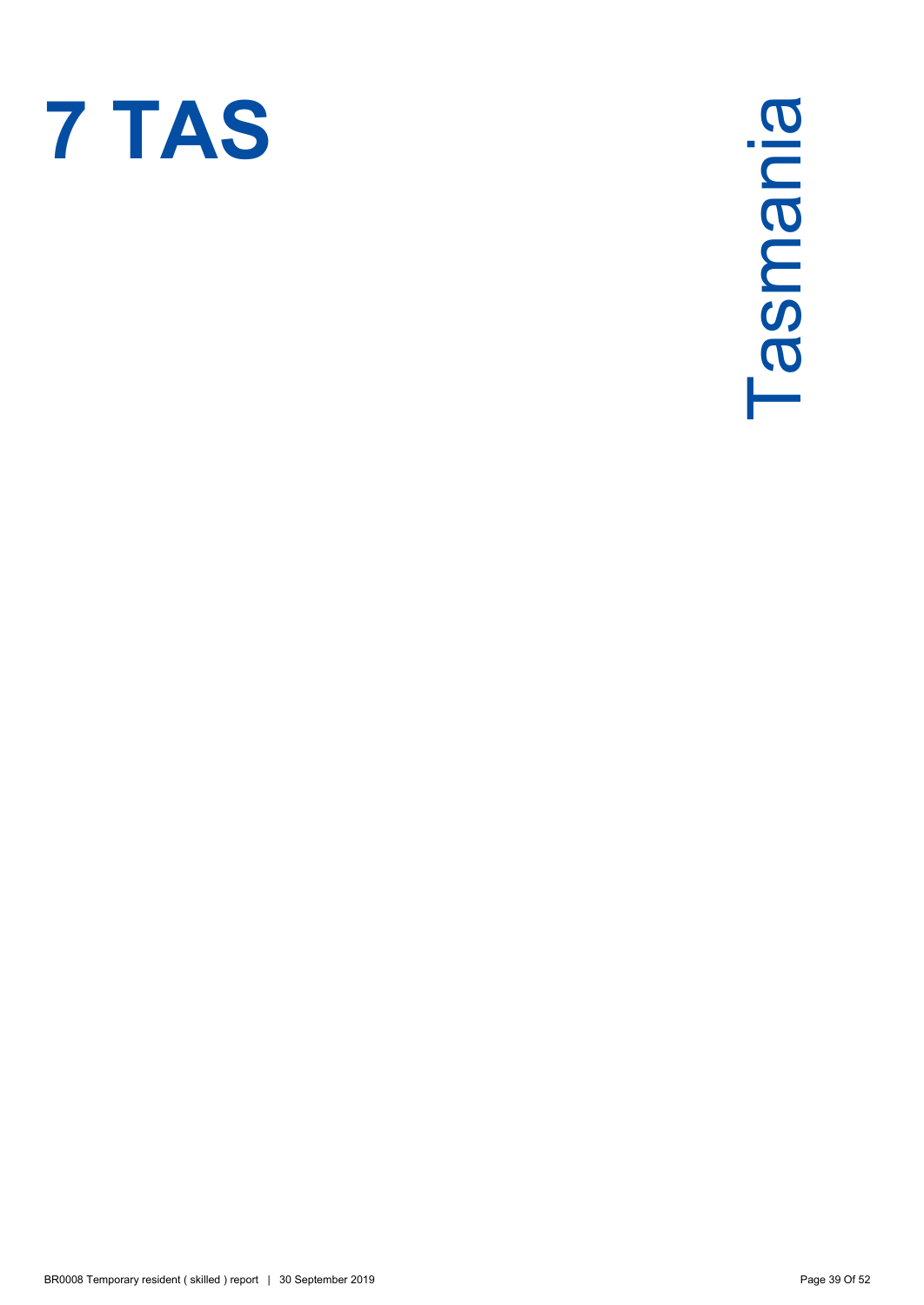# 7 TAS

*7.01 Number of primary applications granted in 2019-20 to 30 September 2019 by sponsor industry - nominated positions located in Tasmania*

| <b>Sponsor Industry</b>                    | 2018-19 to<br>30/09/18 | 2019-20 to<br>30/09/19 | % Change<br>from 2018-19 | 2019-20 as<br>% of Total |
|--------------------------------------------|------------------------|------------------------|--------------------------|--------------------------|
| Accommodation and Food Services            | < 5                    | < 5                    | 50.0%                    | 7.1%                     |
| Administrative and Support Services        | < 5                    | $\Omega$               | $-100.0\%$               | $0.0\%$                  |
| Agriculture, Forestry and Fishing          | < 5                    | < 5                    | 100.0%                   | 4.8%                     |
| Construction                               | < 5                    | $\Omega$               | $-100.0\%$               | $0.0\%$                  |
| <b>Education and Training</b>              | < 5                    | < 5                    | $0.0\%$                  | 4.8%                     |
| Electricity, Gas, Water and Waste Services | < 5                    | $\mathbf 0$            | $-100.0\%$               | $0.0\%$                  |
| <b>Health Care and Social Assistance</b>   | 30                     | 30                     | $-16.7\%$                | 59.5%                    |
| Information Media and Telecommunications   | < 5                    | $\Omega$               | $-100.0\%$               | $0.0\%$                  |
| Manufacturing                              | < 5                    | 10                     | 200.0%                   | 14.3%                    |
| Mining                                     | < 5                    | $\Omega$               | $-100.0\%$               | $0.0\%$                  |
| <b>Other Services</b>                      | 10                     | < 5                    | $-57.1%$                 | 7.1%                     |
| Professional, Scientific and Technical     | < 5                    | < 5                    | $-50.0\%$                | 2.4%                     |
| <b>Total</b>                               | 50                     | 40                     | $-22.2%$                 | $100.0\%$                |

### *7.02 Number of primary applications granted in 2019-20 to 30 September 2019 by Major Group of the nominated occupation - nominated positions located in Tasmania*

| <b>Nominated Occupation</b>              | 2018-19 to<br>30/09/18 | 2019-20 to<br>30/09/19 | % Change<br>from 2018-19 | <b>TAS as</b><br>% of Total |
|------------------------------------------|------------------------|------------------------|--------------------------|-----------------------------|
| 1 Managers                               | < 5                    | 10                     | 25.0%                    | 11.9%                       |
| 2 Professionals                          | 40                     | 30                     | $-31.0%$                 | 69.0%                       |
| 3 Technicians and Trades Workers         | 10                     | 10                     | $0.0\%$                  | 19.0%                       |
| 4 Community and Personal Service Workers | $\mathbf 0$            | $\mathbf 0$            | 0.0%                     | 0.0%                        |
| 5 Clerical and Administrative Workers    | $\Omega$               | 0                      | 0.0%                     | 0.0%                        |
| 6 Sales Workers                          | $\mathbf 0$            | $\mathbf 0$            | 0.0%                     | 0.0%                        |
| 7 Machinery Operators and Drivers        | 0                      | 0                      | 0.0%                     | 0.0%                        |
| 8 Labourers                              | $\mathbf 0$            | 0                      | 0.0%                     | 0.0%                        |
| <b>Skilled Meat Worker</b>               | $\Omega$               | 0                      | $0.0\%$                  | $0.0\%$                     |
| Not Specified                            | $\Omega$               | $\mathbf 0$            | 0.0%                     | 0.0%                        |
| <b>Total</b>                             | 50                     | 40                     | $-22.2%$                 | 100.0%                      |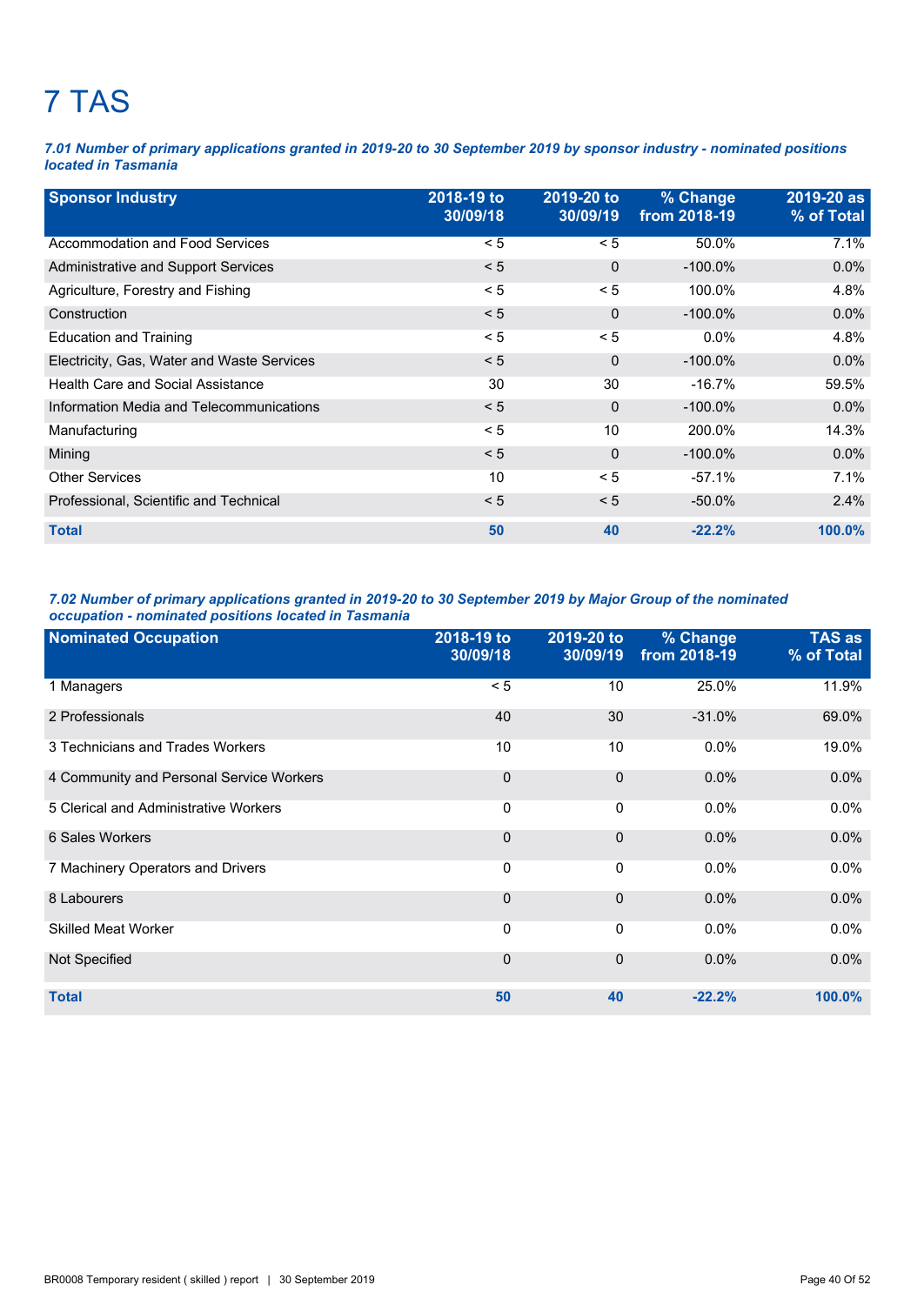# 7 TAS

*7.03 Top 15 nominated occupations for primary applications granted in 2019-20 to 30 September 2019 - nominated positions located in Tasmania*

| <b>Nominated Occupation</b>                    | 2018-19 to<br>30/09/18 | 2019-20 to<br>30/09/19 | % Change<br>from 2018-19 | <b>TAS as</b><br>% of Total |
|------------------------------------------------|------------------------|------------------------|--------------------------|-----------------------------|
| 253112 Resident Medical Officer                | < 5                    | < 5                    | 0.0%                     | 9.5%                        |
| 253311 Specialist Physician (General Medicine) | $\mathbf 0$            | < 5                    | 0.0%                     | 9.5%                        |
| 254412 Registered Nurse (Aged Care)            | < 5                    | < 5                    | 100.0%                   | 9.5%                        |
| 253111 General Practitioner                    | < 5                    | < 5                    | $-33.3%$                 | 4.8%                        |
| 253211 Anaesthetist                            | < 5                    | < 5                    | 100.0%                   | 4.8%                        |
| 253912 Emergency Medicine Specialist           | < 5                    | < 5                    | 100.0%                   | 4.8%                        |
| 253999 Medical Practitioners nec               | < 5                    | < 5                    | $-50.0\%$                | 4.8%                        |
| 254499 Registered Nurses nec                   | 0                      | < 5                    | 0.0%                     | 4.8%                        |
| 333111 Glazier                                 | $\mathbf 0$            | < 5                    | $0.0\%$                  | 4.8%                        |
| 121313 Dairy Cattle Farmer                     | $\mathbf 0$            | < 5                    | 0.0%                     | 2.4%                        |
| 133111 Construction Project Manager            | 0                      | < 5                    | $0.0\%$                  | 2.4%                        |
| 133512 Production Manager (Manufacturing)      | 0                      | < 5                    | 0.0%                     | 2.4%                        |
| 133612 Procurement Manager                     | 0                      | < 5                    | $0.0\%$                  | 2.4%                        |
| 141311 Hotel or Motel Manager                  | 0                      | < 5                    | 0.0%                     | 2.4%                        |
| 234399 Environmental Scientists nec            | 0                      | < 5                    | 0.0%                     | 2.4%                        |
| <b>Other Occupations</b>                       | 40                     | 10                     | $-69.2%$                 | 28.6%                       |
| <b>Total</b>                                   | 50                     | 40                     | $-22.2%$                 | 100.0%                      |

Insufficient data to display graph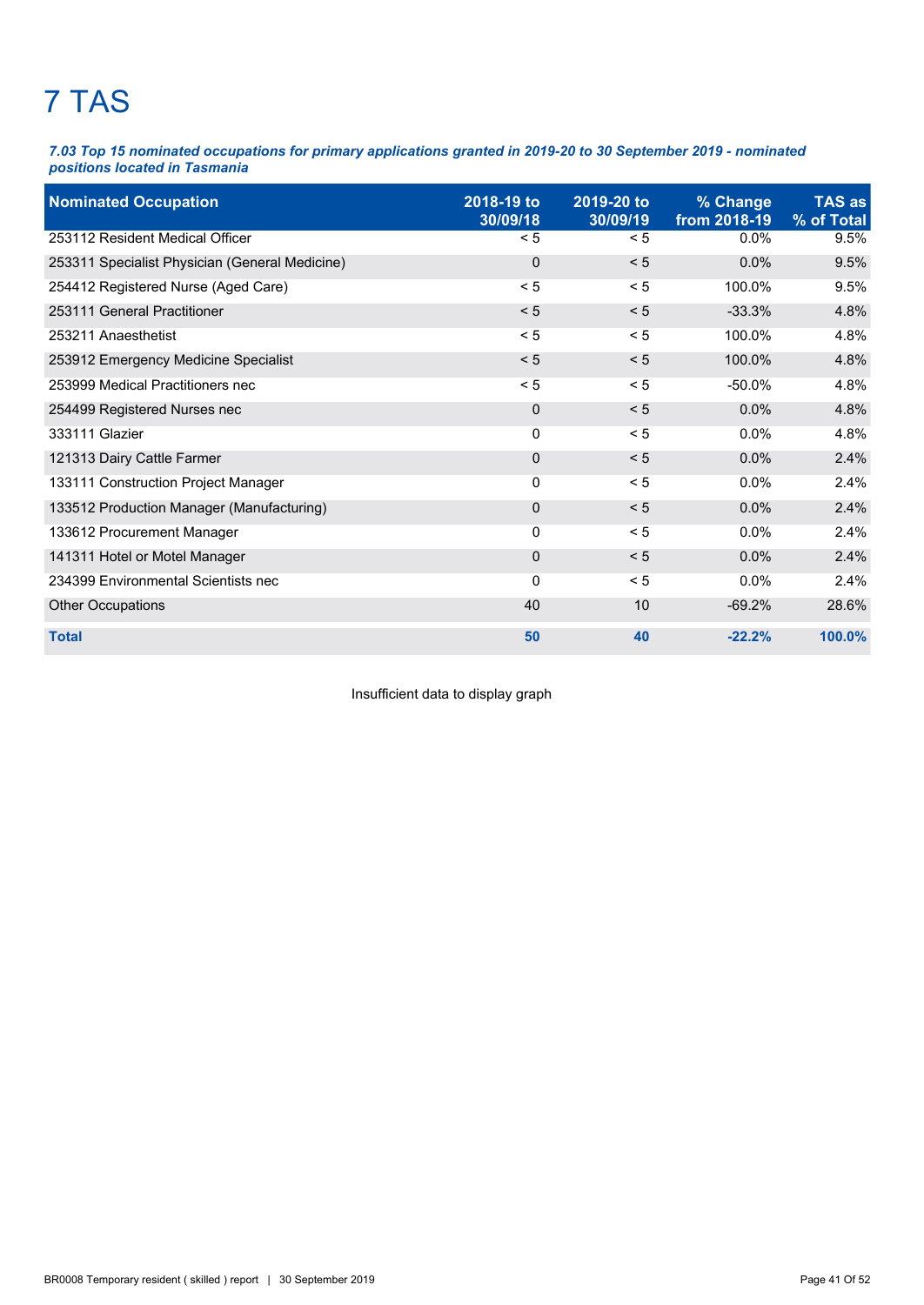# 7 TAS

*7.05 Top 15 citizenship countries for primary applications granted in 2019-20 to 30 September 2019 - nominated positions located in Tasmania*

| <b>Citizenship Country</b> | 2018-19 to<br>30/09/18 | 2019-20 to<br>30/09/19 | % Change<br>from 2018-19 | <b>TAS as</b><br>% of Total |
|----------------------------|------------------------|------------------------|--------------------------|-----------------------------|
| <b>United Kingdom</b>      | 10                     | 10                     | 42.9%                    | 23.8%                       |
| India                      | 10                     | 10                     | $-25.0%$                 | 21.4%                       |
| Philippines                | 10                     | 10                     | 33.3%                    | 19.0%                       |
| Sri Lanka                  | < 5                    | < 5                    | 200.0%                   | 7.1%                        |
| Chile                      | < 5                    | < 5                    | 100.0%                   | 4.8%                        |
| France                     | < 5                    | < 5                    | 100.0%                   | 4.8%                        |
| Myanmar                    | 0                      | < 5                    | 0.0%                     | 4.8%                        |
| Canada                     | < 5                    | < 5                    | $-50.0%$                 | 2.4%                        |
| Hong Kong (SAR of the PRC) | < 5                    | < 5                    | 0.0%                     | 2.4%                        |
| Mexico                     | $\mathbf 0$            | < 5                    | 0.0%                     | 2.4%                        |
| Nigeria                    | < 5                    | < 5                    | 0.0%                     | 2.4%                        |
| Pakistan                   | < 5                    | < 5                    | $-50.0%$                 | 2.4%                        |
| South Africa               | < 5                    | < 5                    | 0.0%                     | 2.4%                        |
| Bangladesh                 | < 5                    | $\mathbf 0$            | $-100.0\%$               | 0.0%                        |
| Belgium                    | < 5                    | 0                      | $-100.0\%$               | 0.0%                        |
| <b>Other Countries</b>     | 20                     | 0                      | $-100.0\%$               | 0.0%                        |
| <b>Total</b>               | 50                     | 40                     | $-22.2%$                 | 100.0%                      |

Insufficient data to display graph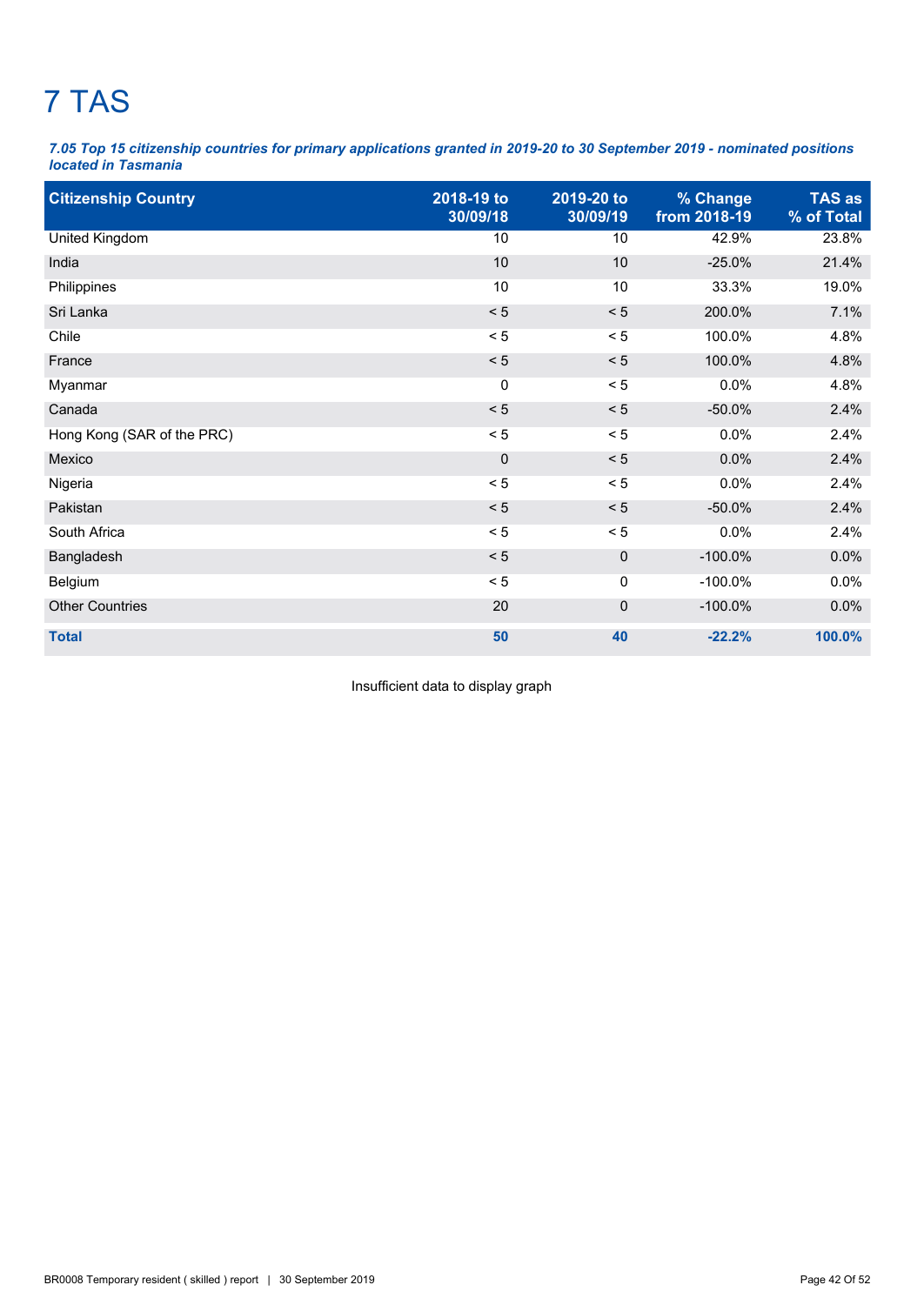![](_page_48_Picture_0.jpeg)

Victoria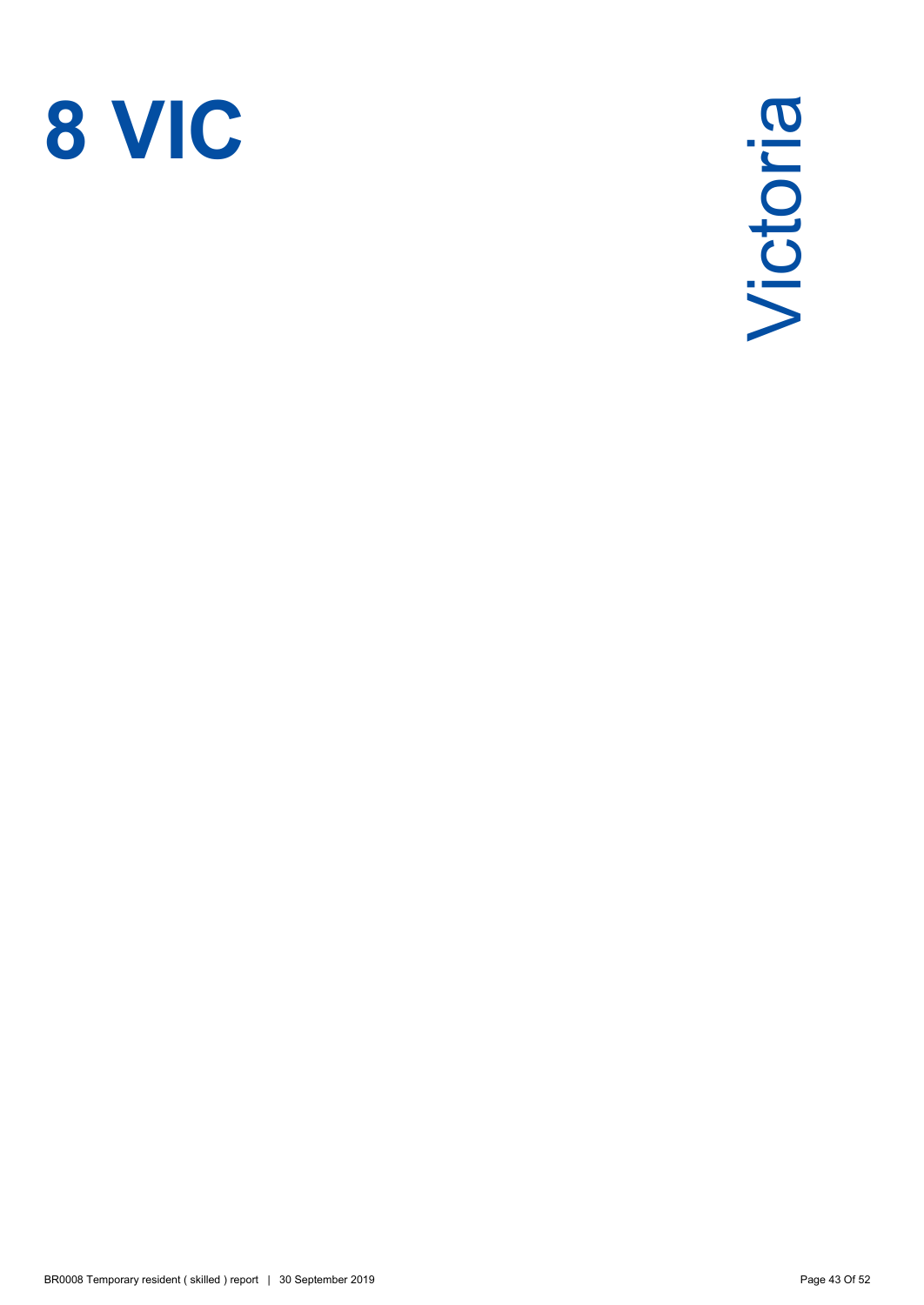## 8 VIC

*8.01 Number of primary applications granted in 2019-20 to 30 September 2019 by sponsor industry - nominated positions located in Victoria*

| <b>Sponsor Industry</b>                    | 2018-19 to<br>30/09/18 | 2019-20 to<br>30/09/19 | % Change<br>from 2018-19 | 2019-20 as<br>% of Total |
|--------------------------------------------|------------------------|------------------------|--------------------------|--------------------------|
| Accommodation and Food Services            | 370                    | 180                    | $-50.5%$                 | 7.1%                     |
| Administrative and Support Services        | 20                     | 10                     | $-20.0%$                 | 0.5%                     |
| Agriculture, Forestry and Fishing          | 80                     | 70                     | $-9.0%$                  | 2.8%                     |
| Arts and Recreation Services               | 20                     | 10                     | $-68.4%$                 | 0.2%                     |
| Construction                               | 200                    | 140                    | $-29.1%$                 | 5.5%                     |
| <b>Education and Training</b>              | 150                    | 100                    | $-32.7%$                 | 3.9%                     |
| Electricity, Gas, Water and Waste Services | 50                     | 30                     | $-24.4%$                 | 1.3%                     |
| <b>Financial and Insurance Services</b>    | 100                    | 90                     | $-13.1%$                 | 3.3%                     |
| <b>Health Care and Social Assistance</b>   | 400                    | 270                    | $-32.2%$                 | 10.5%                    |
| Information Media and Telecommunications   | 440                    | 300                    | $-31.1%$                 | 11.8%                    |
| Manufacturing                              | 160                    | 170                    | 4.4%                     | 6.5%                     |
| Mining                                     | 20                     | 30                     | 78.9%                    | 1.3%                     |
| <b>Other Services</b>                      | 910                    | 560                    | $-38.6%$                 | 21.7%                    |
| Professional, Scientific and Technical     | 480                    | 420                    | $-13.7%$                 | 16.1%                    |
| Public Administration and Safety           | < 5                    | < 5                    | 0.0%                     | 0.1%                     |
| Rental, Hiring and Real Estate Services    | 10                     | 10                     | $-38.5%$                 | 0.3%                     |
| <b>Retail Trade</b>                        | 130                    | 100                    | $-23.3%$                 | 4.0%                     |
| <b>Transport Postal and Warehousing</b>    | 50                     | 50                     | $-2.1%$                  | 1.8%                     |
| <b>Wholesale Trade</b>                     | 50                     | 40                     | $-30.0%$                 | 1.4%                     |
| <b>Total</b>                               | 3,630                  | 2,580                  | $-29.0%$                 | 100.0%                   |

### *8.02 Number of primary applications granted in 2019-20 to 30 September 2019 by Major Group of the nominated occupation - nominated positions located in Victoria*

| <b>Nominated Occupation</b>              | 2018-19 to<br>30/09/18 | 2019-20 to<br>30/09/19 | % Change<br>from 2018-19 | <b>VIC as</b><br>% of Total |
|------------------------------------------|------------------------|------------------------|--------------------------|-----------------------------|
| 1 Managers                               | 430                    | 360                    | $-15.9%$                 | 14.0%                       |
| 2 Professionals                          | 2,350                  | 1,680                  | $-28.3%$                 | 65.3%                       |
| 3 Technicians and Trades Workers         | 760                    | 450                    | $-40.0\%$                | 17.6%                       |
| 4 Community and Personal Service Workers | 20                     | 20                     | $-11.1%$                 | 0.6%                        |
| 5 Clerical and Administrative Workers    | 20                     | 20                     | 33.3%                    | 0.8%                        |
| 6 Sales Workers                          | 20                     | 10                     | $-50.0\%$                | 0.3%                        |
| 7 Machinery Operators and Drivers        | < 5                    | 0                      | $-100.0\%$               | 0.0%                        |
| 8 Labourers                              | $\mathbf 0$            | < 5                    | 0.0%                     | 0.0%                        |
| <b>Skilled Meat Worker</b>               | < 5                    | 0                      | $-100.0\%$               | 0.0%                        |
| Not Specified                            | 50                     | 40                     | $-23.9%$                 | 1.4%                        |
| <b>Total</b>                             | 3,630                  | 2,580                  | $-29.0%$                 | 100.0%                      |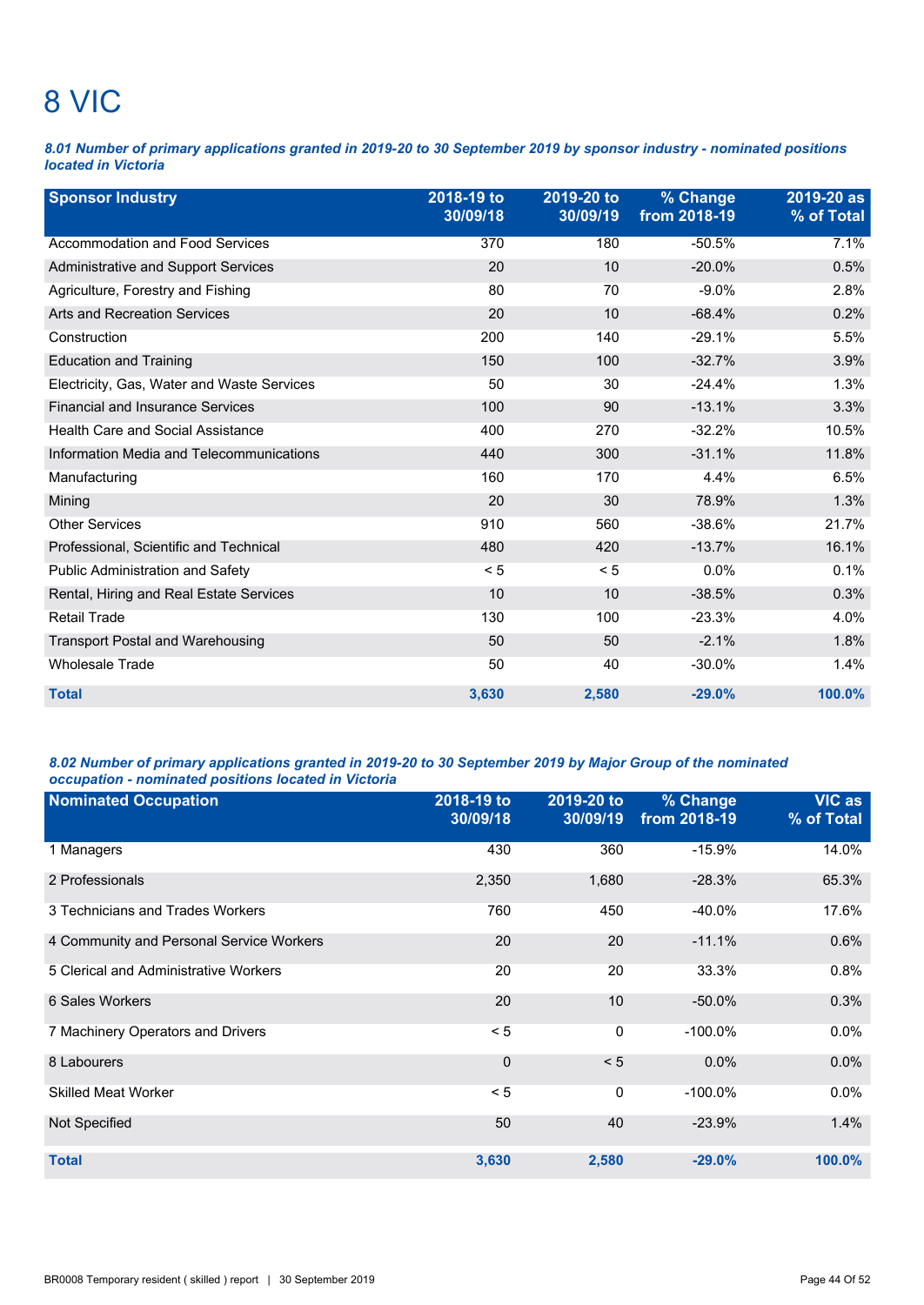# 8 VIC

*8.03 Top 15 nominated occupations for primary applications granted in 2019-20 to 30 September 2019 - nominated positions located in Victoria*

| <b>Nominated Occupation</b>        | 2018-19 to<br>30/09/18 | 2019-20 to<br>30/09/19 | % Change<br>from 2018-19 | <b>VIC as</b><br>% of Total |
|------------------------------------|------------------------|------------------------|--------------------------|-----------------------------|
| 261111 ICT Business Analyst        | 220                    | 170                    | $-20.9%$                 | 6.8%                        |
| 261313 Software Engineer           | 150                    | 170                    | 16.6%                    | 6.6%                        |
| 261312 Developer Programmer        | 250                    | 100                    | $-59.1%$                 | 4.0%                        |
| 224711 Management Consultant       | 80                     | 80                     | 10.7%                    | 3.2%                        |
| 253112 Resident Medical Officer    | 50                     | 80                     | 60.0%                    | 3.1%                        |
| 261311 Analyst Programmer          | 180                    | 80                     | $-57.6%$                 | 3.0%                        |
| 225113 Marketing Specialist        | 80                     | 70                     | $-18.3%$                 | 2.6%                        |
| 351411 Cook                        | 80                     | 70                     | $-12.0%$                 | 2.6%                        |
| 351311 Chef                        | 200                    | 70                     | $-67.7%$                 | 2.5%                        |
| 263213 ICT Systems Test Engineer   | 140                    | 60                     | $-58.5%$                 | 2.3%                        |
| 131112 Sales and Marketing Manager | 50                     | 50                     | $-1.9%$                  | 2.1%                        |
| 221111 Accountant (General)        | 80                     | 50                     | $-33.3%$                 | 2.0%                        |
| 242111 University Lecturer         | 100                    | 50                     | $-51.0%$                 | 1.9%                        |
| 261112 Systems Analyst             | 70                     | 40                     | $-36.4%$                 | 1.6%                        |
| 321211 Motor Mechanic (General)    | 90                     | 40                     | $-54.3%$                 | 1.6%                        |
| Other Occupations                  | 1,810                  | 1,390                  | $-23.1%$                 | 54.1%                       |
| <b>Total</b>                       | 3,630                  | 2,580                  | $-29.0%$                 | 100.0%                      |

### *8.04 Top 15 Nominated occupations for primary applications granted in 2019-20 to 30 September 2019 - nominated positions located in Victoria*

![](_page_50_Figure_4.jpeg)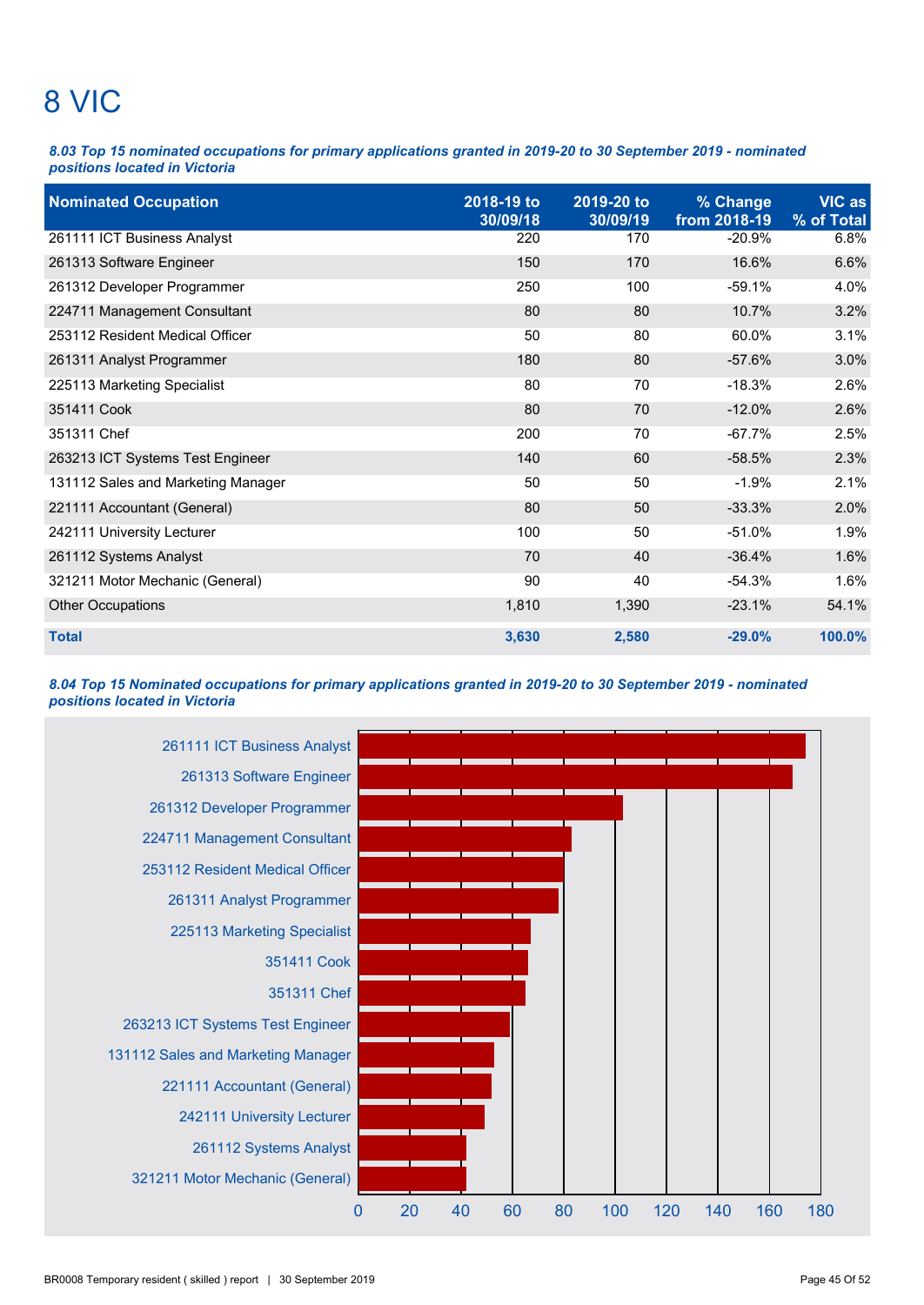# 8 VIC

*8.05 Top 15 citizenship countries for primary applications granted in 2019-20 to 30 September 2019 - nominated positions located in Victoria*

| <b>Citizenship Country</b>             | 2018-19 to<br>30/09/18 | 2019-20 to<br>30/09/19 | % Change<br>from 2018-19 | <b>VIC as</b><br>% of Total |
|----------------------------------------|------------------------|------------------------|--------------------------|-----------------------------|
| India                                  | 1,320                  | 770                    | $-41.2%$                 | 30.0%                       |
| United Kingdom                         | 540                    | 430                    | $-21.1%$                 | 16.6%                       |
| Philippines                            | 190                    | 210                    | 10.2%                    | 8.0%                        |
| Ireland, Republic of                   | 150                    | 130                    | $-9.7%$                  | 5.1%                        |
| <b>United States of America</b>        | 140                    | 100                    | $-24.8%$                 | 4.0%                        |
| China, Peoples Republic of (excl SARs) | 140                    | 90                     | $-37.9%$                 | 3.4%                        |
| France                                 | 80                     | 60                     | $-22.8%$                 | 2.4%                        |
| Germany, Fed Republic of               | 60                     | 60                     | $-6.8%$                  | 2.1%                        |
| Japan                                  | 50                     | 50                     | 4.1%                     | 2.0%                        |
| South Africa                           | 50                     | 50                     | 0.0%                     | 2.0%                        |
| Italy                                  | 110                    | 50                     | $-57.0%$                 | 1.8%                        |
| Canada                                 | 60                     | 40                     | $-25.9%$                 | 1.7%                        |
| Malaysia                               | 40                     | 40                     | $-5.3%$                  | 1.4%                        |
| Vietnam                                | 70                     | 40                     | $-52.1%$                 | 1.4%                        |
| Korea, South                           | 70                     | 30                     | $-53.6%$                 | 1.2%                        |
| <b>Other Countries</b>                 | 580                    | 440                    | $-24.3%$                 | 17.1%                       |
| <b>Total</b>                           | 3,630                  | 2,580                  | $-29.0%$                 | 100.0%                      |

*8.06 Top 15 citizenship countries for primary applications granted in 2019-20 to 30 September 2019 - nominated positions located in Victoria*

![](_page_51_Figure_4.jpeg)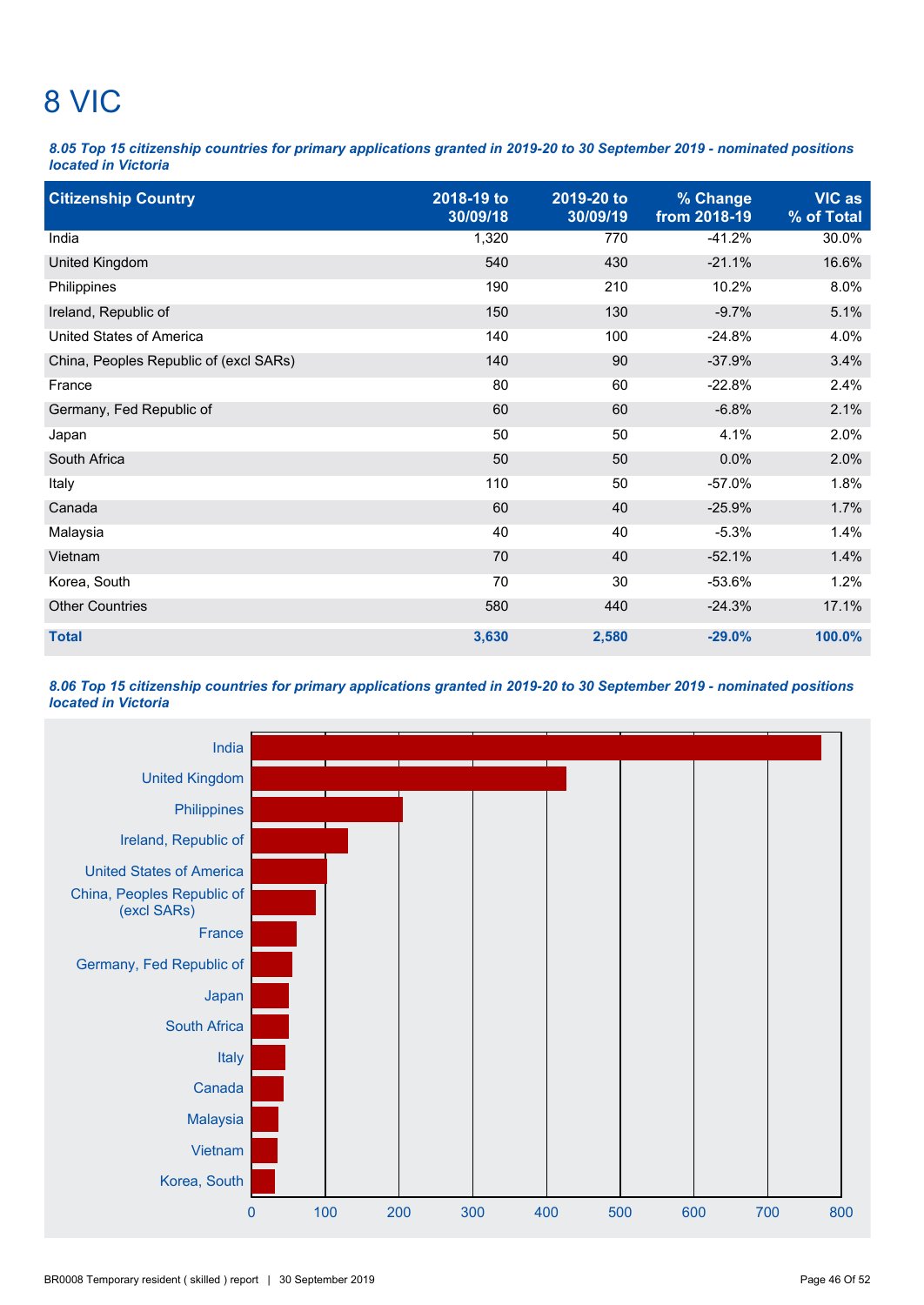![](_page_52_Picture_0.jpeg)

# Western Australia Western Australia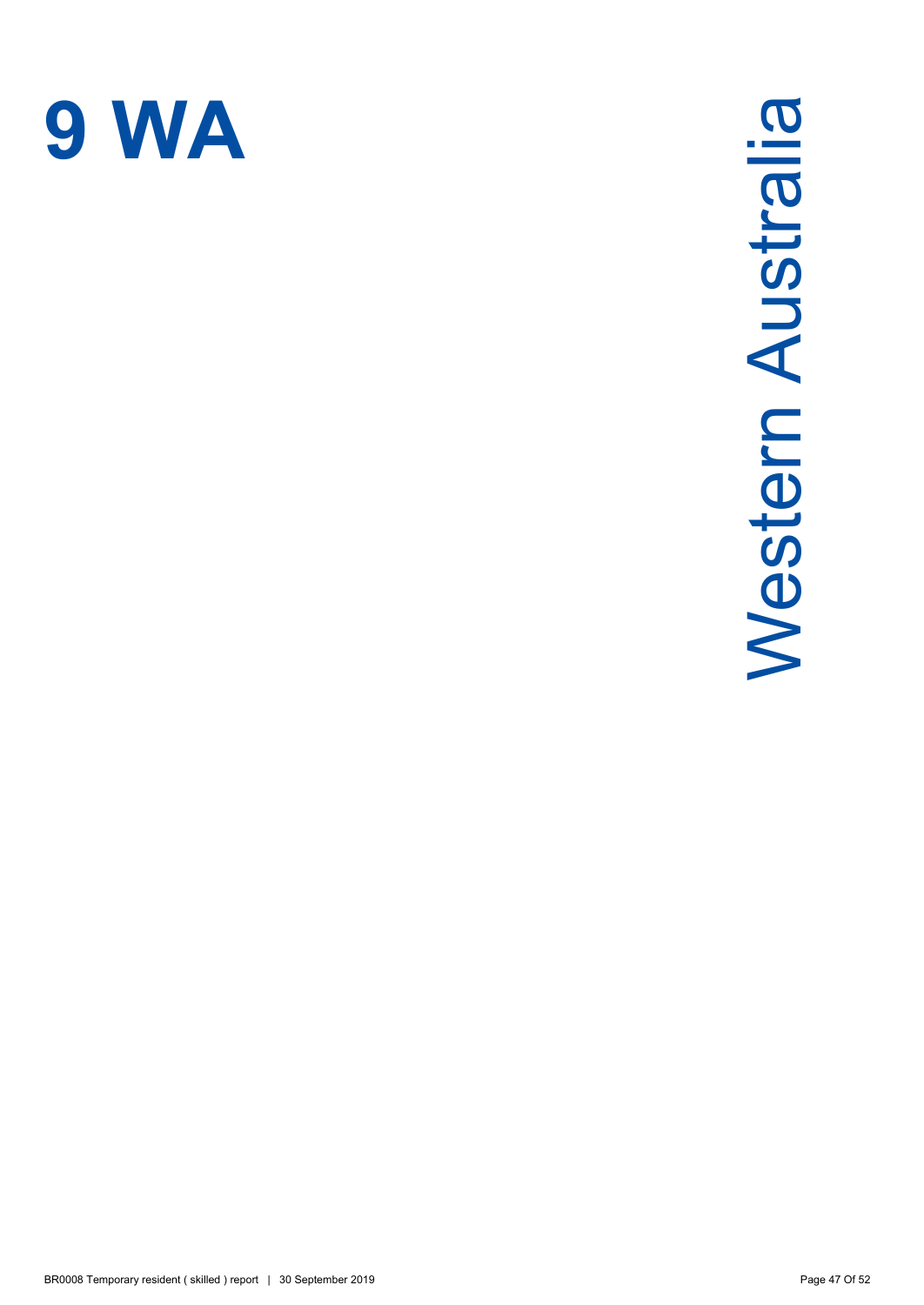### 9 WA

*9.01 Number of primary applications granted in 2019-20 to 30 September 2019 by sponsor industry - nominated positions located in Western Australia*

| <b>Sponsor Industry</b>                    | 2018-19 to<br>30/09/18 | 2019-20 to<br>30/09/19 | % Change<br>from 2018-19 | 2019-20 as<br>% of Total |
|--------------------------------------------|------------------------|------------------------|--------------------------|--------------------------|
| Accommodation and Food Services            | 190                    | 90                     | $-51.4%$                 | 7.8%                     |
| Administrative and Support Services        | < 5                    | < 5                    | $-33.3%$                 | 0.2%                     |
| Agriculture, Forestry and Fishing          | 20                     | 30                     | 47.6%                    | 2.7%                     |
| <b>Arts and Recreation Services</b>        | 10                     | < 5                    | $-60.0%$                 | 0.2%                     |
| Construction                               | 100                    | 90                     | $-4.1%$                  | 8.0%                     |
| <b>Education and Training</b>              | 30                     | 30                     | 0.0%                     | 2.7%                     |
| Electricity, Gas, Water and Waste Services | 50                     | 80                     | 59.2%                    | 6.7%                     |
| <b>Financial and Insurance Services</b>    | 20                     | 10                     | $-70.8%$                 | 0.6%                     |
| <b>Health Care and Social Assistance</b>   | 230                    | 200                    | $-15.0%$                 | 17.2%                    |
| Information Media and Telecommunications   | 60                     | 40                     | $-32.8%$                 | 3.5%                     |
| Manufacturing                              | 60                     | 70                     | 14.3%                    | 6.2%                     |
| Mining                                     | 120                    | 100                    | $-22.6%$                 | 8.3%                     |
| <b>Other Services</b>                      | 190                    | 230                    | 21.3%                    | 19.7%                    |
| Professional, Scientific and Technical     | 140                    | 140                    | 2.9%                     | 12.1%                    |
| Rental, Hiring and Real Estate Services    | < 5                    | < 5                    | $-66.7%$                 | 0.1%                     |
| <b>Retail Trade</b>                        | 30                     | 30                     | 36.0%                    | 2.9%                     |
| <b>Transport Postal and Warehousing</b>    | 10                     | 10                     | 0.0%                     | 0.5%                     |
| <b>Wholesale Trade</b>                     | 10                     | 10                     | 0.0%                     | 0.6%                     |
| Not Specified                              | < 5                    | 0                      | $-100.0\%$               | 0.0%                     |
| <b>Total</b>                               | 1,260                  | 1,160                  | $-8.3%$                  | 100.0%                   |

### *9.02 Number of primary applications granted in 2019-20 to 30 September 2019 by Major Group of the nominated occupation - nominated positions located in Western Australia*

| <b>Nominated Occupation</b>              | 2018-19 to<br>30/09/18 | 2019-20 to<br>30/09/19 | % Change<br>from 2018-19 | <b>WA as</b><br>% of Total |
|------------------------------------------|------------------------|------------------------|--------------------------|----------------------------|
| 1 Managers                               | 190                    | 150                    | $-21.6%$                 | 12.9%                      |
| 2 Professionals                          | 550                    | 540                    | $-2.0%$                  | 46.6%                      |
| 3 Technicians and Trades Workers         | 470                    | 430                    | $-8.0\%$                 | 37.0%                      |
| 4 Community and Personal Service Workers | 20                     | 10                     | $-43.5%$                 | 1.1%                       |
| 5 Clerical and Administrative Workers    | 20                     | 10                     | $-66.7%$                 | 0.4%                       |
| 6 Sales Workers                          | 10                     | < 5                    | $-83.3%$                 | 0.1%                       |
| 7 Machinery Operators and Drivers        | 10                     | < 5                    | $-90.9%$                 | 0.1%                       |
| 8 Labourers                              | $\mathbf 0$            | 10                     | 0.0%                     | 0.5%                       |
| <b>Skilled Meat Worker</b>               | $\Omega$               | $\mathbf{0}$           | 0.0%                     | $0.0\%$                    |
| Not Specified                            | < 5                    | 20                     | 650.0%                   | 1.3%                       |
| <b>Total</b>                             | 1,260                  | 1,160                  | $-8.3%$                  | 100.0%                     |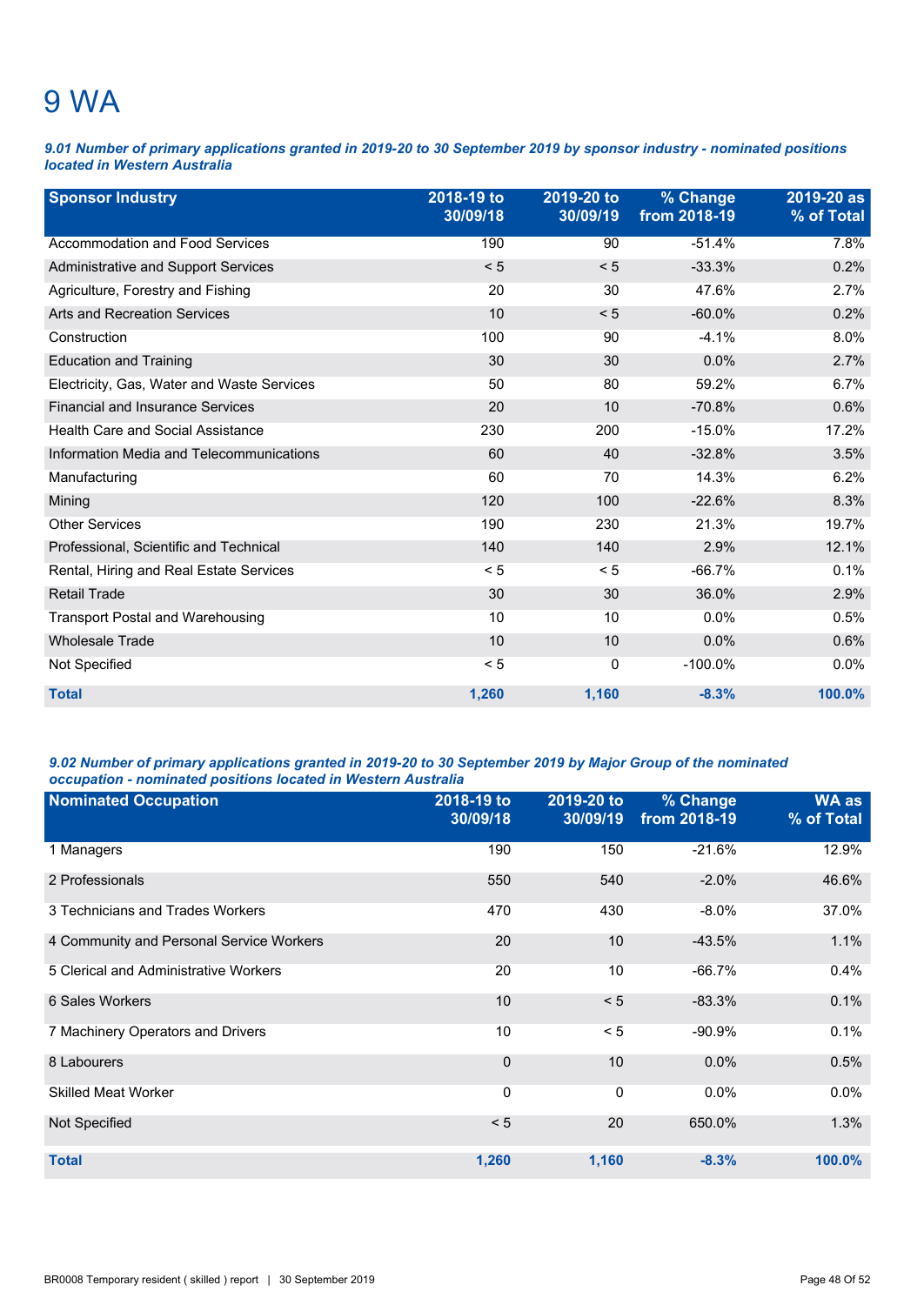### 9 WA

*9.03 Top 15 nominated occupations for primary applications granted in 2019-20 to 30 September 2019 - nominated positions located in Western Australia*

| <b>Nominated Occupation</b>              | 2018-19 to<br>30/09/18 | 2019-20 to<br>30/09/19 | % Change<br>from 2018-19 | <b>WA as</b><br>% of Total |
|------------------------------------------|------------------------|------------------------|--------------------------|----------------------------|
| 253112 Resident Medical Officer          | 130                    | 120                    | $-7.6%$                  | 10.4%                      |
| 312512 Mechanical Engineering Technician | 50                     | 70                     | 57.4%                    | 6.4%                       |
| 321212 Diesel Motor Mechanic             | 40                     | 60                     | 44.7%                    | 4.7%                       |
| 253111 General Practitioner              | 50                     | 40                     | $-25.0%$                 | 3.4%                       |
| 351411 Cook                              | 60                     | 40                     | $-36.8%$                 | 3.1%                       |
| 133211 Engineering Manager               | 30                     | 30                     | $-5.9%$                  | 2.8%                       |
| 233512 Mechanical Engineer               | 20                     | 30                     | 42.9%                    | 2.6%                       |
| 321211 Motor Mechanic (General)          | 30                     | 30                     | 7.1%                     | 2.6%                       |
| 323211 Fitter (General)                  | 10                     | 30                     | 141.7%                   | 2.5%                       |
| 233999 Engineering Professionals nec     | 20                     | 30                     | 58.8%                    | 2.3%                       |
| 242111 University Lecturer               | 20                     | 20                     | 4.8%                     | 1.9%                       |
| 351311 Chef                              | 90                     | 20                     | $-75.0%$                 | 1.9%                       |
| 261111 ICT Business Analyst              | 30                     | 20                     | $-27.6%$                 | 1.8%                       |
| 312312 Electrical Engineering Technician | 20                     | 20                     | $-17.4%$                 | 1.6%                       |
| 111211 Corporate General Manager         | 20                     | 20                     | 5.9%                     | 1.6%                       |
| <b>Other Occupations</b>                 | 650                    | 580                    | $-10.0\%$                | 50.3%                      |
| <b>Total</b>                             | 1,260                  | 1,160                  | $-8.3%$                  | 100.0%                     |

*9.04 Top 15 Nominated occupations for primary applications granted in 2019-20 to 30 September 2019 - nominated positions located in Western Australia*

![](_page_54_Figure_4.jpeg)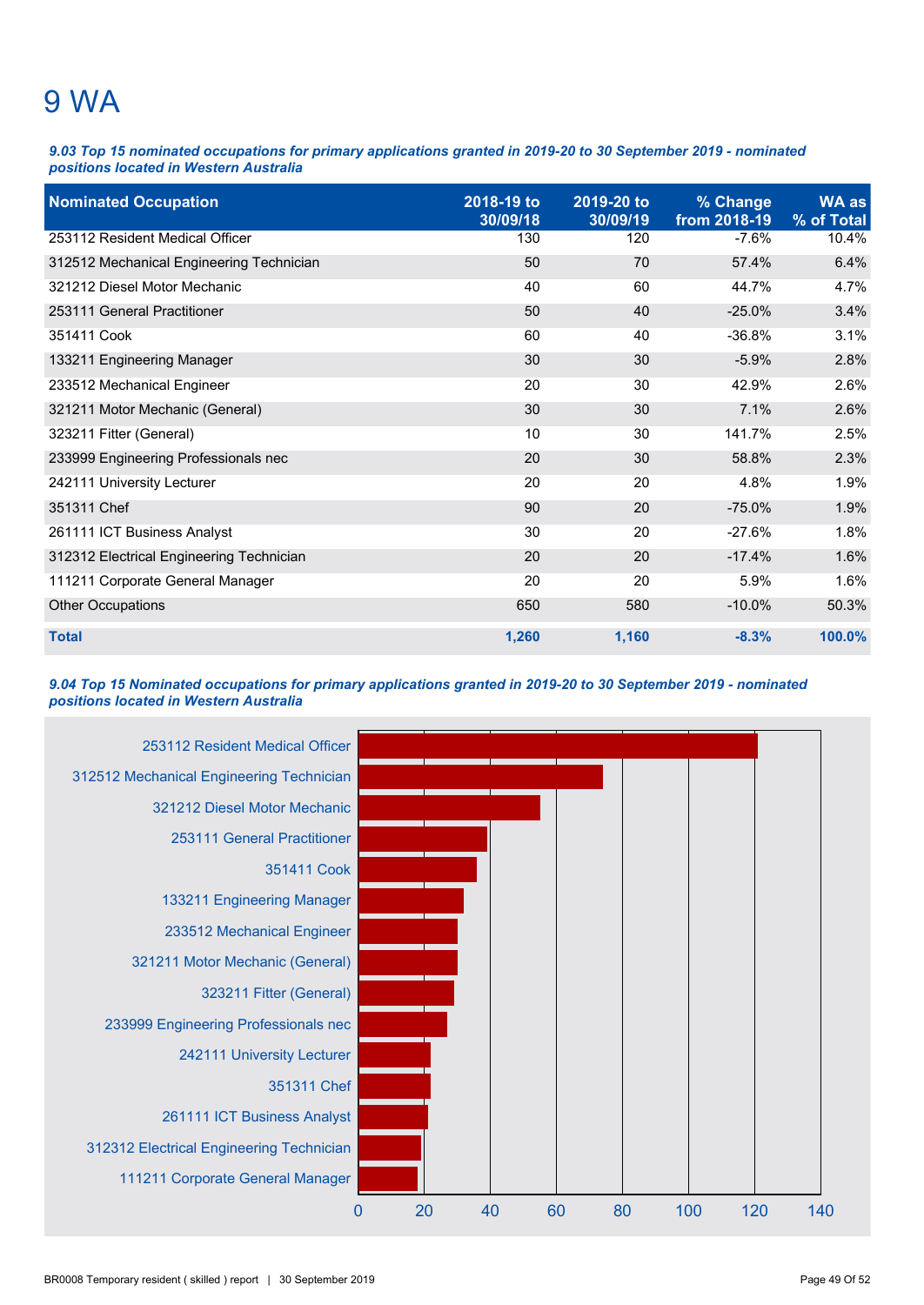### 9 WA

*9.05 Top 15 citizenship countries for primary applications granted in 2019-20 to 30 September 2019 - nominated positions located in Western Australia*

| <b>Citizenship Country</b>             | 2018-19 to<br>30/09/18 | 2019-20 to<br>30/09/19 | % Change<br>from 2018-19 | <b>WA as</b><br>% of Total |
|----------------------------------------|------------------------|------------------------|--------------------------|----------------------------|
| United Kingdom                         | 210                    | 180                    | $-13.1%$                 | 15.5%                      |
| Ireland, Republic of                   | 150                    | 130                    | $-13.2%$                 | 11.3%                      |
| India                                  | 160                    | 130                    | $-21.7%$                 | 10.9%                      |
| Philippines                            | 120                    | 120                    | 3.4%                     | 10.5%                      |
| South Africa                           | 40                     | 60                     | 62.9%                    | 4.9%                       |
| Malaysia                               | 40                     | 50                     | 25.0%                    | 4.3%                       |
| China, Peoples Republic of (excl SARs) | 50                     | 50                     | $-8.2%$                  | 3.9%                       |
| <b>United States of America</b>        | 60                     | 40                     | $-28.3%$                 | 3.7%                       |
| Japan                                  | 40                     | 30                     | $-17.5%$                 | 2.8%                       |
| France                                 | 30                     | 30                     | 3.6%                     | 2.5%                       |
| Italy                                  | 50                     | 30                     | $-46.0%$                 | 2.3%                       |
| Canada                                 | 10                     | 20                     | 57.1%                    | 1.9%                       |
| Indonesia                              | 20                     | 20                     | 17.6%                    | 1.7%                       |
| Zambia                                 | 10                     | 20                     | 38.5%                    | 1.6%                       |
| Zimbabwe                               | 10                     | 20                     | 200.0%                   | 1.6%                       |
| <b>Other Countries</b>                 | 280                    | 240                    | $-13.5%$                 | 20.6%                      |
| <b>Total</b>                           | 1,260                  | 1,160                  | $-8.3%$                  | 100.0%                     |

### *9.06 Top 15 citizenship countries for primary applications granted in 2019-20 to 30 September 2019 - nominated positions located in Western Australia*

![](_page_55_Figure_4.jpeg)